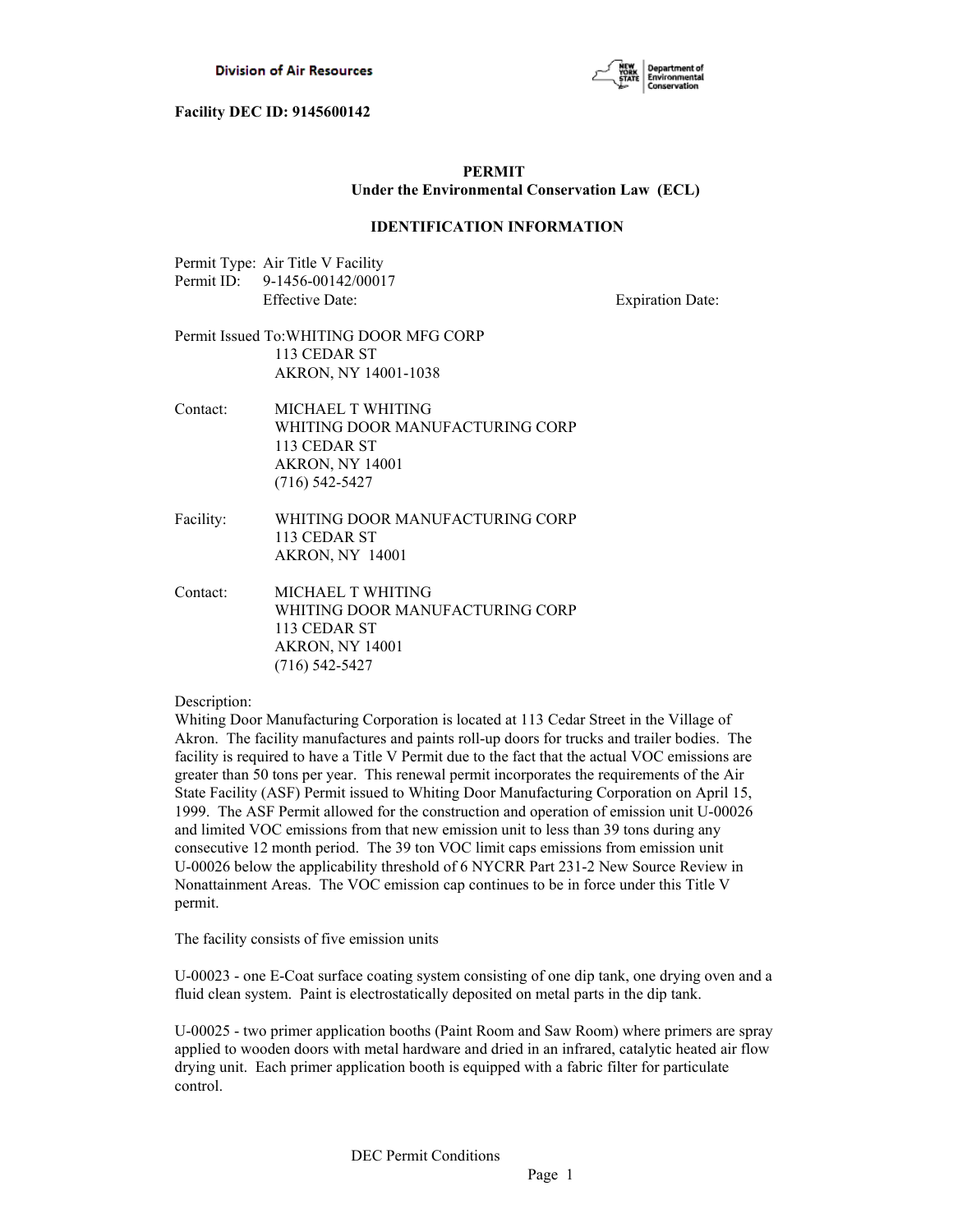

U-00026 - a painting application system comprised of a primer application booth, a primer drying oven, and an enamel application booth. Primers are spray applied to wooden doors with metal hardware and dried in an infrared, catalytic heated air flow drying unit. Enamels and top coats are spray applied to wooden doors with metal hardware. The enamels are air-dried. Each application booth is equipped with a fabric filter for particulate control.

U-00027 - one enamel paint application booth where top coats are spray applied to wooden doors with metal hardware. The enamels are air-dried. The paint application booth is equipped with a fabric filter for particulate control.

U-00028 - a cyclone system used for managing dust and shavings from the trimmingshearing of polyethylene composite panels. Exhaust air from the cyclone is conveyed to a baghouse for particulate removal prior to being disharged to the atmosphere.

The facility is subject to the VOC coating content requirements of 6 NYCRR Part 228. Emission unit U-00023 is subject to the compliant coating requirements for miscellaneous metal parts - extreme performance coatings - in 6 NYCRR Part 228-1.4(b) (Table B4). Emissions units U-00025, U-00026 and U-20007 are subject to the compliant coating requirements for wood coating lines topcoats and sealers - in 6 NYCRR Part 228-1.4(c) (Table C2).

A Part 212 analysis was performed and the facility has demonstrated compliance with Part 212 for all contaminants emitted.

The facility is also subject to the opacity limit of 6 NYCRR Part 212-2.4(b).

The facility also operates several sources which are considered to be either exempt or trivial according to 6 NYCRR Part 201-3 including combustion, woodworking operations where no surface coating takes place, provided such operations exhaust to a sawdust collection system controlled by an appropriate emission control device, metalworking, welding and foam processes and a 525 hp emergency diesel-powered generator. The generator is subject to 40 CFR 63 Subpart ZZZZ.

By acceptance of this permit, the permittee agrees that the permit is contingent upon strict compliance with the ECL, all applicable regulations, the General Conditions specified and any Special Conditions included as part of this permit.

| Permit Administrator: |  |
|-----------------------|--|
|                       |  |

LISA M CZECHOWICZ NYSDEC - REGION 9 270 MICHIGAN AVE BUFFALO, NY 14203-2915

Authorized Signature: \_\_\_\_\_\_\_\_\_\_\_\_\_\_\_\_\_\_\_\_\_\_\_\_\_\_\_\_\_\_\_\_\_ Date: \_\_\_ / \_\_\_ / \_\_\_\_\_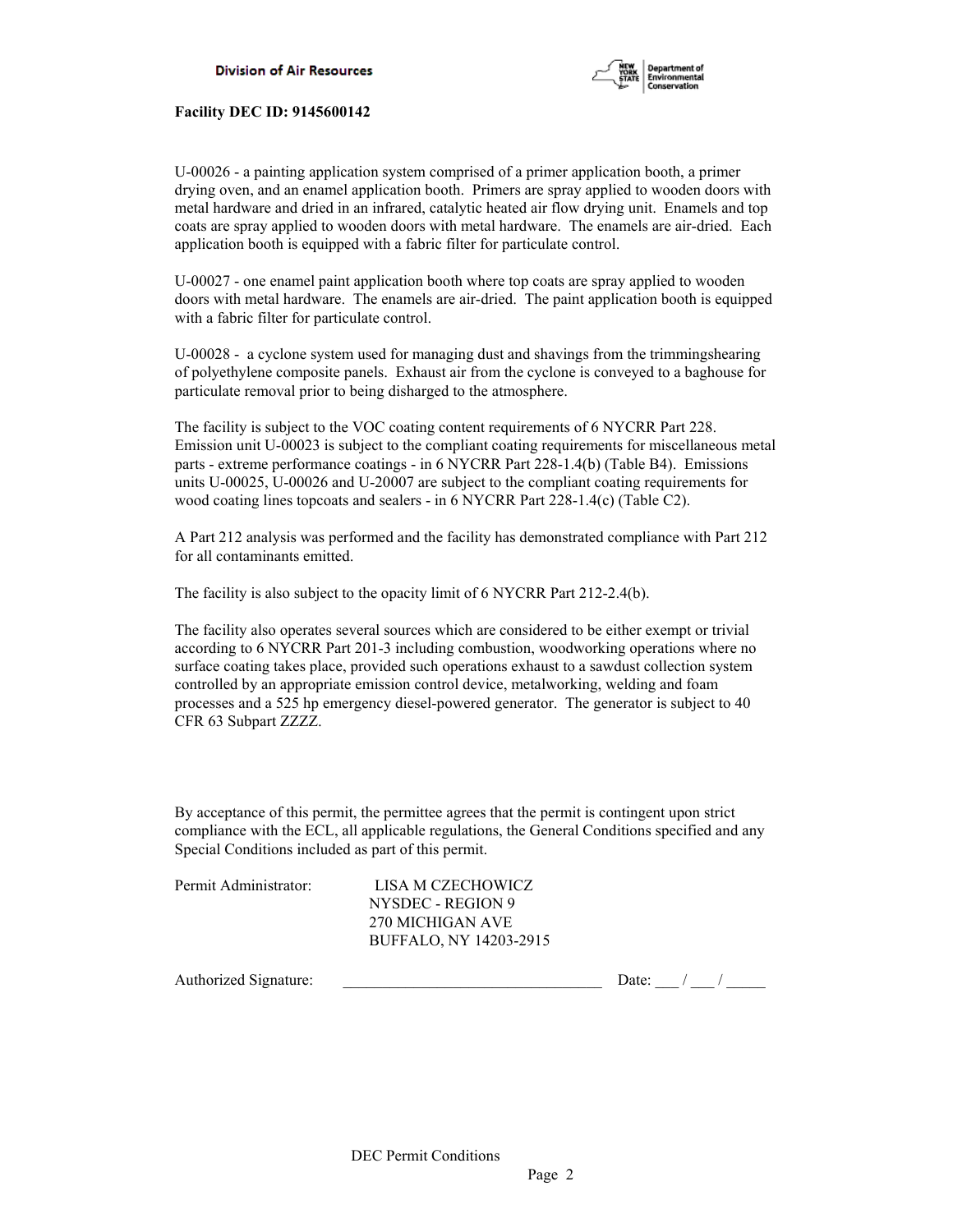

# **Notification of Other State Permittee Obligations**

Item A: Permittee Accepts Legal Responsibility and Agrees to Indemnification

 The permittee expressly agrees to indemnify and hold harmless the Department of Environmental Conservation of the State of New York, its representatives, employees and agents ("DEC") for all claims, suits, actions, and damages, to the extent attributable to the permittee's acts or omissions in connection with the compliance permittee's undertaking of activities in connection with, or operation and maintenance of, the facility or facilities authorized by the permit whether in compliance or not in any compliance with the terms and conditions of the permit. This indemnification does not extend to any claims, suits, actions, or damages to the extent attributable to DEC's own negligent or intentional acts or omissions, or to any claims, suits, or actions naming the DEC and arising under article 78 of the New York Civil Practice Laws and Rules or any citizen suit or civil rights provision under federal or state laws.

Item B: Permittee's Contractors to Comply with Permit

 The permittee is responsible for informing its independent contractors, employees, agents and assigns of their responsibility to comply with this permit, including all special conditions while acting as the permittee's agent with respect to the permitted activities, and such persons shall be subject to the same sanctions for violations of the Environmental Conservation Law as those prescribed for the permittee.

Item C: Permittee Responsible for Obtaining Other Required Permits

 The permittee is responsible for obtaining any other permits, approvals, lands, easements and rights-of-way that may be required to carry out the activities that are authorized by this permit.

Item D: No Right to Trespass or Interfere with Riparian Rights

 This permit does not convey to the permittee any right to trespass upon the lands or interfere with the riparian rights of others in order to perform the permitted work nor does it authorize the impairment of any rights, title, or interest in real or personal property held or vested in a person not a party to the permit.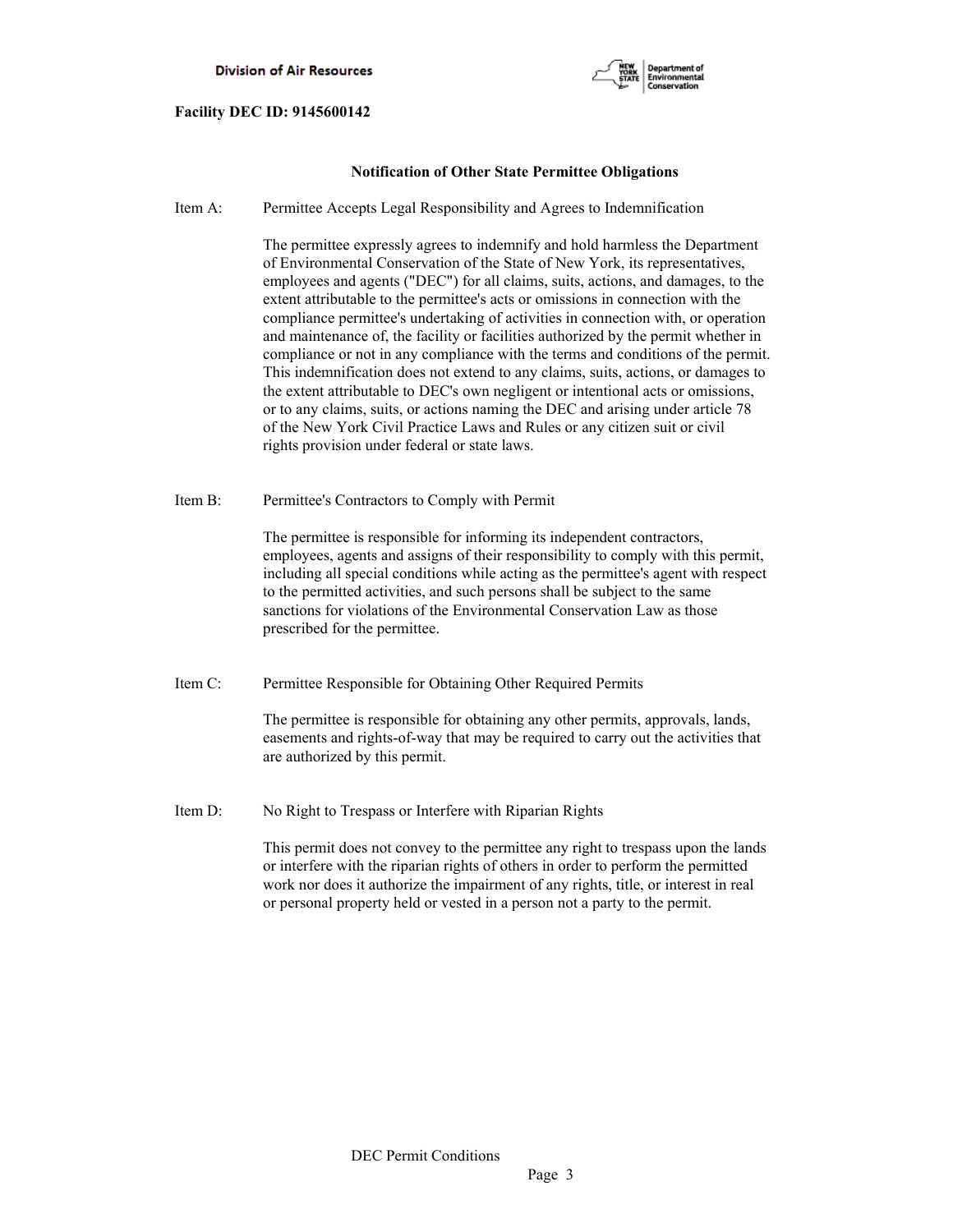

# **PAGE LOCATION OF CONDITIONS**

# **PAGE**

# **DEC GENERAL CONDITIONS General Provisions**

- 5 1 Facility Inspection by the Department
- 5 2 Relationship of this Permit to Other Department Orders and Determinations
- 5 3 Applications for permit renewals, modifications and transfers
- 6 4 Permit modifications, suspensions or revocations by the Department  **Facility Level**
- 6 5 Submission of application for permit modification or renewal-REGION 9 HEADQUARTERS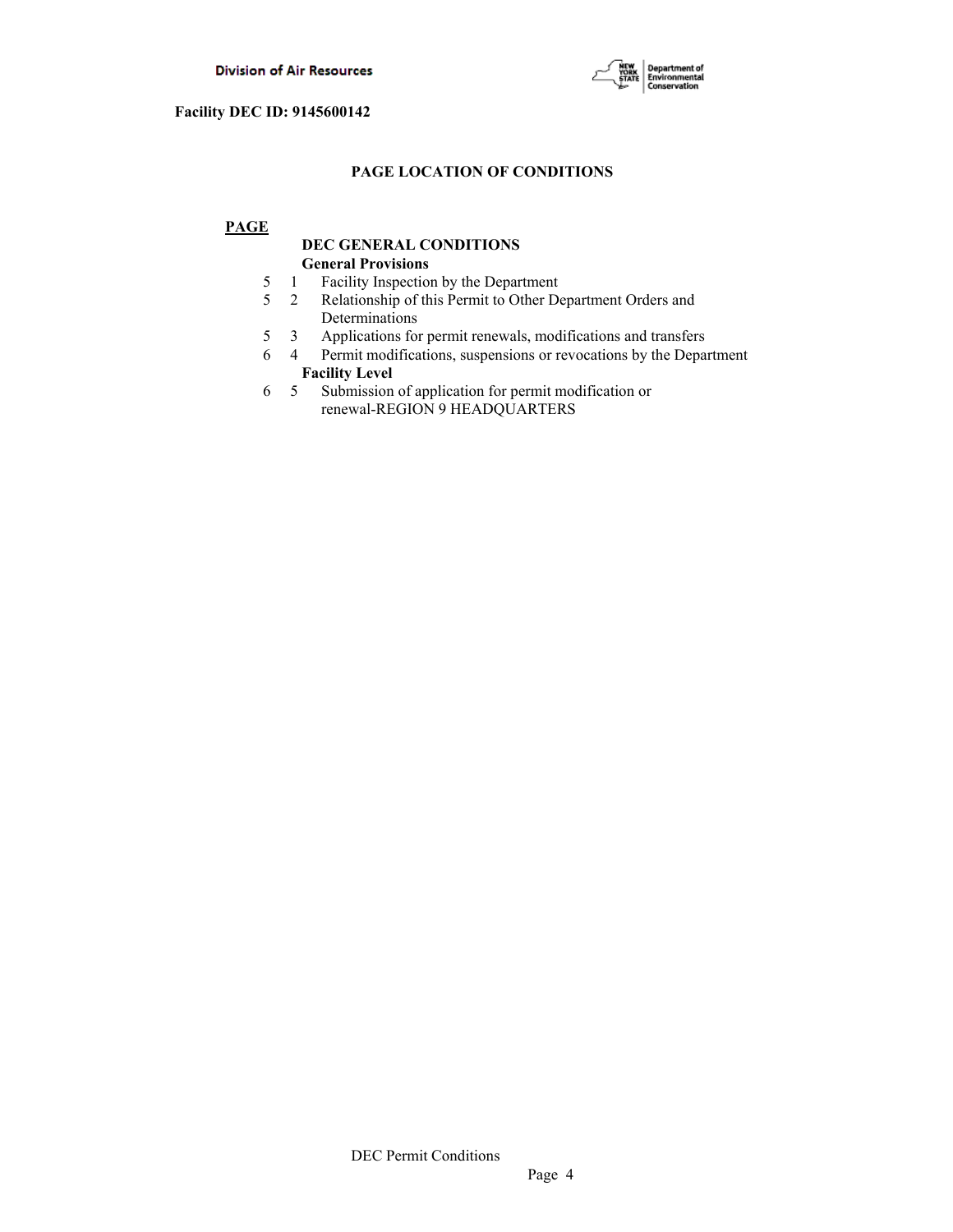

# **DEC GENERAL CONDITIONS \*\*\*\* General Provisions \*\*\*\* For the purpose of your Title V permit, the following section contains state-only enforceable terms and conditions. GENERAL CONDITIONS - Apply to ALL Authorized Permits.**

### **Condition 1: Facility Inspection by the Department Applicable State Requirement: ECL 19-0305**

### **Item 1.1:**

The permitted site or facility, including relevant records, is subject to inspection at reasonable hours and intervals by an authorized representative of the Department of Environmental Conservation (the Department) to determine whether the permittee is complying with this permit and the ECL. Such representative may order the work suspended pursuant to ECL 71-0301 and SAPA 401(3).

# **Item 1.2:**

The permittee shall provide a person to accompany the Department's representative during an inspection to the permit area when requested by the Department.

### **Item 1.3:**

A copy of this permit, including all referenced maps, drawings and special conditions, must be available for inspection by the Department at all times at the project site or facility. Failure to produce a copy of the permit upon request by a Department representative is a violation of this permit.

# **Condition 2: Relationship of this Permit to Other Department Orders and Determinations Applicable State Requirement: ECL 3-0301 (2) (m)**

### **Item 2.1:**

Unless expressly provided for by the Department, issuance of this permit does not modify, supersede or rescind any order or determination previously issued by the Department or any of the terms, conditions or requirements contained in such order or determination.

# **Condition 3: Applications for permit renewals, modifications and transfers Applicable State Requirement: 6 NYCRR 621.11**

### **Item 3.1:**

The permittee must submit a separate written application to the Department for renewal, modification or transfer of this permit. Such application must include any forms or supplemental information the Department requires. Any renewal, modification or transfer granted by the Department must be in writing.

### Item3.2:

The permittee must submit a renewal application at least 180 days before the expiration of permits for Title V and State Facility Permits.

### **Item 3.3**

Permits are transferrable with the approval of the department unless specifically prohibited by the statute, regulation or another permit condition. Applications for permit transfer should be

DEC Permit Conditions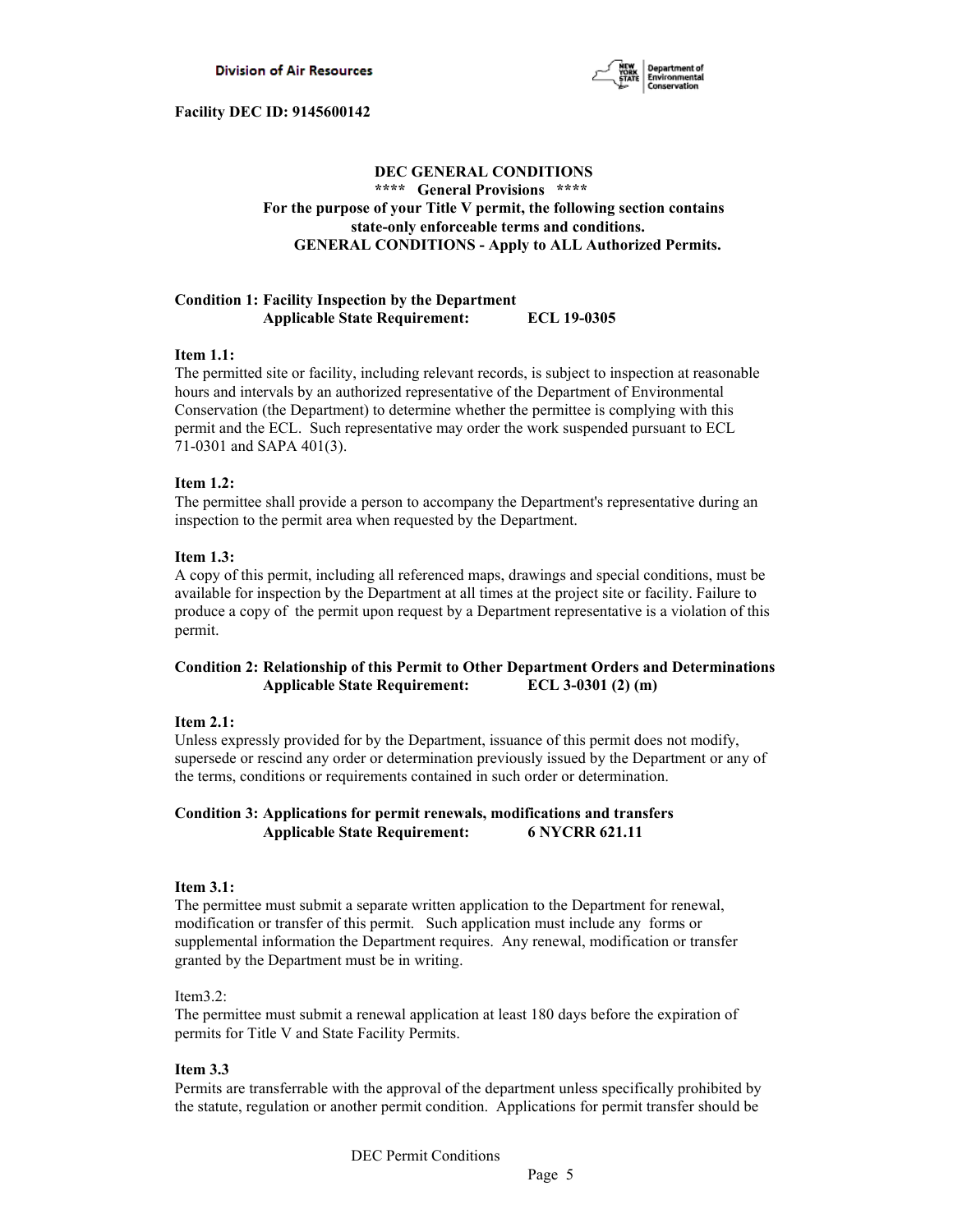



submitted prior to actual transfer of ownership.

# **Condition 4: Permit modifications, suspensions or revocations by the Department Applicable State Requirement: 6 NYCRR 621.13**

# **Item 4.1:**

The Department reserves the right to exercise all available authority to modify, suspend, or revoke this permit in accordance with 6NYCRR Part 621. The grounds for modification, suspension or revocation include:

a) materially false or inaccurate statements in the permit application or supporting papers; b) failure by the permittee to comply with any terms or conditions of the permit; c) exceeding the scope of the project as described in the permit application; d) newly discovered material information or a material change in environmental conditions, relevant technology or applicable law or regulations since the issuance of the existing permit; e) noncompliance with previously issued permit conditions, orders of the commissioner, any provisions of the Environmental Conservation Law or regulations of the Department related to the permitted activity.

# **\*\*\*\* Facility Level \*\*\*\***

# **Condition 5: Submission of application for permit modification or renewal-REGION 9 HEADQUARTERS Applicable State Requirement: 6 NYCRR 621.6 (a)**

**Item 5.1:**

Submission of applications for permit modification or renewal are to be submitted to: NYSDEC Regional Permit Administrator Region 9 Headquarters Division of Environmental Permits 270 Michigan Avenue Buffalo, NY 14203-2915 (716) 851-7165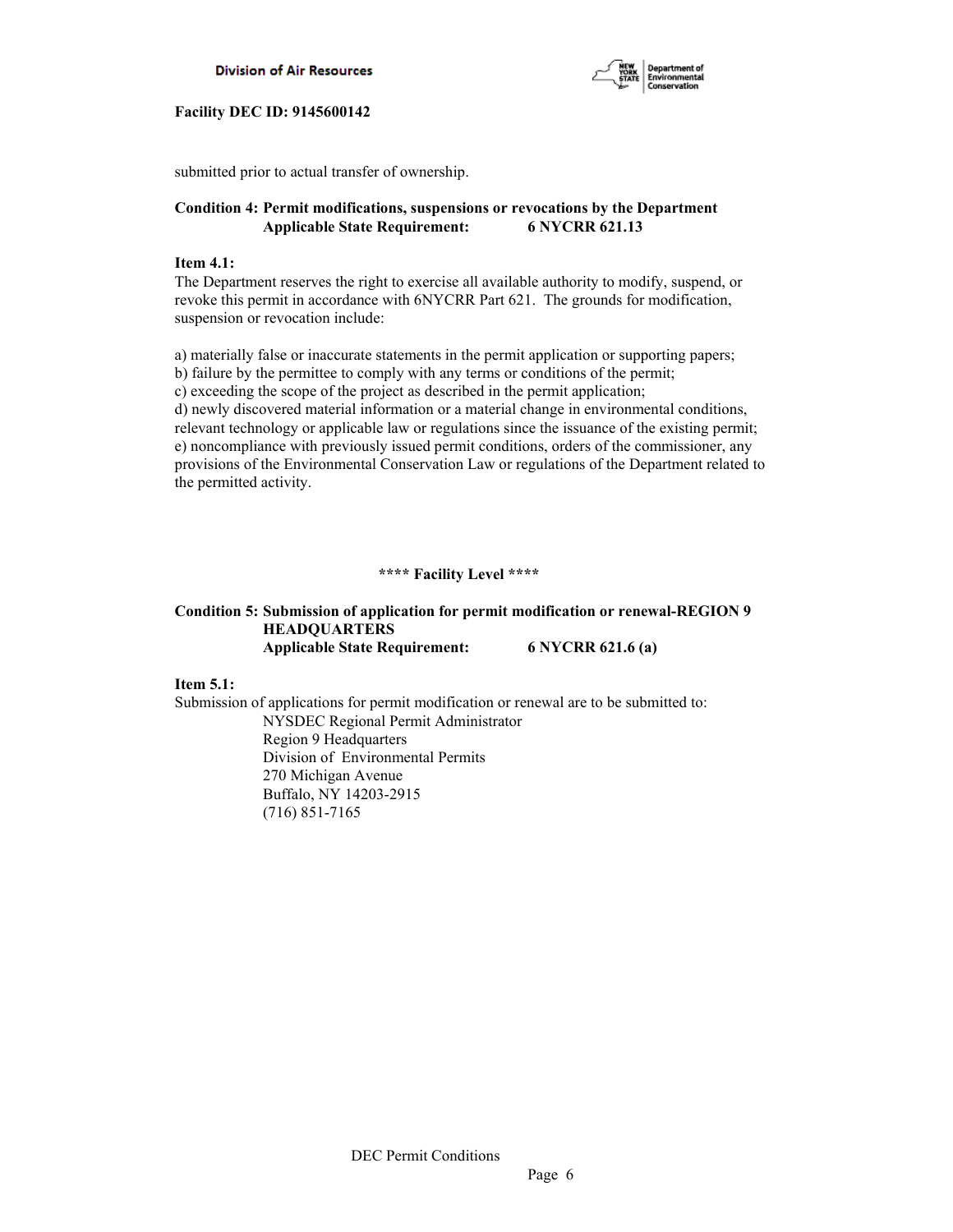

# **Permit Under the Environmental Conservation Law (ECL)**

ARTICLE 19: AIR POLLUTION CONTROL - TITLE V PERMIT

# IDENTIFICATION INFORMATION

Permit Issued To:WHITING DOOR MFG CORP 113 CEDAR ST AKRON, NY 14001-1038

Facility: WHITING DOOR MANUFACTURING CORP 113 CEDAR ST AKRON, NY 14001

Authorized Activity By Standard Industrial Classification Code: 3442 - METAL DOORS, SASH, AND TRIM 3714 - MOTOR VEHICLE PARTS & ACCESSORIES

Permit Effective Date: Permit Expiration Date: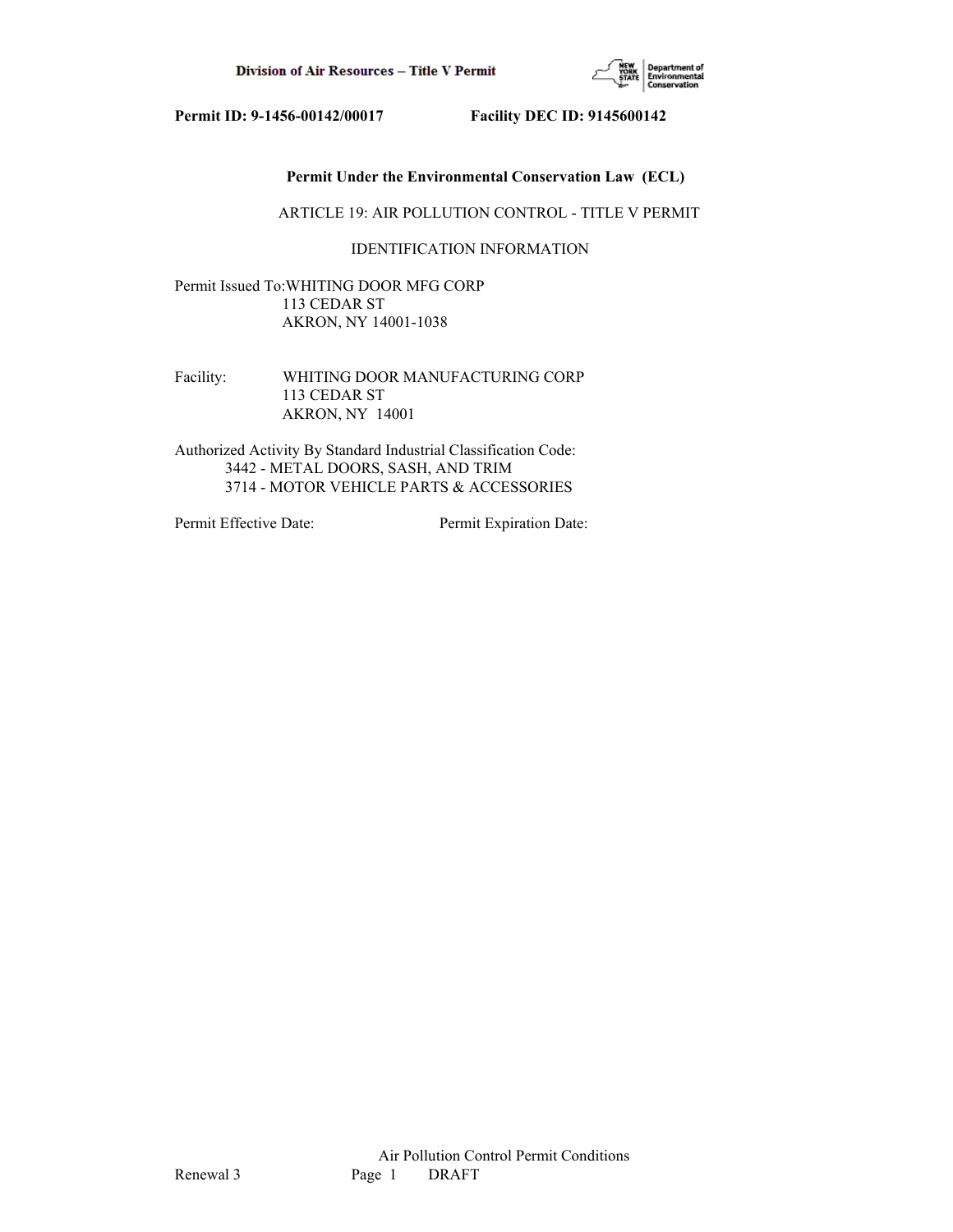

# **PAGE LOCATION OF CONDITIONS**

| <b>PAGE</b>    |                                                                                                                  |
|----------------|------------------------------------------------------------------------------------------------------------------|
|                | FEDERALLY ENFORCEABLE CONDITIONS                                                                                 |
|                | <b>Facility Level</b>                                                                                            |
| $\overline{7}$ | 1 6 NYCRR 200.6: Acceptable Ambient Air Quality                                                                  |
| $8\,$          | 2 6 NYCRR 201-6.4 (a) (7): Fees                                                                                  |
| $\,$ 8 $\,$    | 3 6 NYCRR 201-6.4 (c): Recordkeeping and Reporting of                                                            |
|                | <b>Compliance Monitoring</b>                                                                                     |
| $\,$ $\,$      | 4 6 NYCRR 201-6.4 (c) (2): Records of Monitoring,                                                                |
|                | Sampling, and Measurement                                                                                        |
| 9              | 5 6 NYCRR 201-6.4 (c) (3) (ii): Compliance Certification                                                         |
| 11             | 6 6 NYCRR 201-6.4 (e): Compliance Certification                                                                  |
| 13             | 7 6 NYCRR 202-2.1: Compliance Certification                                                                      |
| 13             | 8 6 NYCRR 202-2.5: Recordkeeping requirements                                                                    |
| 13             | 9 6 NYCRR 215.2: Open Fires - Prohibitions                                                                       |
| 15             | 10 6 NYCRR 200.7: Maintenance of Equipment                                                                       |
| 15             | 11 6 NYCRR 201-1.7: Recycling and Salvage                                                                        |
| 15             | 12 6 NYCRR 201-1.8: Prohibition of Reintroduction of                                                             |
|                | Collected Contaminants to the air                                                                                |
| 15             | 13 6 NYCRR 201-3.2 (a): Exempt Sources - Proof of Eligibility                                                    |
| 16             | 14 6 NYCRR 201-3.3 (a): Trivial Sources - Proof of Eligibility                                                   |
| 16             | 15 6 NYCRR 201-6.4 (a) (4): Requirement to Provide Information                                                   |
| 16             | 16 6 NYCRR 201-6.4 (a) (8): Right to Inspect                                                                     |
| 17             | 17 6 NYCRR 202-1.1: Required Emissions Tests                                                                     |
| 17             | 18 40 CFR Part 68: Accidental release provisions.                                                                |
| 17             | 19 40CFR 82, Subpart F: Recycling and Emissions Reduction                                                        |
| 18<br>19       | 20 6 NYCRR Subpart 201-6: Emission Unit Definition                                                               |
| 19             | 21 6 NYCRR 201-6.4 (d) (4): Progress Reports Due Semiannually<br>22 6 NYCRR 201-6.4 (f): Operational Flexibility |
| 19             | 23 6 NYCRR 201-7.1: Facility Permissible Emissions                                                               |
| 20             | 24 6 NYCRR 211.2: Visible Emissions Limited                                                                      |
| 20             | 25 6 NYCRR 212-1.6 (a): Compliance Certification                                                                 |
| 21             | 26 6 NYCRR 212-2.4 (b): Compliance Certification                                                                 |
| 22             | 27 6 NYCRR 228-1.3: Compliance Certification                                                                     |
| 25             | 28 6 NYCRR 228-1.3 (a): Compliance Certification                                                                 |
| 27             | 29 6 NYCRR 228-1.4 (c): Compliance Certification                                                                 |
| 28             | 30 40CFR 63, Subpart ZZZZ: Compliance Certification                                                              |
|                | <b>Emission Unit Level</b>                                                                                       |
| 29             | 31 6 NYCRR Subpart 201-6: Emission Point Definition By Emission Unit                                             |
| 30             | 32 6 NYCRR Subpart 201-6: Process Definition By Emission Unit                                                    |
| 33             | 33 6 NYCRR 201-7.1: Emission Unit Permissible Emissions                                                          |
|                | $EU=U-00023$                                                                                                     |
| 33             | 34 6 NYCRR 228-1.4 (b): Compliance Certification                                                                 |
|                | EU=U-00026                                                                                                       |
| 34             | *35 6 NYCRR 201-7.1: Capping Monitoring Condition                                                                |
|                | STATE ONLY ENFORCEABLE CONDITIONS                                                                                |
|                | <b>Facility Level</b>                                                                                            |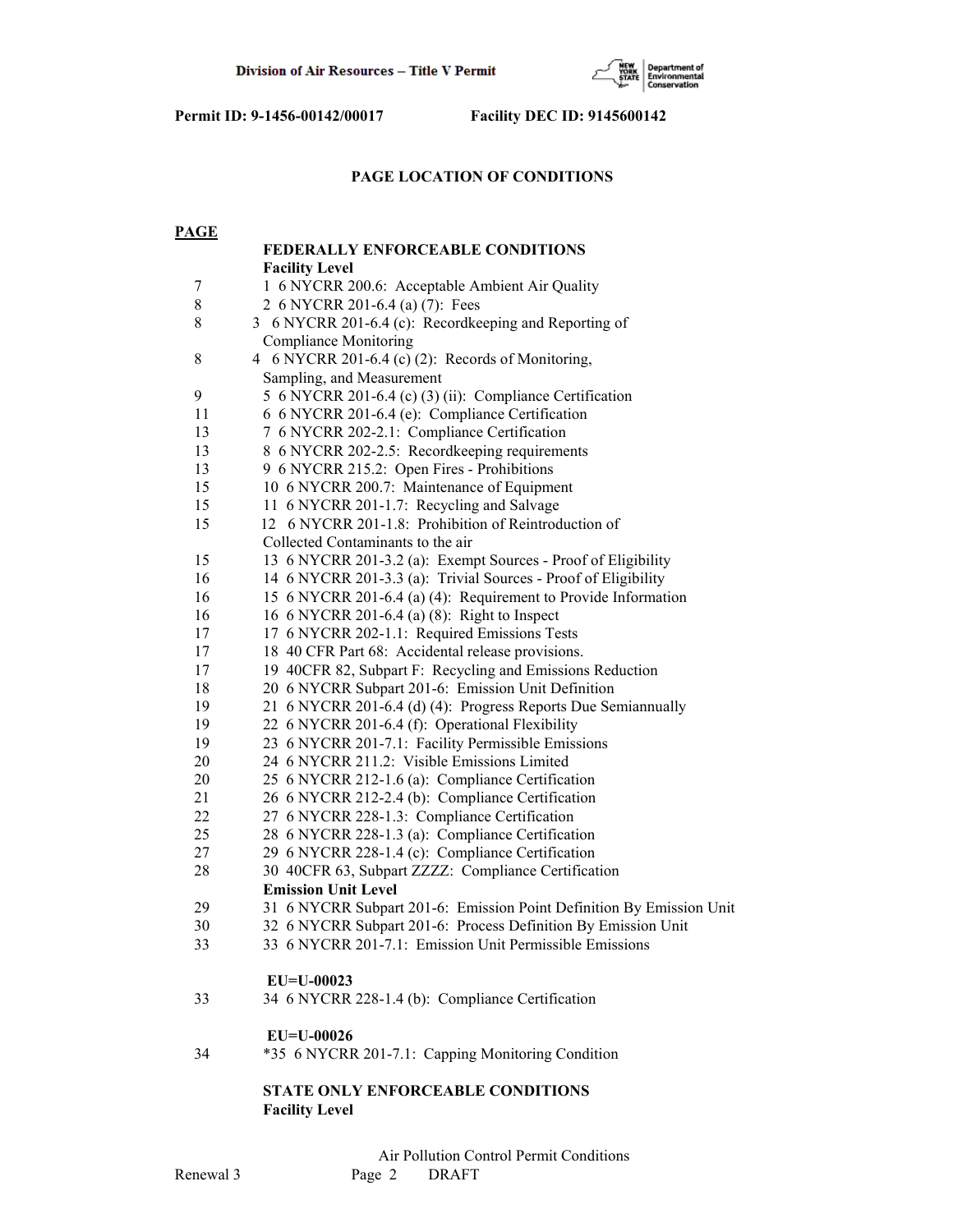

| 37 | 36 ECL 19-0301: Contaminant List                                  |
|----|-------------------------------------------------------------------|
| 37 | 37 6 NYCRR 201-1.4: Malfunctions and Start-up/Shutdown Activities |
| 38 | 38 6 NYCRR 201-6.5 (a): CLCPA Applicability                       |
| 38 | 39 6 NYCRR 211.1: Air pollution prohibited                        |
| 39 | 40 6 NYCRR 217-3.2: Idling of Diesel Trucks Limited               |
| 39 | 41 6 NYCRR 217-3.3: Exceptions                                    |
|    |                                                                   |

NOTE: \* preceding the condition number indicates capping.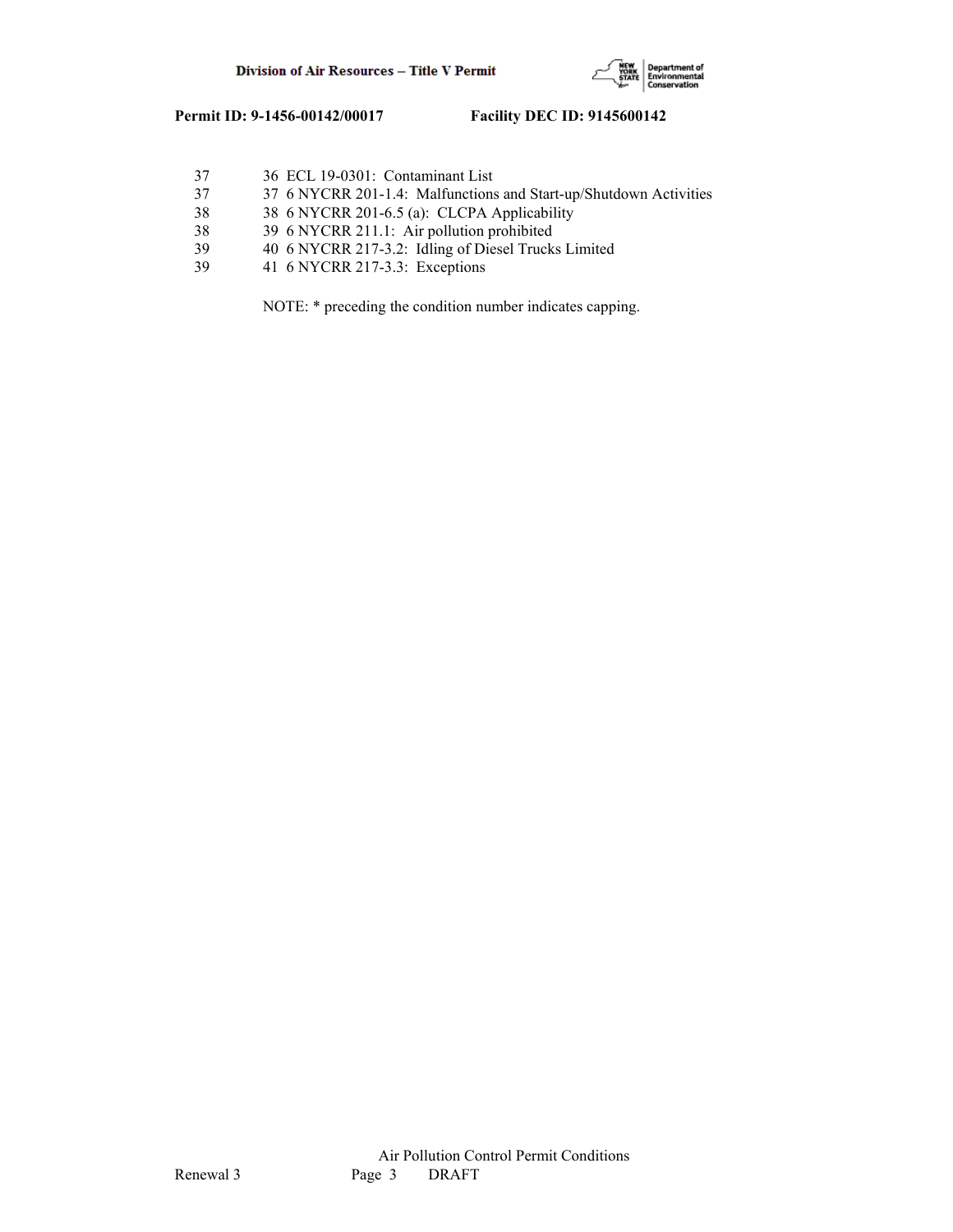

# **FEDERALLY ENFORCEABLE CONDITIONS** Renewal 3/DRAFT **\*\*\*\* Facility Level \*\*\*\***

# **NOTIFICATION OF GENERAL PERMITTEE OBLIGATIONS The items listed below are not subject to the annual compliance certification requirements under Title V. Permittees may also have other obligations under regulations of general applicability.**

# **Item A: Public Access to Recordkeeping for Title V Facilities - 6 NYCRR 201-1.10 (b)**

 The Department will make available to the public any permit application, compliance plan, permit, and monitoring and compliance certification report pursuant to Section 503(e) of the Act, except for information entitled to confidential treatment pursuant to 6 NYCRR Part 616 - Public Access to records and Section 114(c) of the Act.

# **Item B: Timely Application for the Renewal of Title V Permits - 6 NYCRR 201-6.2 (a) (4)**

 Owners and/or operators of facilities having an issued Title V permit shall submit a complete application at least 180 days, but not more than eighteen months, prior to the date of permit expiration for permit renewal purposes.

# **Item C: Certification by a Responsible Official - 6 NYCRR 201-6.2 (d) (12)**

 Any application, form, report or compliance certification required to be submitted pursuant to the federally enforceable portions of this permit shall contain a certification of truth, accuracy and completeness by a responsible official. This certification shall state that based on information and belief formed after reasonable inquiry, the statements and information in the document are true, accurate, and complete.

**Item D: Requirement to Comply With All Conditions - 6 NYCRR 201-6.4 (a) (2)**

 The permittee must comply with all conditions of the Title V facility permit. Any permit non-compliance constitutes a violation of the Act and is grounds for enforcement action; for permit termination, revocation and reissuance, or modification; or for denial of a permit renewal application.

**Item E: Permit Revocation, Modification, Reopening, Reissuance or Termination, and Associated Information Submission Requirements - 6 NYCRR 201-6.4 (a) (3)** This permit may be modified, revoked, reopened and reissued, or terminated for cause. The filing of a request by the permittee for a permit modification, revocation and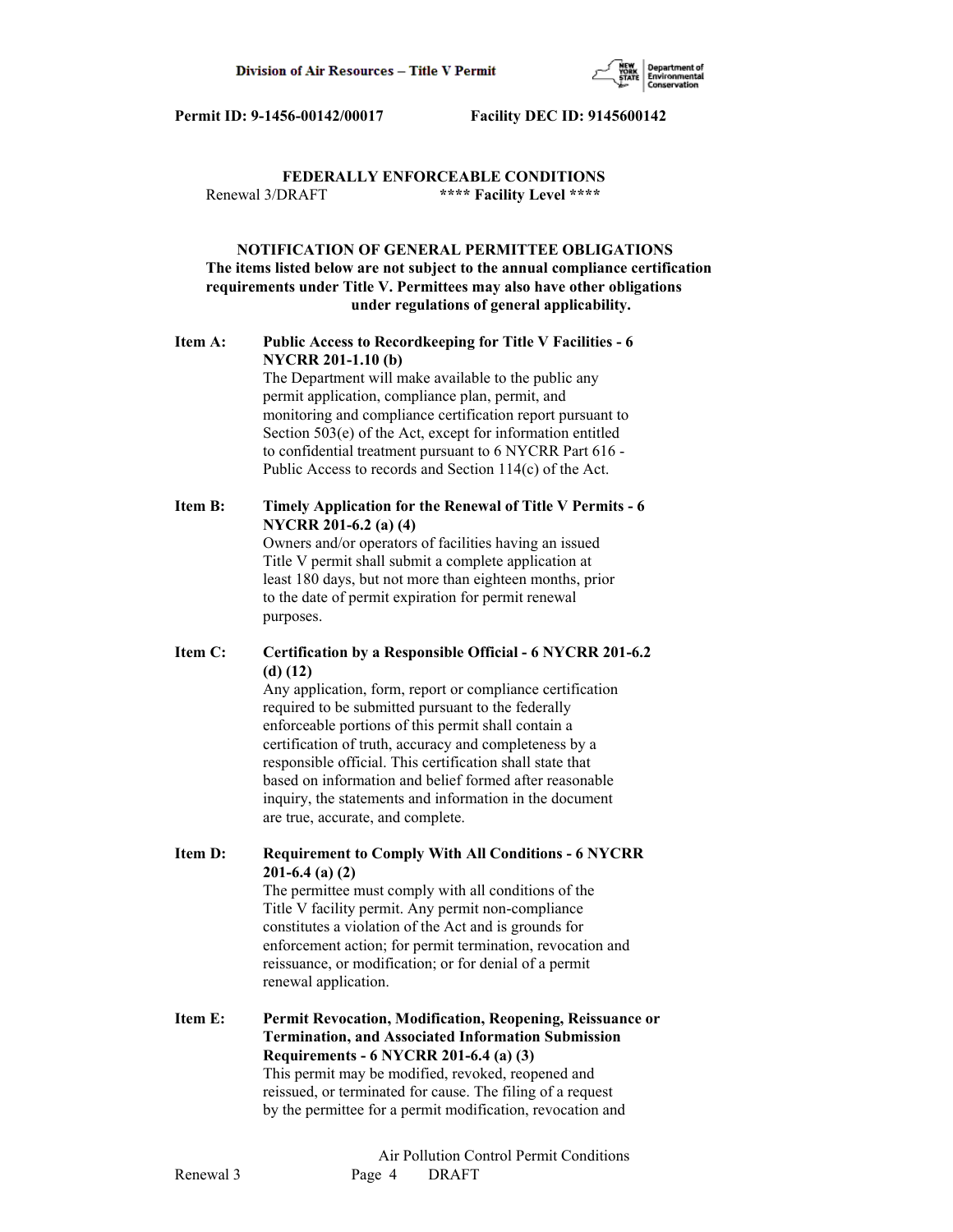

 reissuance, or termination, or of a notification of planned changes or anticipated noncompliance does not stay any permit condition.

**Item F: Cessation or Reduction of Permitted Activity Not a Defense - 6 NYCRR 201-6.4 (a) (5)** It shall not be a defense for a permittee in an enforcement action to claim that a cessation or reduction in the permitted activity would have been necessary in order to maintain compliance with the conditions of this permit.

#### **Item G: Property Rights - 6 NYCRR 201-6.4 (a) (6)**

 This permit does not convey any property rights of any sort or any exclusive privilege.

### **Item H: Severability - 6 NYCRR 201-6.4 (a) (9)**

 If any provisions, parts or conditions of this permit are found to be invalid or are the subject of a challenge, the remainder of this permit shall continue to be valid.

# **Item I: Permit Shield - 6 NYCRR 201-6.4 (g)**

 All permittees granted a Title V facility permit shall be covered under the protection of a permit shield, except as provided under 6 NYCRR Subpart 201-6. Compliance with the conditions of the permit shall be deemed compliance with any applicable requirements as of the date of permit issuance, provided that such applicable requirements are included and are specifically identified in the permit, or the Department, in acting on the permit application or revision, determines in writing that other requirements specifically identified are not applicable to the major stationary source, and the permit includes the determination or a concise summary thereof. Nothing herein shall preclude the Department from revising or revoking the permit pursuant to 6 NYCRR Part 621 or from exercising its summary abatement authority. Nothing in this permit shall alter or affect the following:

 i. The ability of the Department to seek to bring suit on behalf of the State of New York, or the Administrator to seek to bring suit on behalf of the United States, to immediately restrain any person causing or contributing to pollution presenting an imminent and substantial endangerment to public health, welfare or the environment to stop the emission of air pollutants causing or contributing to such pollution;

ii. The liability of a permittee of the Title V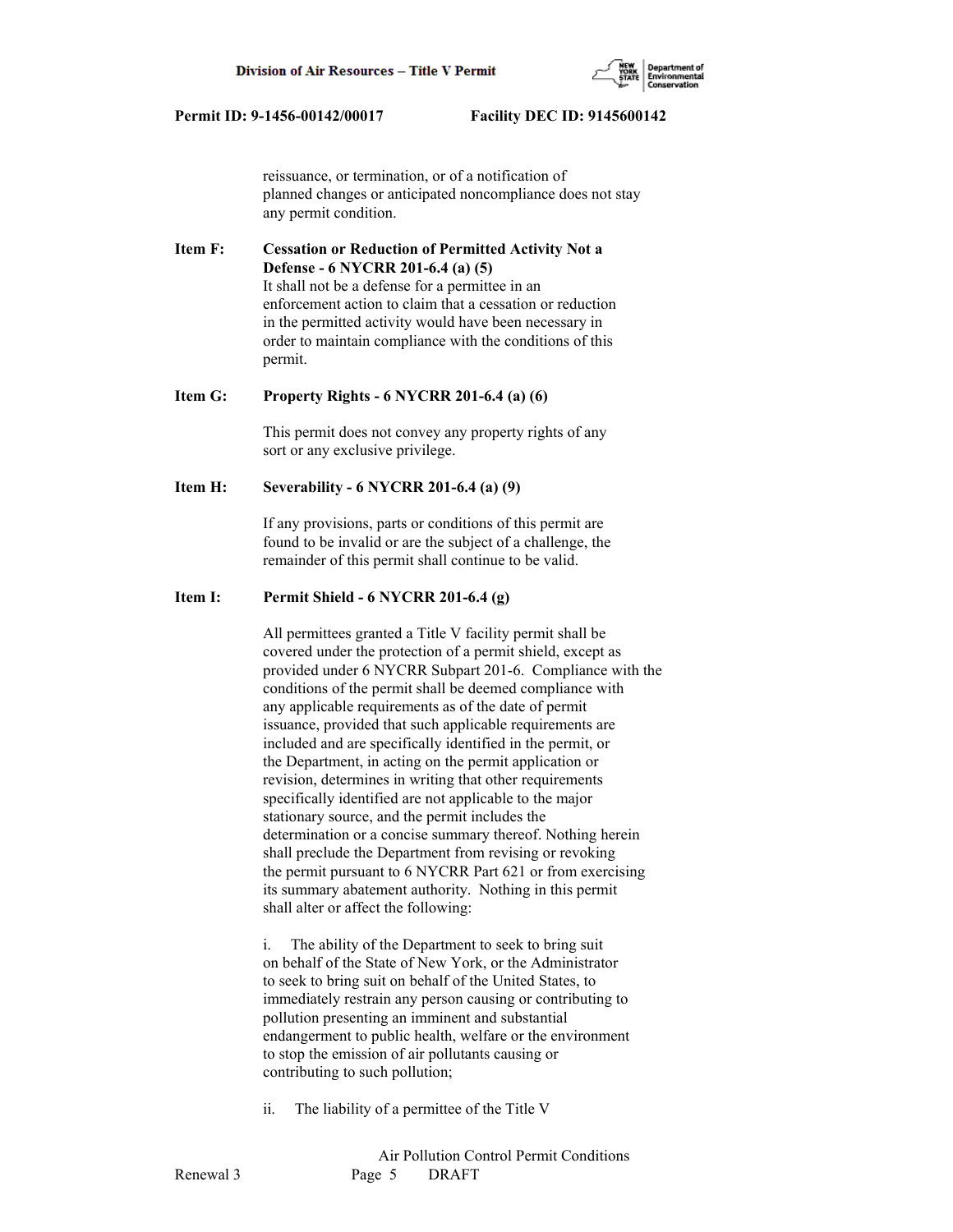

 facility for any violation of applicable requirements prior to or at the time of permit issuance;

 iii. The applicable requirements of Title IV of the Act;

 iv. The ability of the Department or the Administrator to obtain information from the permittee concerning the ability to enter, inspect and monitor the facility.

# **Item J: Reopening for Cause - 6 NYCRR 201-6.4 (i)**

 This Title V permit shall be reopened and revised under any of the following circumstances:

 i. When additional applicable requirements under the act become applicable to a title V facility with a remaining permit term of three or more years, a reopening shall be completed not later than 18 months after promulgation of the applicable requirement. No such reopening is required if the effective date of the requirement is later than the date on which the permit is due to expire, unless the original permit or any of its terms and conditions has been extended by the department pursuant to the provisions of section 201- 6.6 of this Subpart.

 ii. The Department or the Administrator determines that the permit contains a material mistake or that inaccurate statements were made in establishing the emissions standards or other terms or conditions of the permit.

 iii. The Department or the Administrator determines that the Title V permit must be revised or reopened to assure compliance with applicable requirements.

 iv. If the permitted facility is an "affected source" subject to the requirements of Title IV of the Act, and additional requirements (including excess emissions requirements) become applicable. Upon approval by the Administrator, excess emissions offset plans shall be deemed to be incorporated into the permit.

 Proceedings to reopen and issue Title V facility permits shall follow the same procedures as apply to initial permit issuance but shall affect only those parts of the permit for which cause to reopen exists.

 Reopenings shall not be initiated before a notice of such intent is provided to the facility by the Department at least thirty days in advance of the date that the permit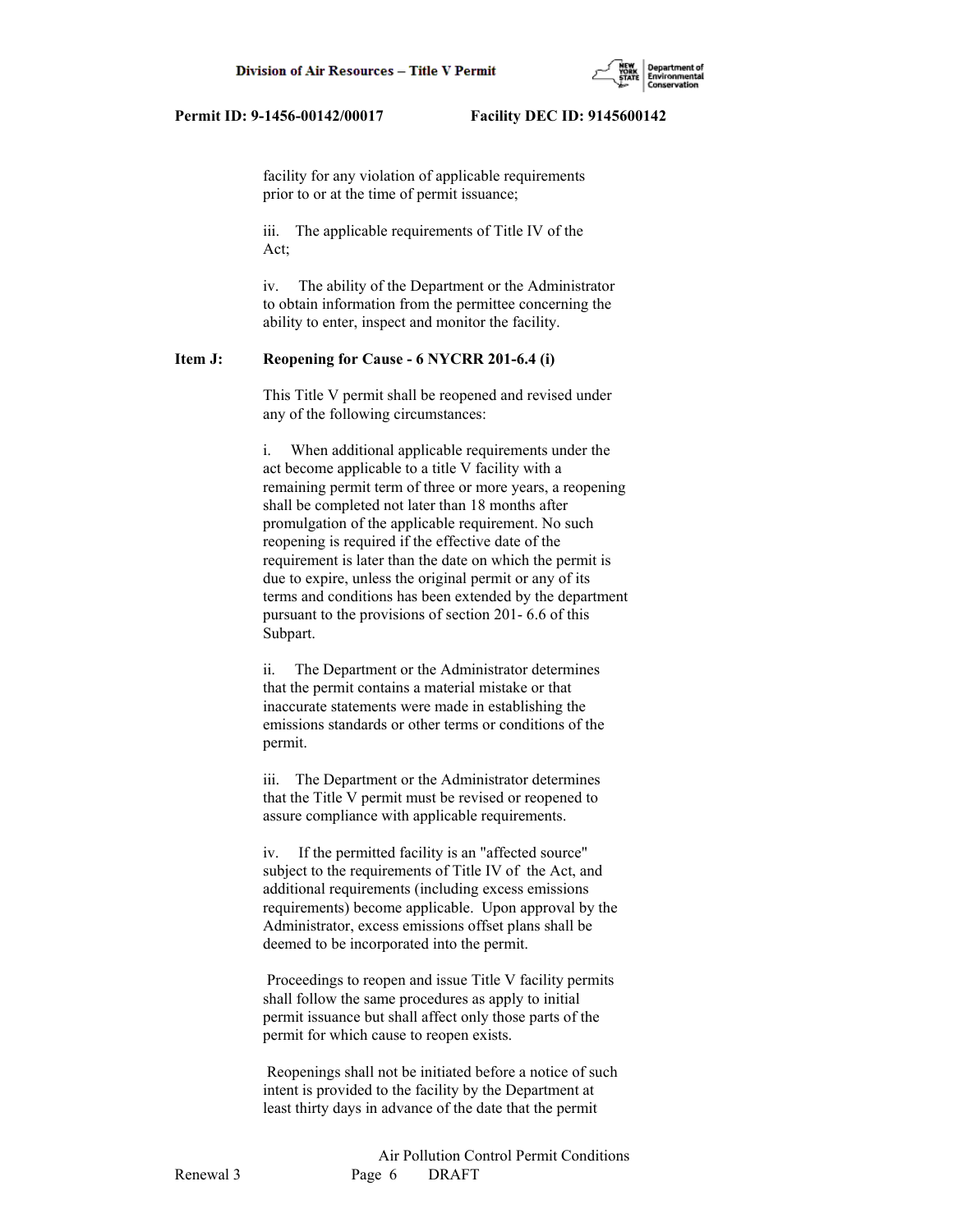

 is to be reopened, except that the Department may provide a shorter time period in the case of an emergency.

**Item K: Permit Exclusion - ECL 19-0305** The issuance of this permit by the Department and the receipt thereof by the Applicant does not and shall not be construed as barring, diminishing, adjudicating or in any way affecting any legal, administrative or equitable rights or claims, actions, suits, causes of action or demands whatsoever that the Department may have against the Applicant for violations based on facts and circumstances alleged to have occurred or existed prior to the effective date of this permit, including, but not limited to, any enforcement action authorized pursuant to the provisions of applicable federal law, the Environmental Conservation Law of the State of New York (ECL) and Chapter III of the Official Compilation of the Codes, Rules and Regulations of the State of New York (NYCRR). The issuance of this permit also shall not in any way affect pending or future enforcement actions under the Clean Air Act brought by the United States or any person.

**Item L: Federally Enforceable Requirements - 40 CFR 70.6 (b)** All terms and conditions in this permit required by the Act or any applicable requirement, including any provisions designed to limit a facility's potential to emit, are enforceable by the Administrator and citizens under the Act. The Department has, in this permit, specifically designated any terms and conditions that are not required under the Act or under any of its applicable requirements as being enforceable under only state regulations.

# **MANDATORY FEDERALLY ENFORCEABLE PERMIT CONDITIONS SUBJECT TO ANNUAL CERTIFICATIONS AT ALL TIMES**

 **The following federally enforceable permit conditions are mandatory for all Title V permits and are subject to annual compliance certification requirements at all times.**

# **Condition 1: Acceptable Ambient Air Quality Effective for entire length of Permit**

### **Applicable Federal Requirement:6 NYCRR 200.6**

## **Item 1.1:**

Notwithstanding the provisions of 6 NYCRR Chapter III, Subchapter A, no person shall allow or permit any air contamination source to emit air contaminants in quantities which alone or in combination with emissions from other air contamination sources would contravene any applicable ambient air quality standard and/or cause air pollution. In such cases where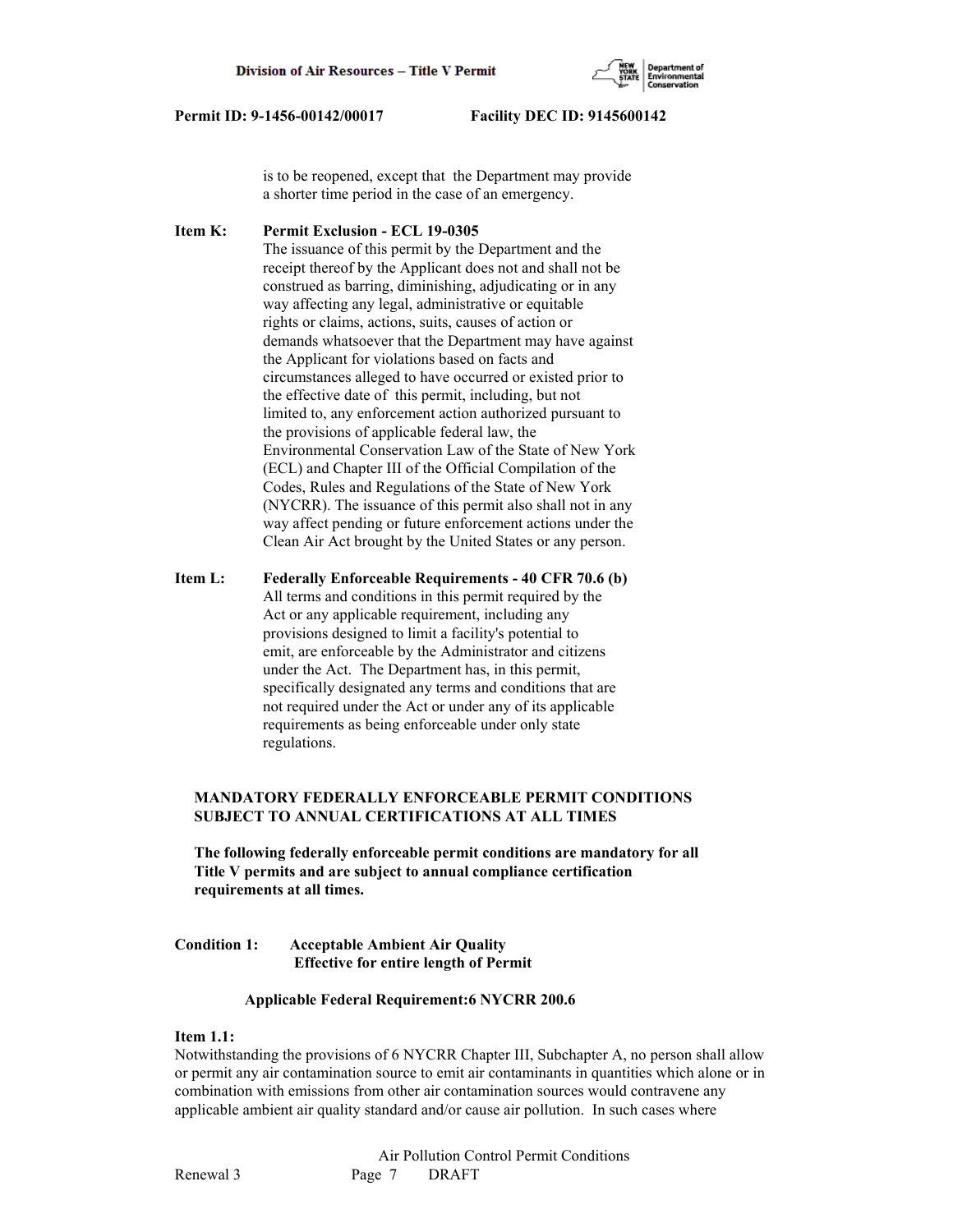

contravention occurs or may occur, the Commissioner shall specify the degree and/or method of emission control required.

**Condition 2: Fees Effective for entire length of Permit**

# **Applicable Federal Requirement:6 NYCRR 201-6.4 (a) (7)**

# **Item 2.1:**

The owner and/or operator of a stationary source shall pay fees to the Department consistent with the fee schedule authorized by ECL 72-0303.

# **Condition 3: Recordkeeping and Reporting of Compliance Monitoring Effective for entire length of Permit**

# **Applicable Federal Requirement:6 NYCRR 201-6.4 (c)**

### **Item 3.1:**

The following information must be included in any required compliance monitoring records and reports:

(i) The date, place, and time of sampling or measurements;

(ii) The date(s) analyses were performed;

(iii)The company or entity that performed the analyses;

(iv) The analytical techniques or methods used including quality assurance and quality control procedures if required;

(v) The results of such analyses including quality assurance data where required; and

(vi) The operating conditions as existing at the time of sampling or measurement.

Any deviation from permit requirements must be clearly identified in all records and reports. Reports must be certified by a responsible official, consistent with Section 201-6.2 of Part 201.

# **Condition 4: Records of Monitoring, Sampling, and Measurement Effective for entire length of Permit**

# **Applicable Federal Requirement:6 NYCRR 201-6.4 (c) (2)**

# **Item 4.1:**

Compliance monitoring and recordkeeping shall be conducted according to the terms and conditions contained in this permit and shall follow all quality assurance requirements found in applicable regulations. Records of all monitoring data and support information must be retained for a period of at least 5 years from the date of the monitoring, sampling, measurement, report, or application. Support information includes all calibration and maintenance records and all original strip-chart recordings for continuous monitoring instrumentation, and copies of all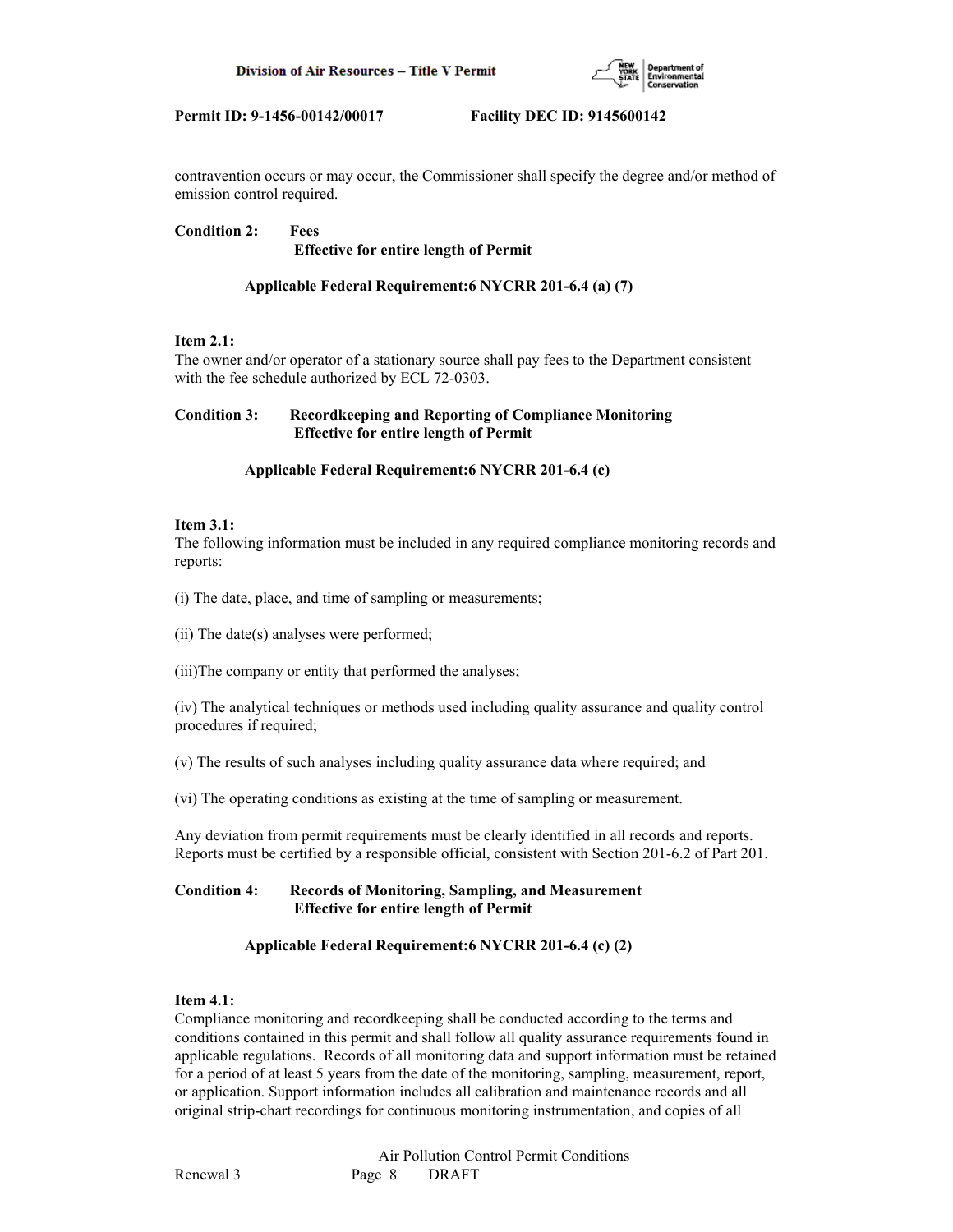

reports required by the permit.

# **Condition 5: Compliance Certification Effective for entire length of Permit**

### **Applicable Federal Requirement:6 NYCRR 201-6.4 (c) (3) (ii)**

#### **Item 5.1:**

The Compliance Certification activity will be performed for the Facility.

#### **Item 5.2:**

Compliance Certification shall include the following monitoring:

# Monitoring Type: RECORD KEEPING/MAINTENANCE PROCEDURES Monitoring Description:

 To meet the requirements of this facility permit with respect to reporting, the permittee must:

 Submit reports of any required monitoring at a minimum frequency of every 6 months, based on a calendar year reporting schedule. These reports shall be submitted to the Department within 30 days after the end of a reporting period. All instances of deviations from permit requirements must be clearly identified in such reports. All required reports must be certified by the responsible official for this facility.

 Notify the Department and report permit deviations and incidences of noncompliance stating the probable cause of such deviations, and any corrective actions or preventive measures taken. Where the underlying applicable requirement contains a definition of prompt or otherwise specifies a time frame for reporting deviations, that definition or time frame shall govern. Where the underlying applicable requirement fails to address the time frame for reporting deviations, reports of deviations shall be submitted to the permitting authority based on the following schedule:

 (1) For emissions of a hazardous air pollutant (as identified in an applicable regulation) that continue for more than an hour in excess of permit requirements, the report must be made within 24 hours of the occurrence.

 (2) For emissions of any regulated air pollutant, excluding those listed in paragraph (1) of this section, that continue for more than two hours in excess of permit requirements, the report must be made within 48 hours.

(3) For all other deviations from permit requirements,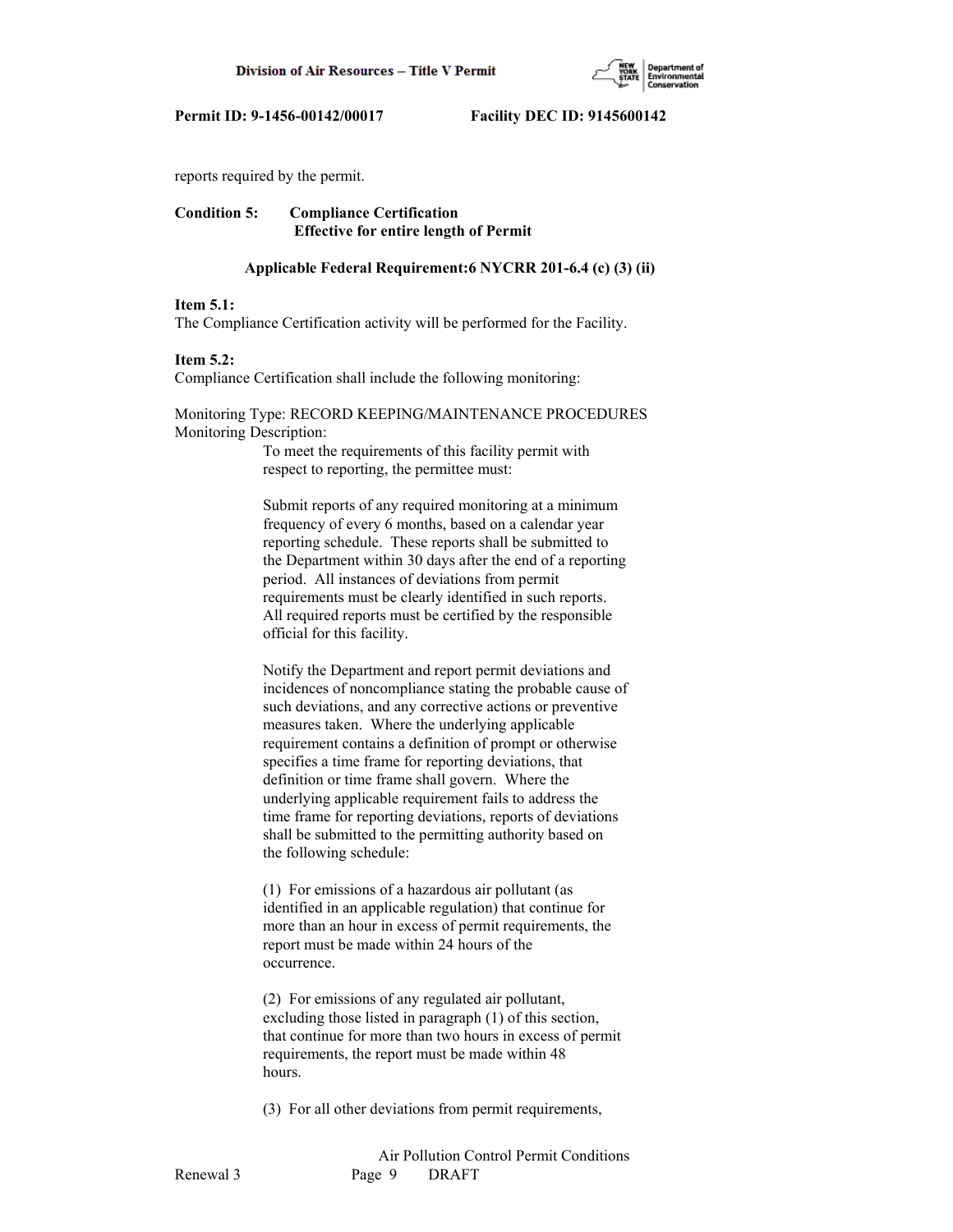the report shall be contained in the 6 month monitoring report required above.

 (4) This permit may contain a more stringent reporting requirement than required by paragraphs  $(1)$ ,  $(2)$  or  $(3)$  above. If more stringent reporting requirements have been placed in this permit or exist in applicable requirements that apply to this facility, the more stringent reporting requirement shall apply.

 If above paragraphs (1) or (2) are met, the source must notify the permitting authority by telephone during normal business hours at the Regional Office of jurisdiction for this permit, attention Regional Air Pollution Control Engineer (RAPCE) according to the timetable listed in paragraphs (1) and (2) of this section. For deviations and incidences that must be reported outside of normal business hours, on weekends, or holidays, the DEC Spill Hotline phone number at 1-800-457-7362 shall be used. A written notice, certified by a responsible official consistent with 6 NYCRR Part 201-6.2(d)(12), must be submitted within 10 working days of an occurrence for deviations reported under (1) and (2). All deviations reported under paragraphs (1) and (2) of this section must also be identified in the 6 month monitoring report required above.

 The provisions of 6 NYCRR 201-1.4 shall apply if the permittee seeks to have a violation excused unless otherwise limited by regulation. In order to have a violation of a federal regulation (such as a new source performance standard or national emissions standard for hazardous air pollutants) excused, the specific federal regulation must provide for an affirmative defense during start-up, shutdowns, malfunctions or upsets. Notwithstanding any recordkeeping and reporting requirements in 6 NYCRR 201-1.4, reports of any deviations shall not be on a less frequent basis than the reporting periods described in paragraphs (1) and (4) above.

 In the case of any condition contained in this permit with a reporting requirement of "Upon request by regulatory agency" the permittee shall include in the semiannual report, a statement for each such condition that the monitoring or recordkeeping was performed as required or requested and a listing of all instances of deviations from these requirements.

 In the case of any emission testing performed during the previous six month reporting period, either due to a request by the Department, EPA, or a regulatory requirement, the permittee shall include in the semiannual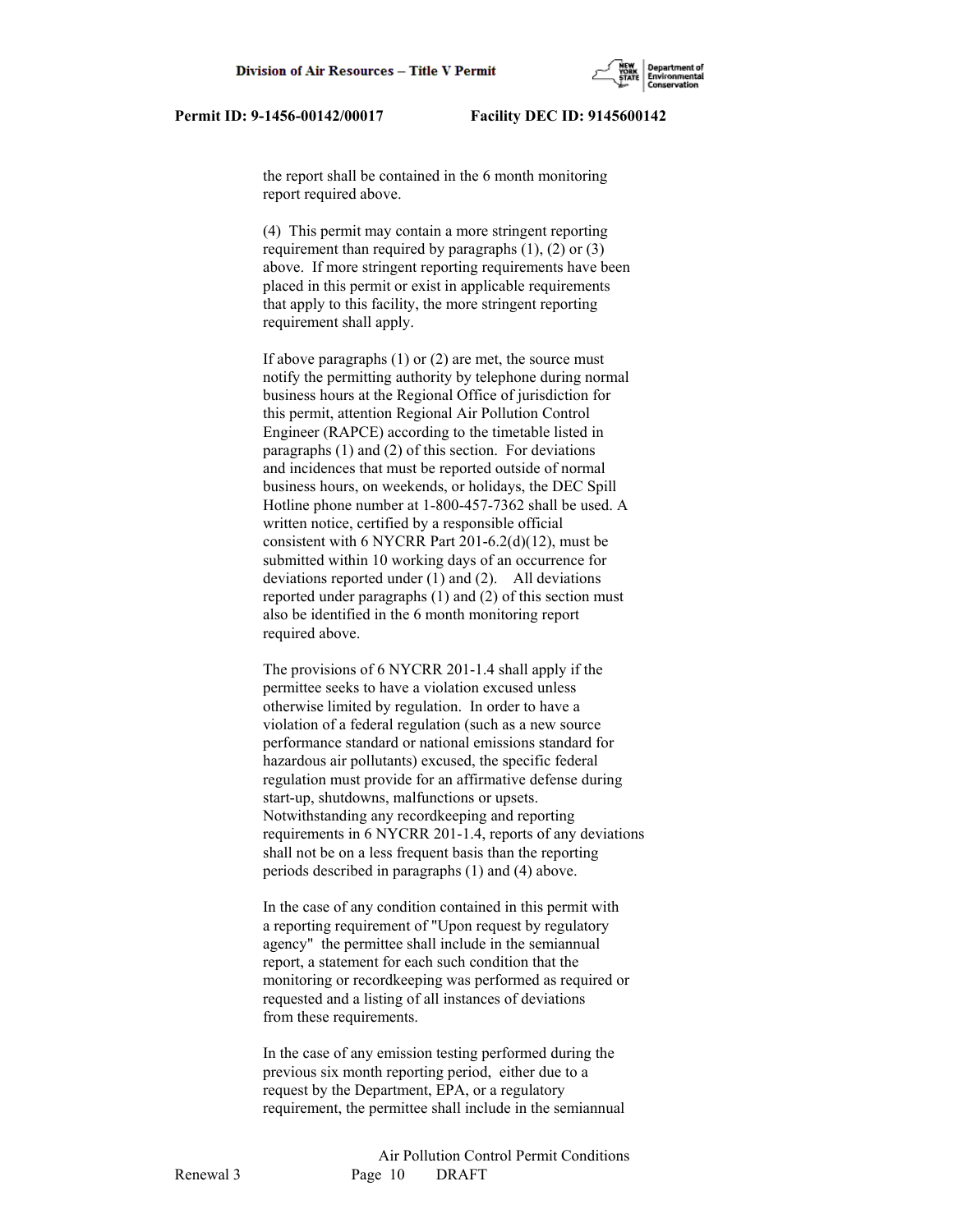

 report a summary of the testing results and shall indicate whether or not the Department or EPA has approved the results.

 All semiannual reports may be submitted electronically or physically. Electronic reports shall be submitted using the Department's Air Compliance and Emissions Electronic-Reporting system (ACE). If the facility owner or operator elects to send physical copies instead, two copies shall be sent to the Department (one copy to the regional air pollution control engineer (RAPCE) in the regional office and one copy to the Bureau of Quality Assurance (BQA) in the DEC central office) and one copy shall be sent to the Administrator (or his or her representative). Mailing addresses for the above referenced persons are contained in the monitoring condition for 6 NYCRR Part 201-6.4(e), contained elsewhere in this permit.

Reporting Requirements: SEMI-ANNUALLY (CALENDAR) Reports due 30 days after the reporting period. Subsequent reports are due every 6 calendar month(s).

# **Condition 6: Compliance Certification Effective for entire length of Permit**

### **Applicable Federal Requirement:6 NYCRR 201-6.4 (e)**

#### **Item 6.1:**

The Compliance Certification activity will be performed for the Facility.

#### **Item 6.2:**

Compliance Certification shall include the following monitoring:

#### Monitoring Type: RECORD KEEPING/MAINTENANCE PROCEDURES Monitoring Description:

 Requirements for compliance certifications with terms and conditions contained in this facility permit include the following:

i. Compliance certifications shall contain:

- the identification of each term or condition of the

permit that is the basis of the certification;

- the compliance status;

- whether compliance was continuous or intermittent;

 - the method(s) used for determining the compliance status of the facility, currently and over the reporting period consistent with the monitoring and related recordkeeping and reporting requirements of this permit; - such other facts as the Department may require to determine the compliance status of the facility as specified in any special permit terms or conditions;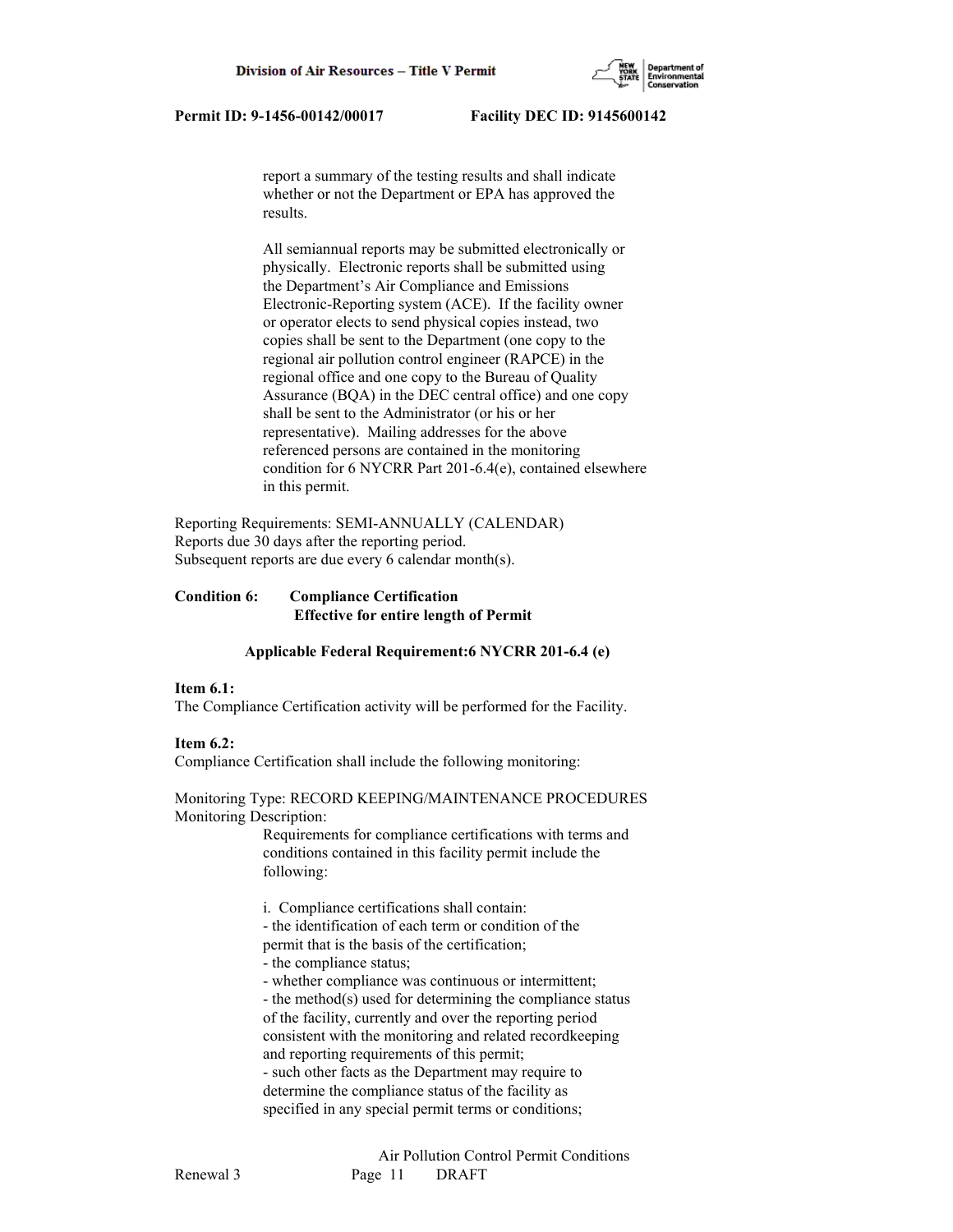#### and

 - such additional requirements as may be specified elsewhere in this permit related to compliance certification.

 ii. The responsible official must include in the annual certification report all terms and conditions contained in this permit which are identified as being subject to certification, including emission limitations, standards, or work practices. That is, the provisions labeled herein as "Compliance Certification" are not the only provisions of this permit for which an annual certification is required.

 iii. Compliance certifications shall be submitted annually. Certification reports are due 30 days after the anniversary date of four consecutive calendar quarters. The first report is due 30 days after the calendar quarter that occurs just prior to the permit anniversary date, unless another quarter has been acceptable by the Department.

 iv. All annual compliance certifications may be submitted electronically or physically. Electronic reports shall be submitted using the Department's Air Compliance and Emissions Electronic-Reporting system (ACE). If the facility owner or operator elects to send physical copies instead, two copies shall be sent to the Department (one copy to the regional air pollution control engineer (RAPCE) in the regional office and one copy to the Bureau of Quality Assurance (BQA) in the DEC central office) and one copy shall be sent to the Administrator (or his or her representative). The mailing addresses for the above referenced persons are:

 Chief – Air Compliance Branch USEPA Region 2 DECA/ACB 290 Broadway, 21st Floor New York, NY 10007

The address for the RAPCE is as follows:

 Regional Air Pollution Control Engineer NYSDEC Region 9 Headquarters 270 Michigan Avenue Buffalo, NY 14203-2915

The address for the BQA is as follows:

 NYSDEC Bureau of Quality Assurance 625 Broadway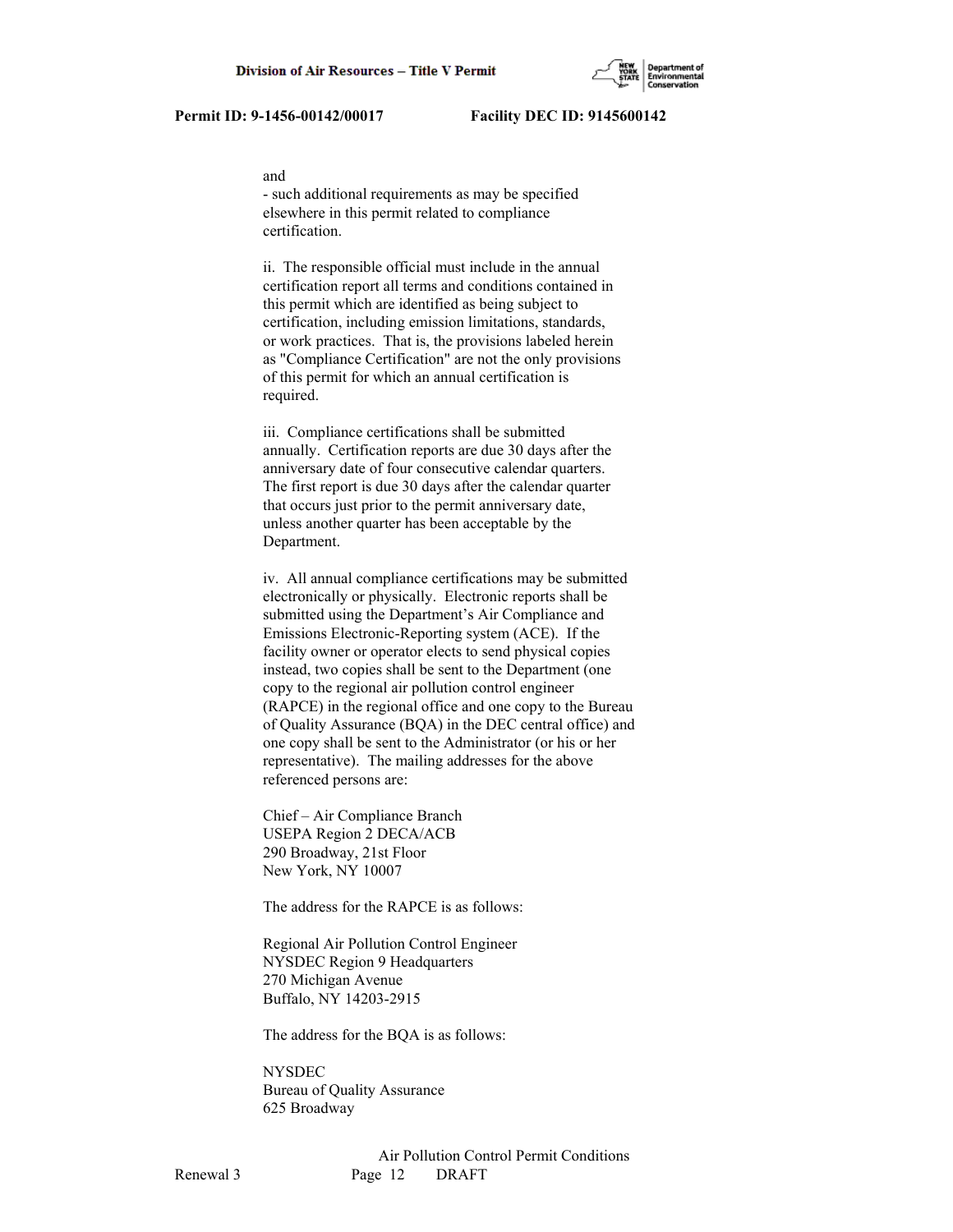

# Albany, NY 12233-3258

Monitoring Frequency: ANNUALLY Reporting Requirements: ANNUALLY (CALENDAR) Reports due 30 days after the reporting period. The initial report is due 1/30/2023. Subsequent reports are due on the same day each year

# **Condition 7: Compliance Certification Effective for entire length of Permit**

### **Applicable Federal Requirement:6 NYCRR 202-2.1**

# **Item 7.1:**

The Compliance Certification activity will be performed for the Facility.

# **Item 7.2:**

Compliance Certification shall include the following monitoring:

Monitoring Type: RECORD KEEPING/MAINTENANCE PROCEDURES Monitoring Description:

> Emission statements shall be submitted on or before April 15th each year for emissions of the previous calendar year. Statements are to be mailed to: New York State Department of Environmental Conservation, Division of Air Resources, Bureau of Air Quality Planning, 625 Broadway, Albany NY 12233-3251

Monitoring Frequency: ANNUALLY Reporting Requirements: ANNUALLY (CALENDAR) Reports due by April 15th for previous calendar year

# **Condition 8: Recordkeeping requirements Effective for entire length of Permit**

### **Applicable Federal Requirement:6 NYCRR 202-2.5**

### **Item 8.1:**

(a) The following records shall be maintained for at least five years:

(1) a copy of each emission statement submitted to the department; and

(2) records indicating how the information submitted in the emission statement was determined, including any calculations, data, measurements, and estimates used.

(b) These records shall be made available at the facility to the representatives of the department upon request during normal business hours.

# **Condition 9: Open Fires - Prohibitions Effective for entire length of Permit**

# **Applicable Federal Requirement:6 NYCRR 215.2**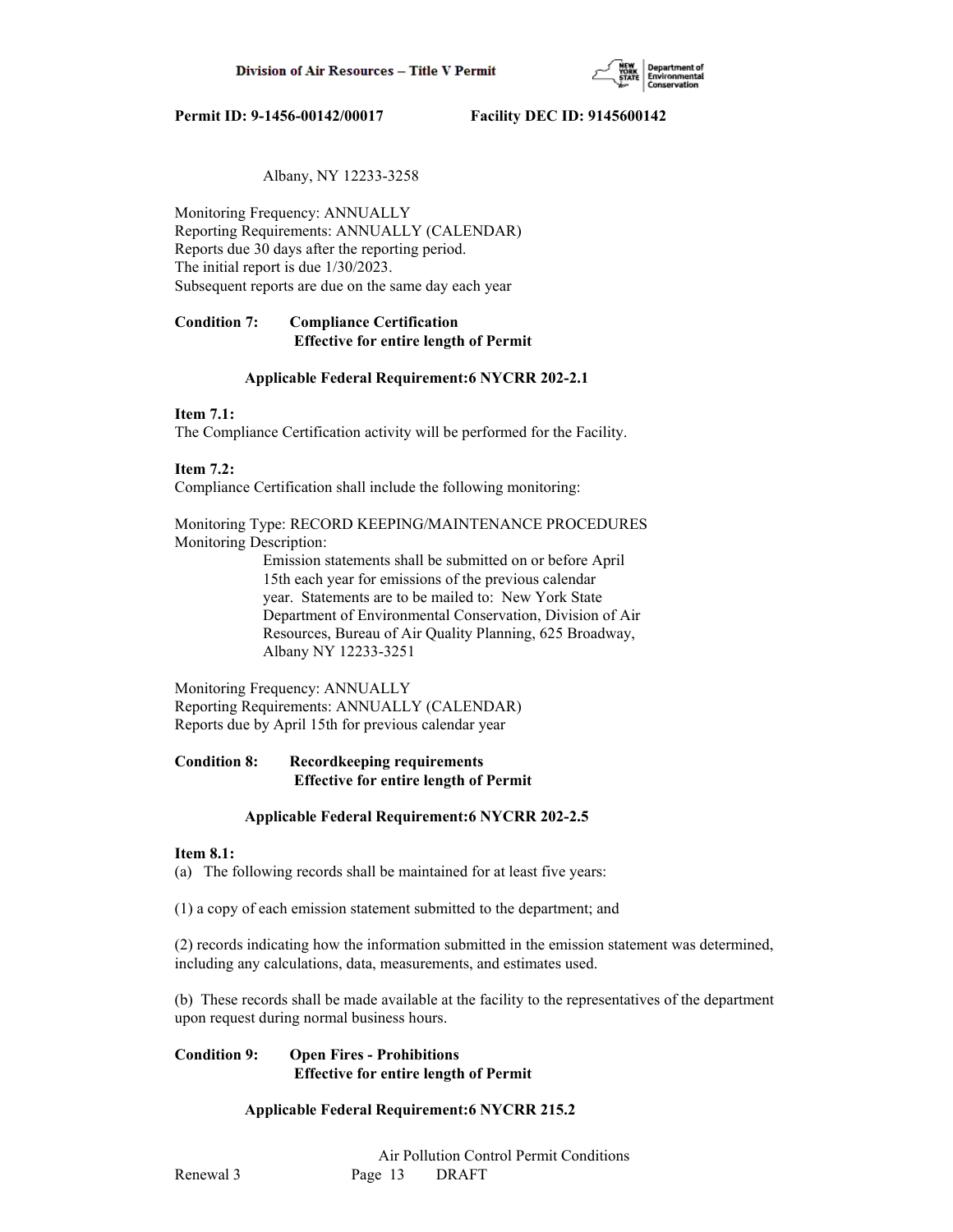

# **Item 9.1:**

Except as allowed by Title 6 NYCRR Section 215.3, no person shall burn, cause, suffer, allow or permit the burning of any materials in an open fire.

# **Item 9.2**

Per Section 215.3, burning in an open fire, provided it is not contrary to other law or regulation, will be allowed as follows:

(a) On-site burning in any town with a total population less than 20,000 of downed limbs and branches (including branches with attached leaves or needles) less than six inches in diameter and eight feet in length between May 15th and the following March 15th. For the purposes of this subdivision, the total population of a town shall include the population of any village or portion thereof located within the town. However, this subdivision shall not be construed to allow burning within any village.

(b) Barbecue grills, maple sugar arches and similar outdoor cooking devices when actually used for cooking or processing food.

(c) Small fires used for cooking and camp fires provided that only charcoal or untreated wood is used as fuel and the fire is not left unattended until extinguished.

(d) On-site burning of agricultural wastes as part of a valid agricultural operation on contiguous agricultural lands larger than five acres actively devoted to agricultural or horticultural use, provided such waste is actually grown or generated on those lands and such waste is capable of being fully burned within a 24-hour period.

(e) The use of liquid petroleum fueled smudge pots to prevent frost damage to crops.

(f) Ceremonial or celebratory bonfires where not otherwise prohibited by law, provided that only untreated wood or other agricultural products are used as fuel and the fire is not left unattended until extinguished.

(g) Small fires that are used to dispose of a flag or religious item, and small fires or other smoke producing process where not otherwise prohibited by law that are used in connection with a religious ceremony.

(h) Burning on an emergency basis of explosive or other dangerous or contraband materials by police or other public safety organization.

(i) Prescribed burns performed according to Part 194 of this Title.

(j) Fire training, including firefighting, fire rescue, and fire/arson investigation training, performed under applicable rules and guidelines of the New York State Department of State's Office of Fire Prevention and Control. For fire training performed on acquired structures, the structures must be emptied and stripped of any material that is toxic, hazardous or likely to emit toxic smoke (such as asbestos, asphalt shingles and vinyl siding or other vinyl products) prior to burning and must be at least 300 feet from other occupied structures. No more than one structure per lot or within a 300 foot radius (whichever is bigger) may be burned in a training exercise.

(k) Individual open fires as approved by the Director of the Division of Air Resources as may be required in response to an outbreak of a plant or animal disease upon request by the commissioner of the Department of Agriculture and Markets, or for the destruction of invasive plant and insect species.

(l) Individual open fires that are otherwise authorized under the environmental conservation law, or by rule or regulation of the Department.

# **MANDATORY FEDERALLY ENFORCEABLE PERMIT CONDITIONS SUBJECT TO ANNUAL CERTIFICATIONS ONLY IF APPLICABLE**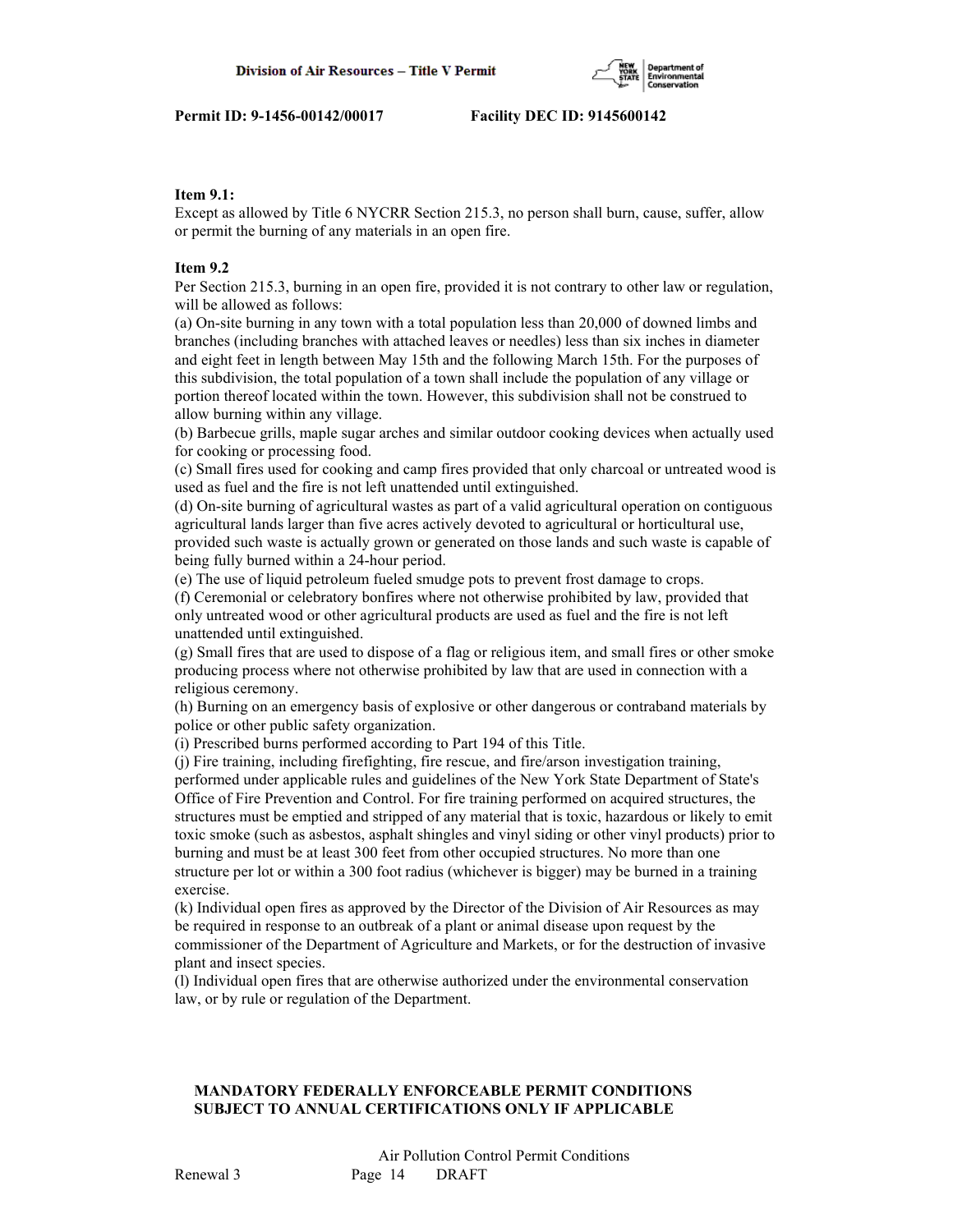

 **The following federally enforceable permit conditions are mandatory for all Title V permits and are subject to annual compliance certification requirements only if effectuated during the reporting period. [NOTE: The corresponding annual compliance certification for those conditions not effectuated during the reporting period shall be specified as "not applicable".]**

**Condition 10: Maintenance of Equipment Effective for entire length of Permit**

### **Applicable Federal Requirement:6 NYCRR 200.7**

### **Item 10.1:**

Any person who owns or operates an air contamination source which is equipped with an emission control device shall operate such device and keep it in a satisfactory state of maintenance and repair in accordance with ordinary and necessary practices, standards and procedures, inclusive of manufacturer's specifications, required to operate such device effectively.

# **Condition 11: Recycling and Salvage Effective for entire length of Permit**

### **Applicable Federal Requirement:6 NYCRR 201-1.7**

# **Item 11.1:**

Where practical, the owner or operator of an air contamination source shall recycle or salvage air contaminants collected in an air cleaning device according to the requirements of the ECL.

## **Condition 12: Prohibition of Reintroduction of Collected Contaminants to**

 **the air**

 **Effective for entire length of Permit**

### **Applicable Federal Requirement:6 NYCRR 201-1.8**

### **Item 12.1:**

No person shall unnecessarily remove, handle or cause to be handled, collected air contaminants from an air cleaning device for recycling, salvage or disposal in a manner that would reintroduce them to the outdoor atmosphere.

# **Condition 13: Exempt Sources - Proof of Eligibility Effective for entire length of Permit**

### **Applicable Federal Requirement:6 NYCRR 201-3.2 (a)**

# **Item 13.1:**

The owner or operator of an emission source or activity that is listed as being exempt may be required to certify that it is operated within the specific criteria described in this Subpart. The owner or operator of any such emission source or activity must maintain all records necessary for demonstrating compliance with this Subpart on-site for a period of five years, and make

 Air Pollution Control Permit Conditions Renewal 3 Page 15 DRAFT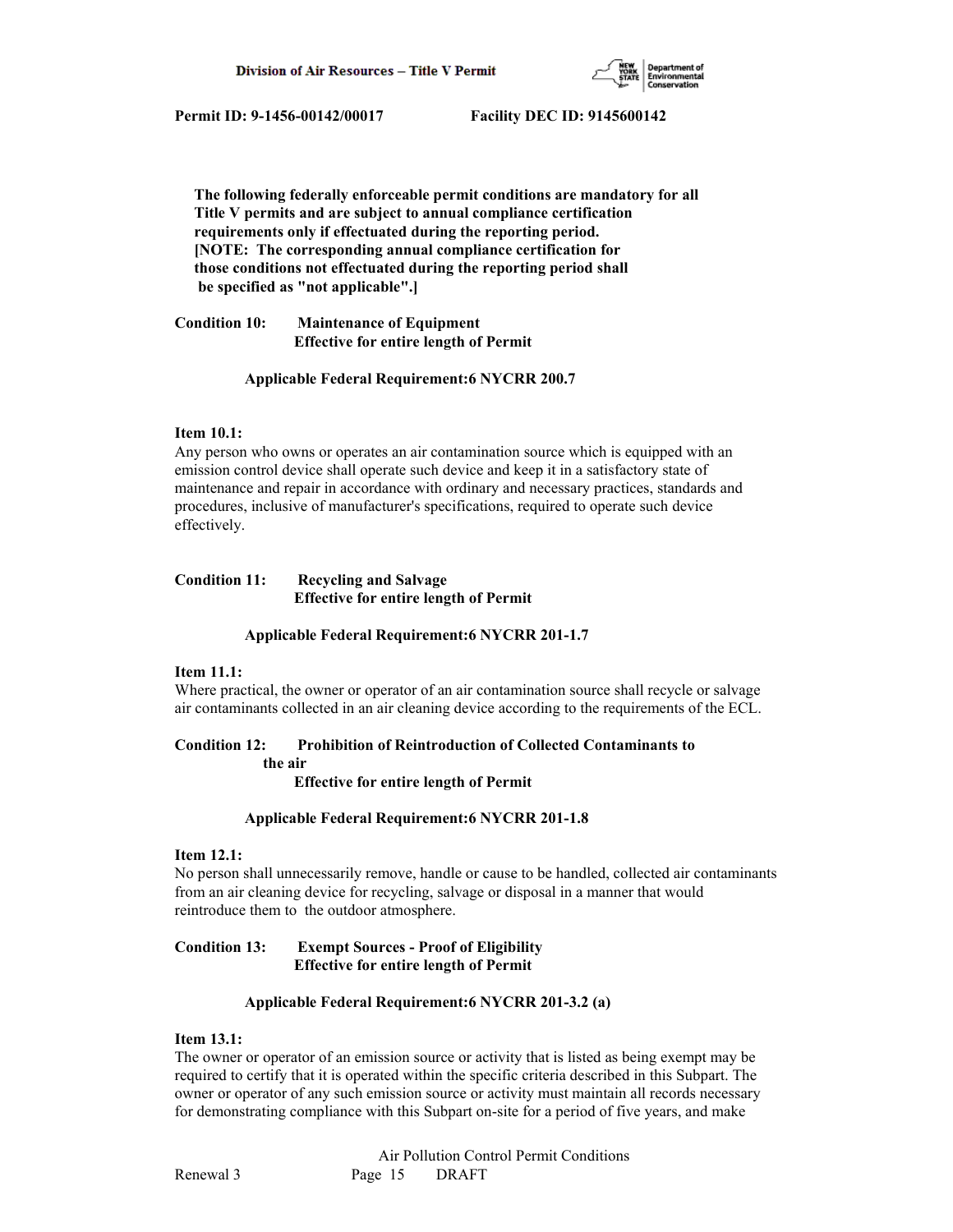

them available to representatives of the department upon request.

**Condition 14: Trivial Sources - Proof of Eligibility Effective for entire length of Permit**

### **Applicable Federal Requirement:6 NYCRR 201-3.3 (a)**

#### **Item 14.1:**

The owner or operator of an emission source or activity that is listed as being trivial in this Section may be required to certify that it is operated within the specific criteria described in this Subpart. The owner or operator of any such emission source or activity must maintain all required records on-site for a period of five years and make them available to representatives of the department upon request.

**Condition 15: Requirement to Provide Information Effective for entire length of Permit**

 **Applicable Federal Requirement:6 NYCRR 201-6.4 (a) (4)**

# **Item 15.1:**

The owner and/or operator shall furnish to the department, within a reasonable time, any information that the department may request in writing to determine whether cause exists for modifying, revoking and reissuing, or terminating the permit or to determine compliance with the permit. Upon request, the permittee shall also furnish to the department copies of records required to be kept by the permit or, for information claimed to be confidential, the permittee may furnish such records directly to the administrator along with a claim of confidentiality, if the administrator initiated the request for information or otherwise has need of it.

**Condition 16: Right to Inspect Effective for entire length of Permit**

### **Applicable Federal Requirement:6 NYCRR 201-6.4 (a) (8)**

### **Item 16.1:**

The department or an authorized representative shall be allowed upon presentation of credentials and other documents as may be required by law to:

(i) enter upon the permittee's premises where a facility subject to the permitting requirements of this Subpart is located or emissions-related activity is conducted, or where records must be kept under the conditions of the permit;

(ii) have access to and copy, at reasonable times, any records that must be kept under the conditions of the permit;

(iii) inspect at reasonable times any emission sources, equipment (including monitoring and air pollution control equipment), practices, and operations regulated or required under the permit; and

(iv) sample or monitor at reasonable times substances or parameters for the purpose of assuring compliance with the permit or applicable requirements.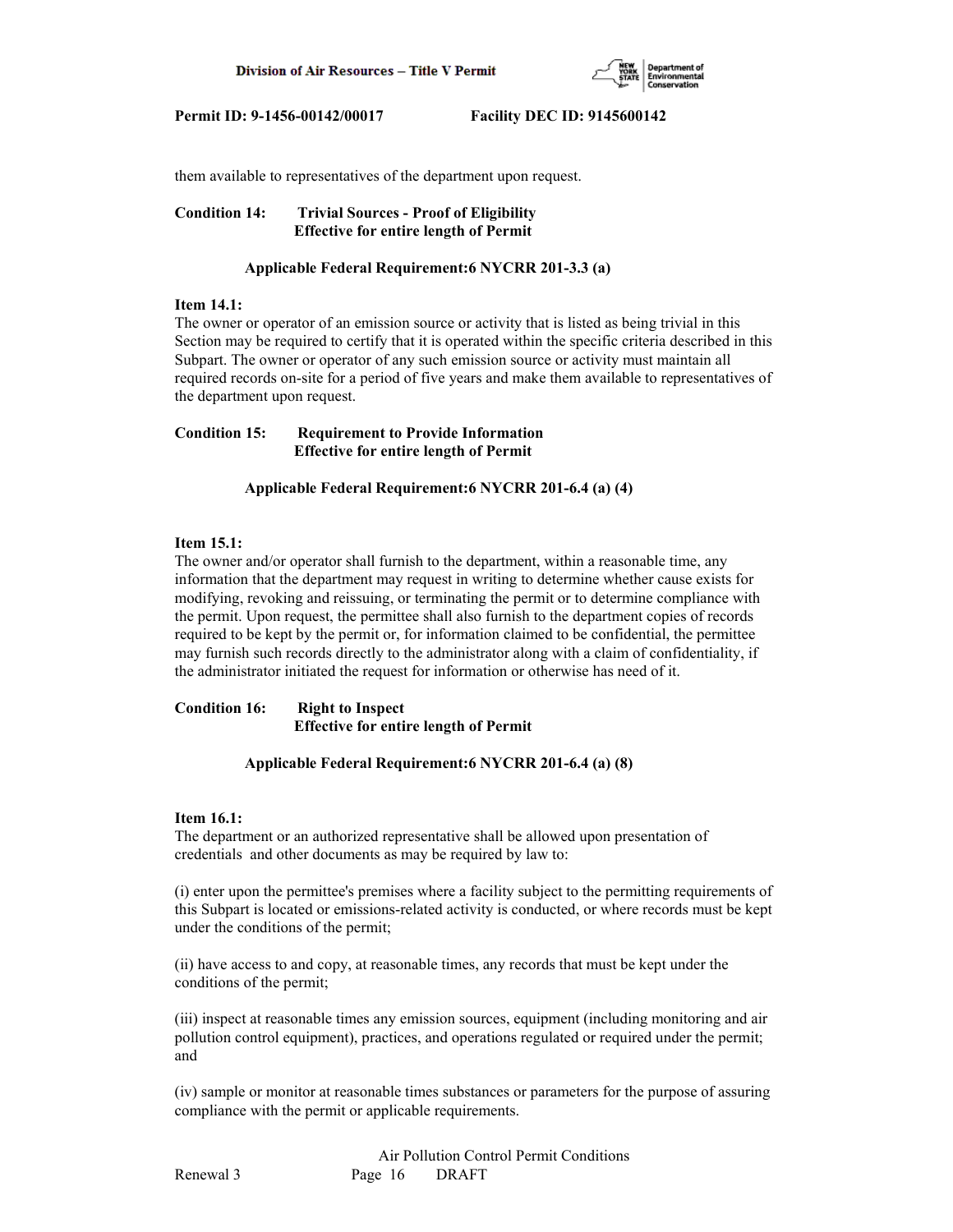

# **Condition 17: Required Emissions Tests Effective for entire length of Permit**

# **Applicable Federal Requirement:6 NYCRR 202-1.1**

# **Item 17.1:**

For the purpose of ascertaining compliance or non-compliance with any air pollution control code, rule or regulation, the commissioner may require the person who owns such air contamination source to submit an acceptable report of measured emissions within a stated time.

# **Condition 18: Accidental release provisions. Effective for entire length of Permit**

# **Applicable Federal Requirement:40 CFR Part 68**

# **Item 18.1:**

If a chemical is listed in Tables 1,2,3 or 4 of 40 CFR §68.130 is present in a process in quantities greater than the threshold quantity listed in Tables 1,2,3 or 4, the following requirements will apply:

a) The owner or operator shall comply with the provisions of 40 CFR Part 68 and;

b) The owner or operator shall submit at the time of permit issuance (if not previously submitted) one of the following, if such quantities are present:

1) A compliance schedule for meeting the requirements of 40 CFR Part 68 by the date provided in 40 CFR §68.10(a) or,

2) A certification statement that the source is in compliance with all requirements of 40 CFR Part 68, including the registration and submission of the Risk Management Plan. Information should be submitted to:

Risk Management Plan Reporting Center C/O CSC 8400 Corporate Dr Carrollton, Md. 20785

# **Condition 19: Recycling and Emissions Reduction Effective for entire length of Permit**

# **Applicable Federal Requirement:40CFR 82, Subpart F**

# **Item 19.1:**

The permittee shall comply with all applicable provisions of 40 CFR Part 82.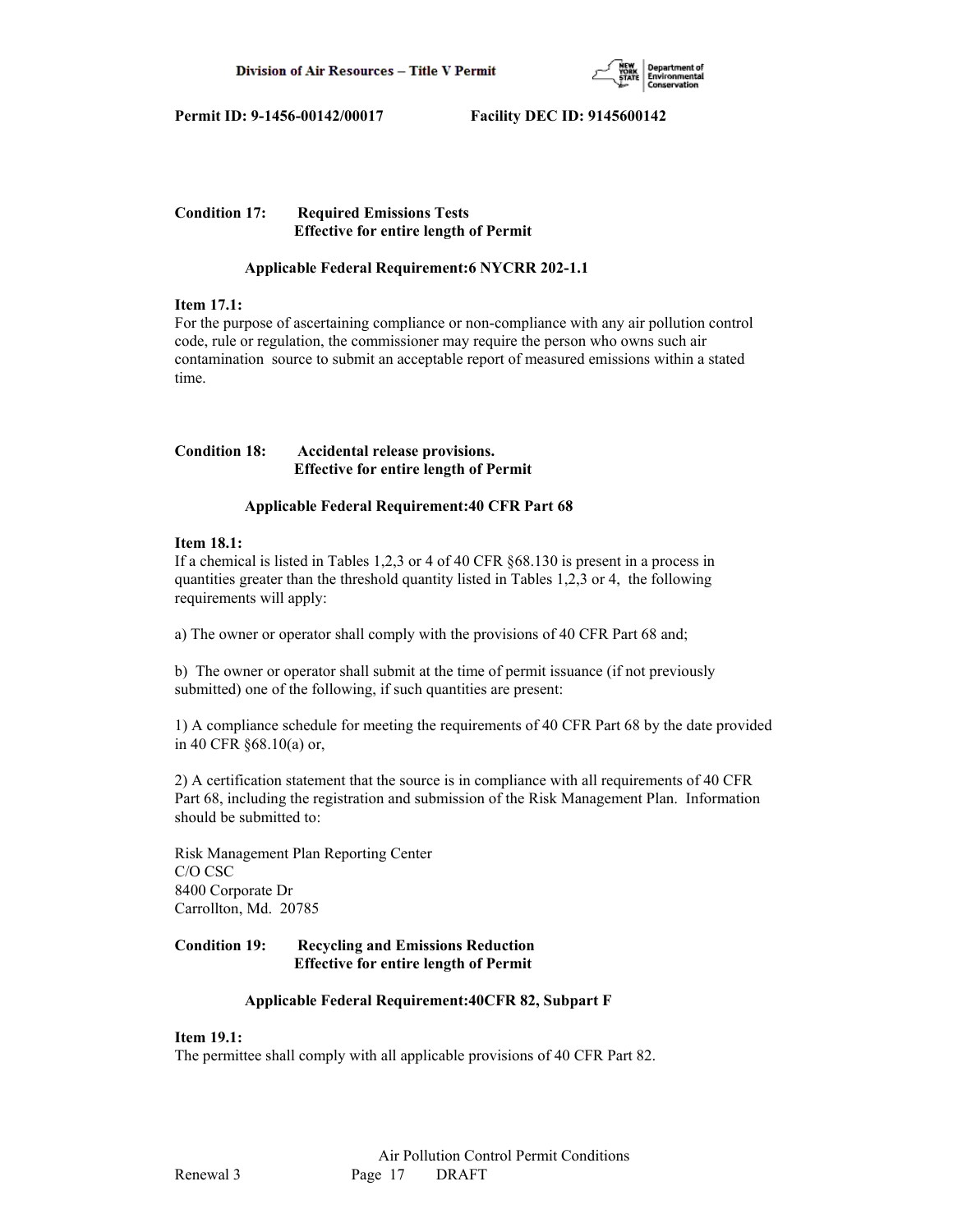

 **The following conditions are subject to annual compliance certification requirements for Title V permits only.**

# **Condition 20: Emission Unit Definition Effective for entire length of Permit**

#### **Applicable Federal Requirement:6 NYCRR Subpart 201-6**

#### **Item 20.1:**

The facility is authorized to perform regulated processes under this permit for: Emission Unit: U-00023 Emission Unit Description: This emission unit consists of an e-coat surface coating

 operation consisting of a dip tank (EP-12), a drying oven (EP-12) and a fluid clean system (EP-17). The emission points are located in buildings I and J of the Cedar Street Facility.

Building(s): CEDAR

#### **Item 20.2:**

The facility is authorized to perform regulated processes under this permit for:

Emission Unit: U-00025

Emission Unit Description:

 This emission unit consists of two primer application booths, specifically the paint room primer booth (EP-01) and the saw room primer booth (EP-07), and one primer dryer (EP-08).

Building(s): CEDAR

### **Item 20.3:**

The facility is authorized to perform regulated processes under this permit for: Emission Unit: U-00026

Emission Unit Description:

 This emission unit consists of a painting system comprised of a primer application booth (EP-13), a primer drying oven (EP-14), and an enamel application booth (EP-15).

Building(s): CEDAR

# **Item 20.4:**

The facility is authorized to perform regulated processes under this permit for: Emission Unit: U-00027

Emission Unit Description:

 This emission unit consists of one enamel application booth, specifically the paint room enamel booth (EP-02).

Building(s): CEDAR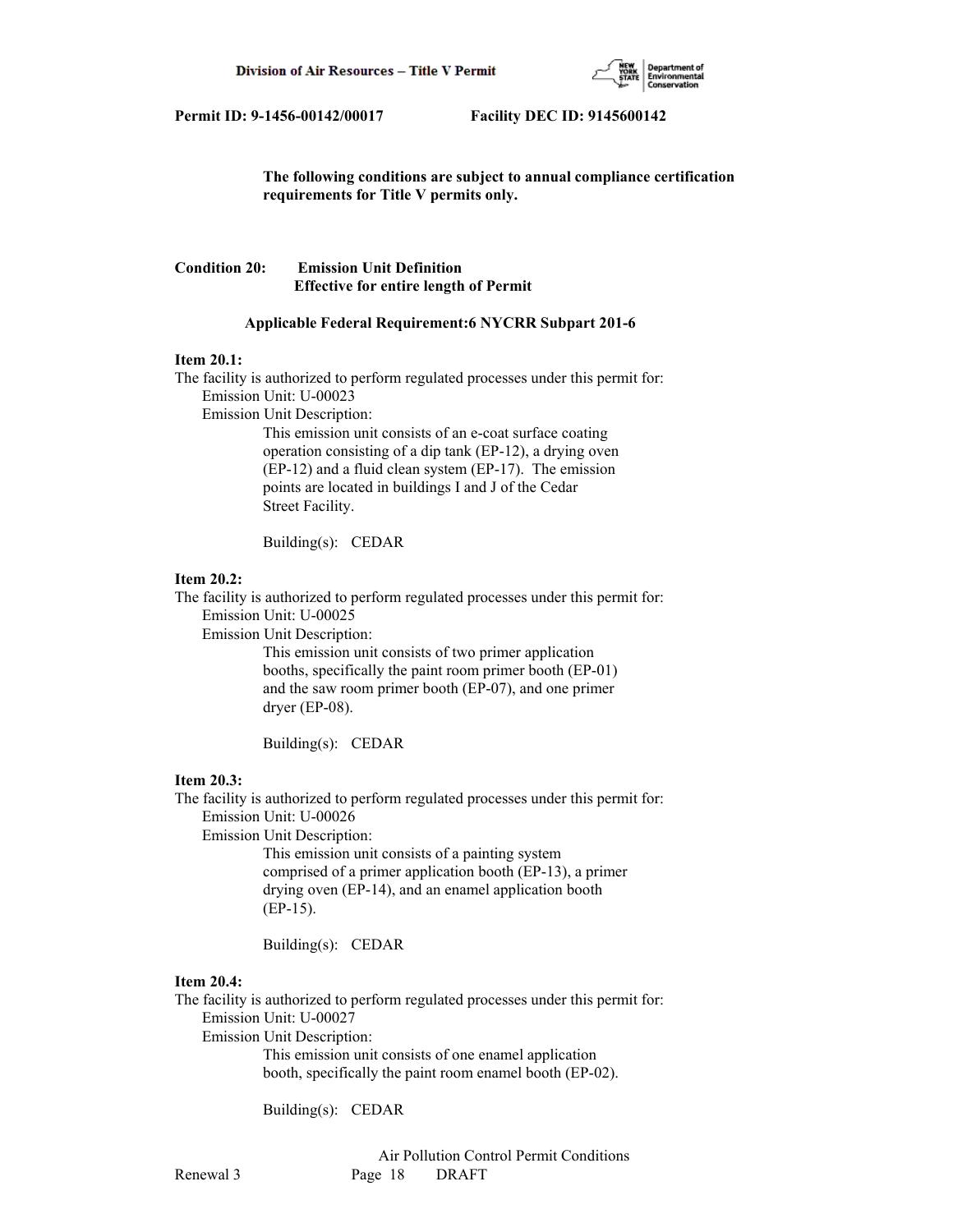

### **Item 20.5:**

The facility is authorized to perform regulated processes under this permit for: Emission Unit: U-00028 Emission Unit Description: This emission unit consists of a cyclone system used to manage dust and shavings from the trimming/shearing of polyethylene composite panels (EP-18).

Building(s): CEDAR

# **Condition 21: Progress Reports Due Semiannually Effective for entire length of Permit**

 **Applicable Federal Requirement:6 NYCRR 201-6.4 (d) (4)**

# **Item 21.1:**

Progress reports consistent with an applicable schedule of compliance are to be submitted at least semiannually, or at a more frequent period if specified in the applicable requirement or by the department. Such progress reports shall contain the following:

(i) dates for achieving the activities, milestones, or compliance required in the schedule of compliance, and dates when such activities, milestones or compliance were achieved; and

(ii) an explanation of why any dates in the schedule of compliance were not or will not be met, and any preventive or corrective measures adopted.

# **Condition 22: Operational Flexibility Effective for entire length of Permit**

### **Applicable Federal Requirement:6 NYCRR 201-6.4 (f)**

### **Item 22.1:**

A permit modification is not required for changes that are provided for in the permit. Such changes include approved alternate operating scenarios and changes that have been submitted and approved pursuant to an established operational flexibility protocol and the requirements of this section. Each such change cannot be a modification under any provision of Title I of the Clean Air Act or exceed, or cause the facility to exceed, an emissions cap or limitation in the permit. The facility owner or operator must incorporate all changes into any compliance certifications, record keeping, and/or reporting required by the permit.

# **Condition 23: Facility Permissible Emissions Effective for entire length of Permit**

### **Applicable Federal Requirement:6 NYCRR 201-7.1**

### **Item 23.1:**

The sum of emissions from the emission units specified in this permit shall not equal or exceed the following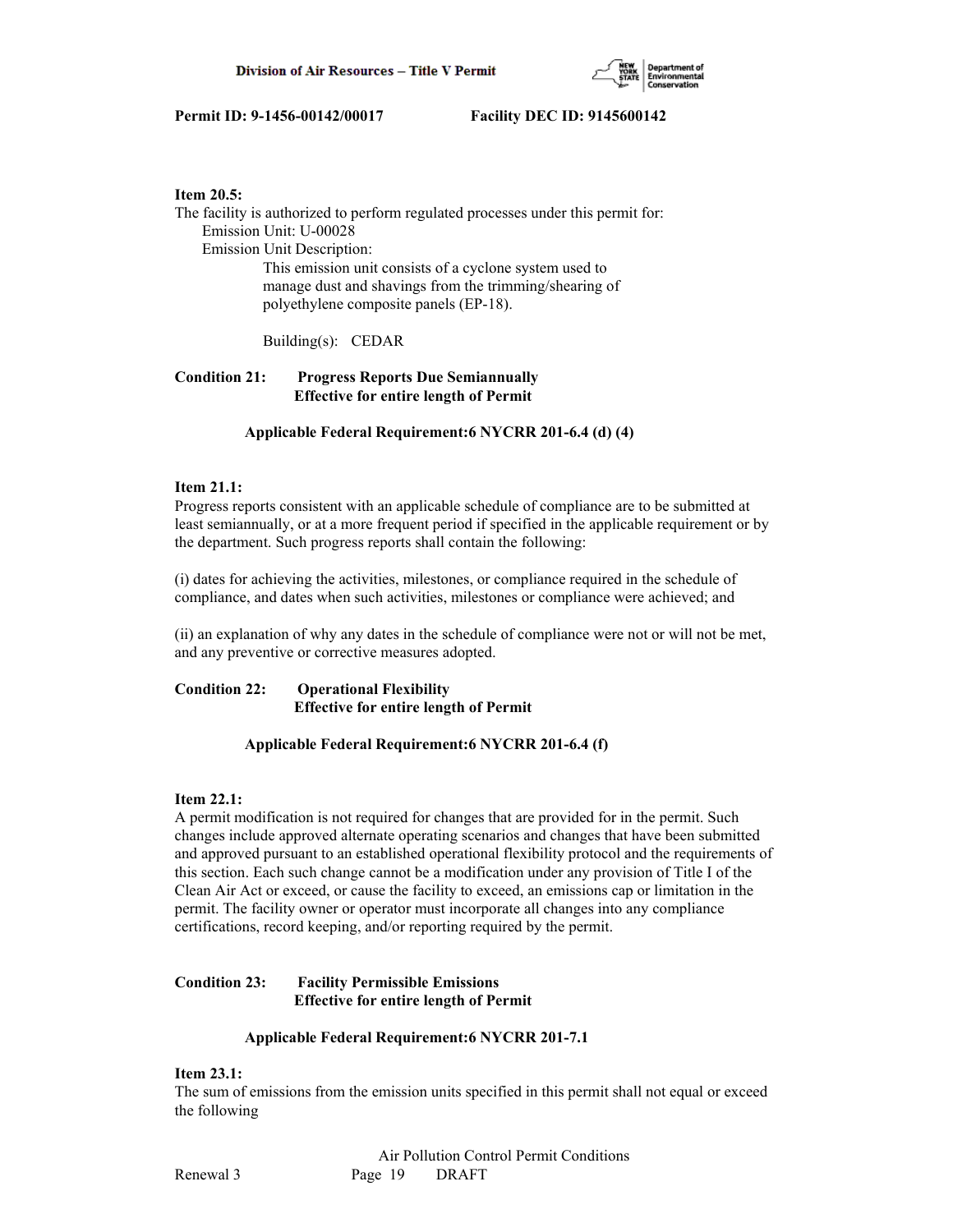

Potential To Emit (PTE) rate for each regulated contaminant:

Name: VOC

CAS No: 0NY998-00-0 PTE: 284,035 pounds per year

# **Condition 24: Visible Emissions Limited Effective for entire length of Permit**

#### **Applicable Federal Requirement:6 NYCRR 211.2**

# **Item 24.1:**

Except as permitted by a specific part of this Subchapter and for open fires for which a restricted burning permit has been issued, no person shall cause or allow any air contamination source to emit any material having an opacity equal to or greater than 20 percent (six minute average) except for one continuous six-minute period per hour of not more than 57 percent opacity.

# **Condition 25: Compliance Certification Effective for entire length of Permit**

#### **Applicable Federal Requirement:6 NYCRR 212-1.6 (a)**

#### **Item 25.1:**

The Compliance Certification activity will be performed for the Facility.

#### **Item 25.2:**

Compliance Certification shall include the following monitoring:

Monitoring Type: MONITORING OF PROCESS OR CONTROL DEVICE PARAMETERS AS SURROGATE Monitoring Description:

> No person shall cause or allow emissions having an average opacity during any six consecutive minutes of 20 percent or greater from any process emission source, except only the emission of uncombined water. The Department reserves the right to perform or require the performance of an EPA Reference Test Method 9 opacity evaluation at any time during facility operation.

 The facility owner or operator shall conduct a visible emissions observation once per day, while the process is in operation, on all emission points associated with sources that have the potential to emit particulate matter. The facility owner or operator will investigate, in a timely manner, any instance where there is cause to believe that visible emissions have the potential to exceed the opacity standard specified below.

 The facility owner or operator shall investigate the cause, make any necessary corrections, and verify that the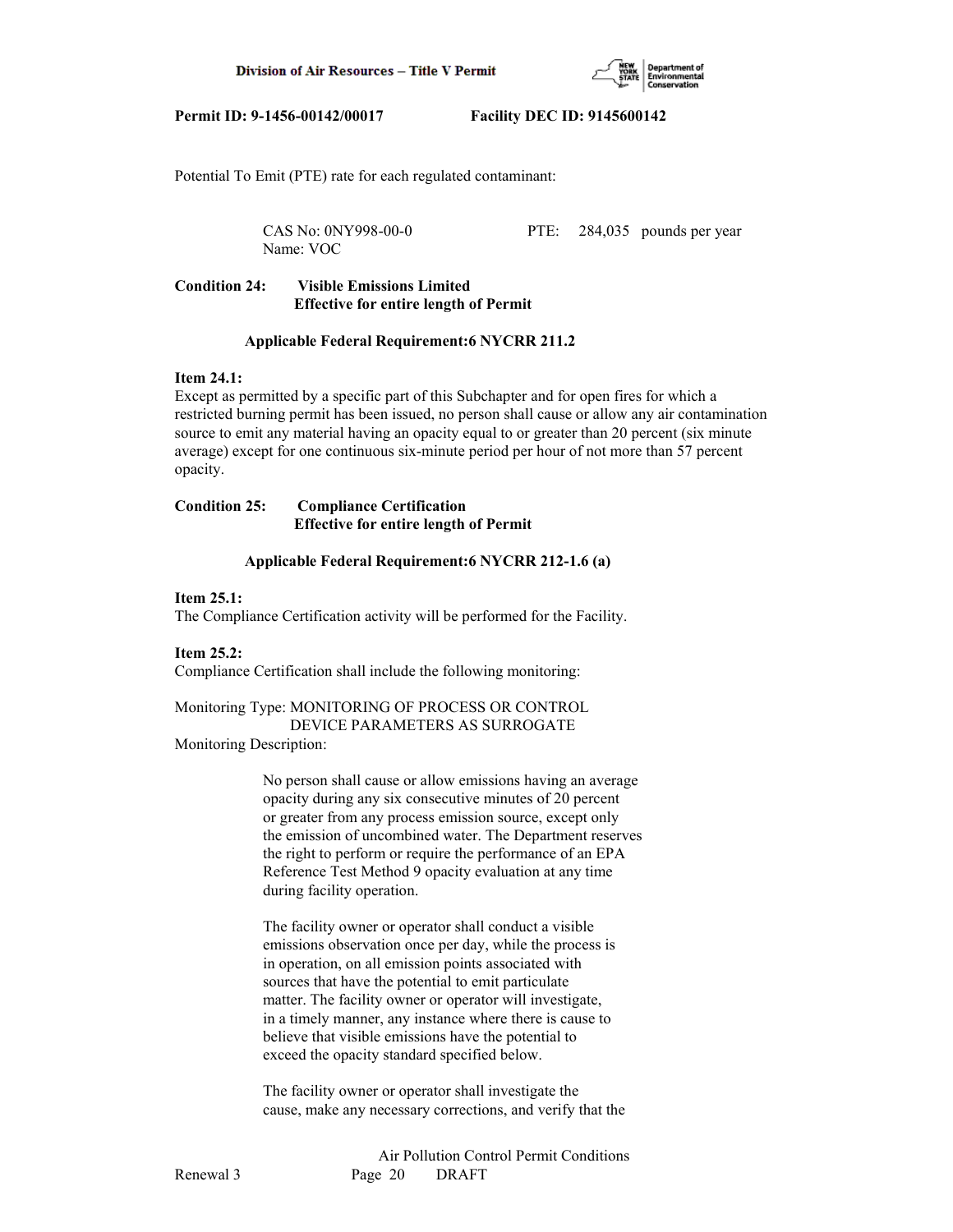

 excess visible emissions problem has been corrected. If visible emissions with the potential to exceed the limit specified (except the emission of uncombined water) are observed for three consecutive operating days from the same emission point, the facility owner or operator will notify the Department of the observations within one business day. The facility owner or operator will also perform an EPA Reference Test Method 9 opacity evaluation analysis of the affected emission point and submit the results to the Department.

 Daily records of the visible emissions observations, any follow-up Method 9 observations, investigations, and corrective actions taken are to be maintained on site for a period of at least five years from the date of the record. Such records shall include the date and time of each observation, weather conditions, results of the observation, corrective actions taken, and explanations for days when weather conditions were prohibitive.

 All records kept pursuant to this condition must be provided to the Department upon request.

Parameter Monitored: OPACITY Upper Permit Limit: 20 percent Monitoring Frequency: AS REQUIRED - SEE PERMIT MONITORING DESCRIPTION Averaging Method: 6-MINUTE AVERAGE (METHOD 22) Reporting Requirements: AS REQUIRED - SEE MONITORING DESCRIPTION

# **Condition 26: Compliance Certification Effective for entire length of Permit**

#### **Applicable Federal Requirement:6 NYCRR 212-2.4 (b)**

#### **Item 26.1:**

The Compliance Certification activity will be performed for the facility: The Compliance Certification applies to:

| Emission Unit: U-00023 | Emission Point: 00017 |
|------------------------|-----------------------|
| Emission Unit: U-00025 | Emission Point: 00001 |
| Emission Unit: U-00025 | Emission Point: 00007 |
| Emission Unit: U-00026 | Emission Point: 00013 |
| Emission Unit: U-00026 | Emission Point: 00015 |
| Emission Unit: U-00027 | Emission Point: 00002 |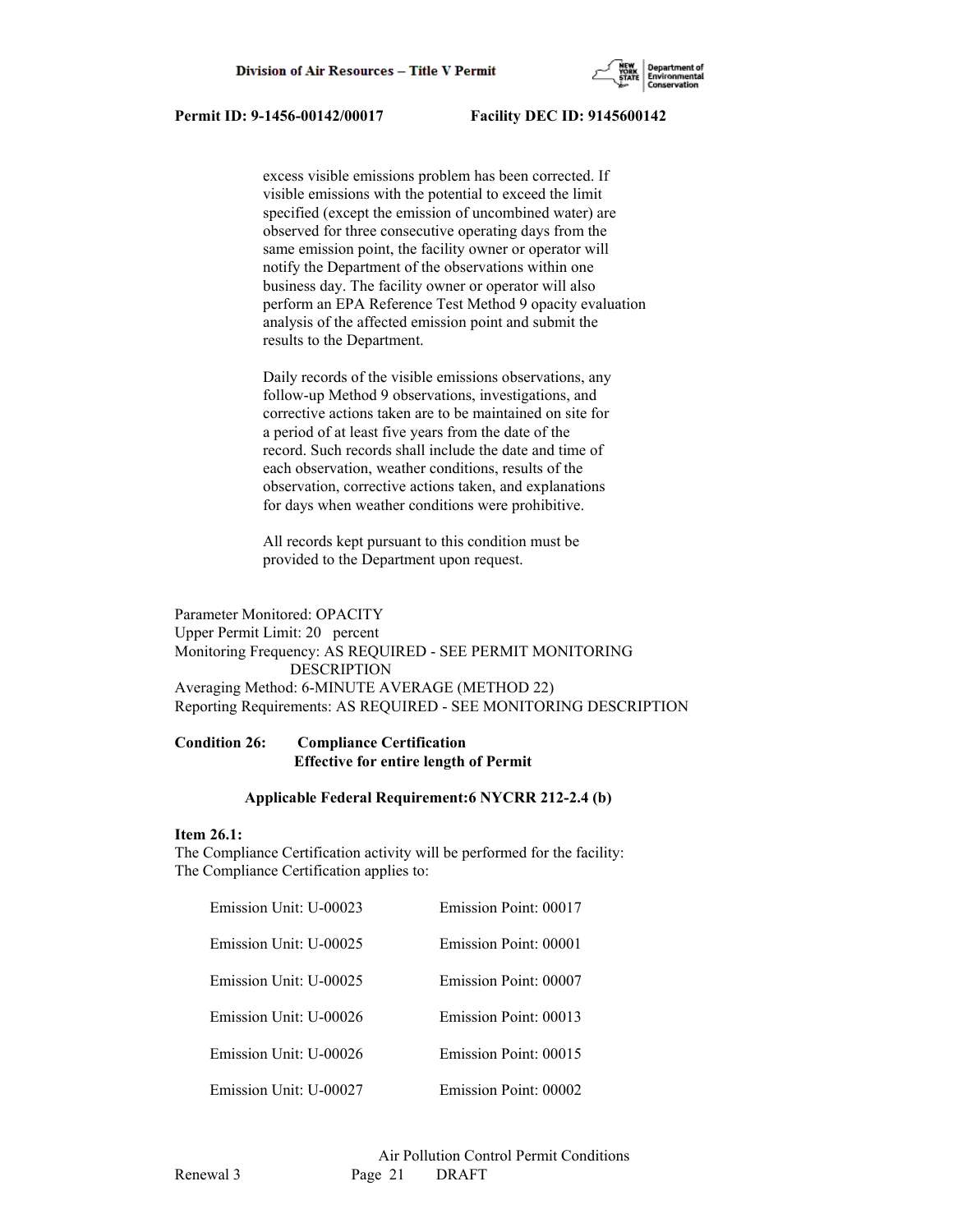

| Emission Unit: U-00028                           | Emission Point: 00018 |
|--------------------------------------------------|-----------------------|
| Regulated Contaminant(s):<br>CAS No: 0NY075-00-0 | PARTICULATES          |

### **Item 26.2:**

Compliance Certification shall include the following monitoring:

Monitoring Type: INTERMITTENT EMISSION TESTING Monitoring Description:

> The control of particulate emissions released from new and modified process emission sources. Emissions from any process emission source for which an application was received by the department after July 1, 1973 are restricted as follows: (1) No facility owner or operator shall cause or allow emissions of particulate that exceed 0.050 grains per cubic foot of exhaust gas from emission points associated with sources that have potential to emit particulate matter, expressed at standard conditions on a dry gas basis, except in instances where determination of permissible emission rate using process weight for a specific source category emitting solid particulate is based upon Table 5 and Table 6 of Subdivisions 212-2.5(a) and (b) of this Part.

Parameter Monitored: PARTICULATES Upper Permit Limit: 0.050 grains per dscf Reference Test Method: USEPA Reference Test Method 5 Monitoring Frequency: AS REQUIRED - SEE PERMIT MONITORING DESCRIPTION Averaging Method: 1-HOUR AVERAGE Reporting Requirements: UPON REQUEST BY REGULATORY AGENCY

**Condition 27: Compliance Certification Effective for entire length of Permit**

### **Applicable Federal Requirement:6 NYCRR 228-1.3**

### **Item 27.1:**

The Compliance Certification activity will be performed for the Facility.

#### **Item 27.2:**

Compliance Certification shall include the following monitoring:

Monitoring Type: RECORD KEEPING/MAINTENANCE PROCEDURES Monitoring Description:

> Any facility operating a coating line subject to this Subpart must comply with the following general requirements as specified. (a) 'Opacity'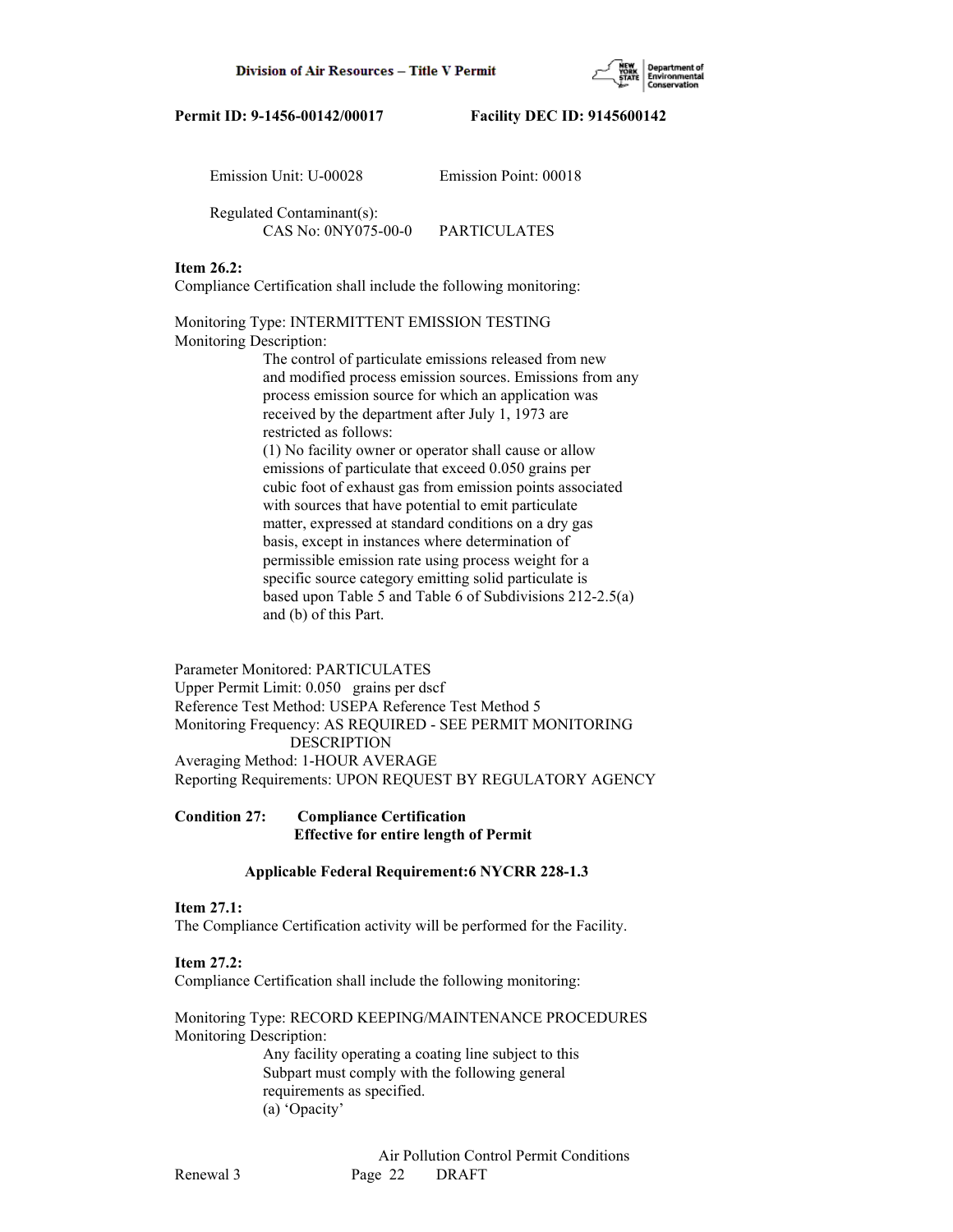(1) No person shall cause or allow emissions to the outdoor atmosphere having an average opacity of 20 percent or greater for any consecutive six-minute period from any emission source subject to this Subpart. (b) 'Recordkeeping'

 (1) Except as provided for in paragraph (2) of this subdivision, the owner or operator of any emission source subject to this Subpart must maintain and, upon request, provide the department with a certification from the coating supplier/manufacturer which lists the parameters used to determine the actual VOC content of each as applied coating used at the facility. In addition, purchase, usage and/or production records of the coating material, including solvents, must be maintained in a format acceptable to the department and, upon request, these records must be submitted to the department within 90 days of receiving the request. Any facility required to perform the overall removal efficiency calculation set forth in equation 2 of section 228-1.5(c) of this Subpart, must maintain records to verify the parameters used in the calculation. A facility owner or operator must maintain a record that identifies each air cleaning device that has an overall removal efficiency of at least 90 percent. Any additional information required to determine compliance with this Part must be provided to the department in a format acceptable to the department. All records required by this paragraph must be maintained at the facility for a period of five years.

 (2) Owners and operators of emission sources not subject to this Subpart as set forth in section 228-1.1(b)(9) or (13) of this Subpart, or those sources that are using coatings not subject to specific requirements of this Subpart as set forth in paragraph (e)(2) of this section, or section 228-1.4(b)(5)(iii)('e'), ('i') or ('iv') of this Subpart, must maintain records on an as used basis. The records must include the relevant regulatory citation of each exemption and quantity of coating used. If the exemption criteria are based on VOC usage, the records must contain calculations and supplier/manufacturer material data sheets for verification of VOC usage. All records required by this paragraph must be maintained at the facility for a period of five years.

(c) 'Prohibition of sale or specification'.

 (1) No person shall sell, supply, offer for sale, solicit, use, specify, or require for use, the application of a coating on a part or product at a facility with a coating line described in section 228-1.1(a) of this Subpart if such sale, specification, or use is prohibited by any of the provisions of this Subpart. The prohibition shall apply to all written or oral contracts under the terms of which any coating is to be applied to any part or product at an affected facility. This prohibition shall not apply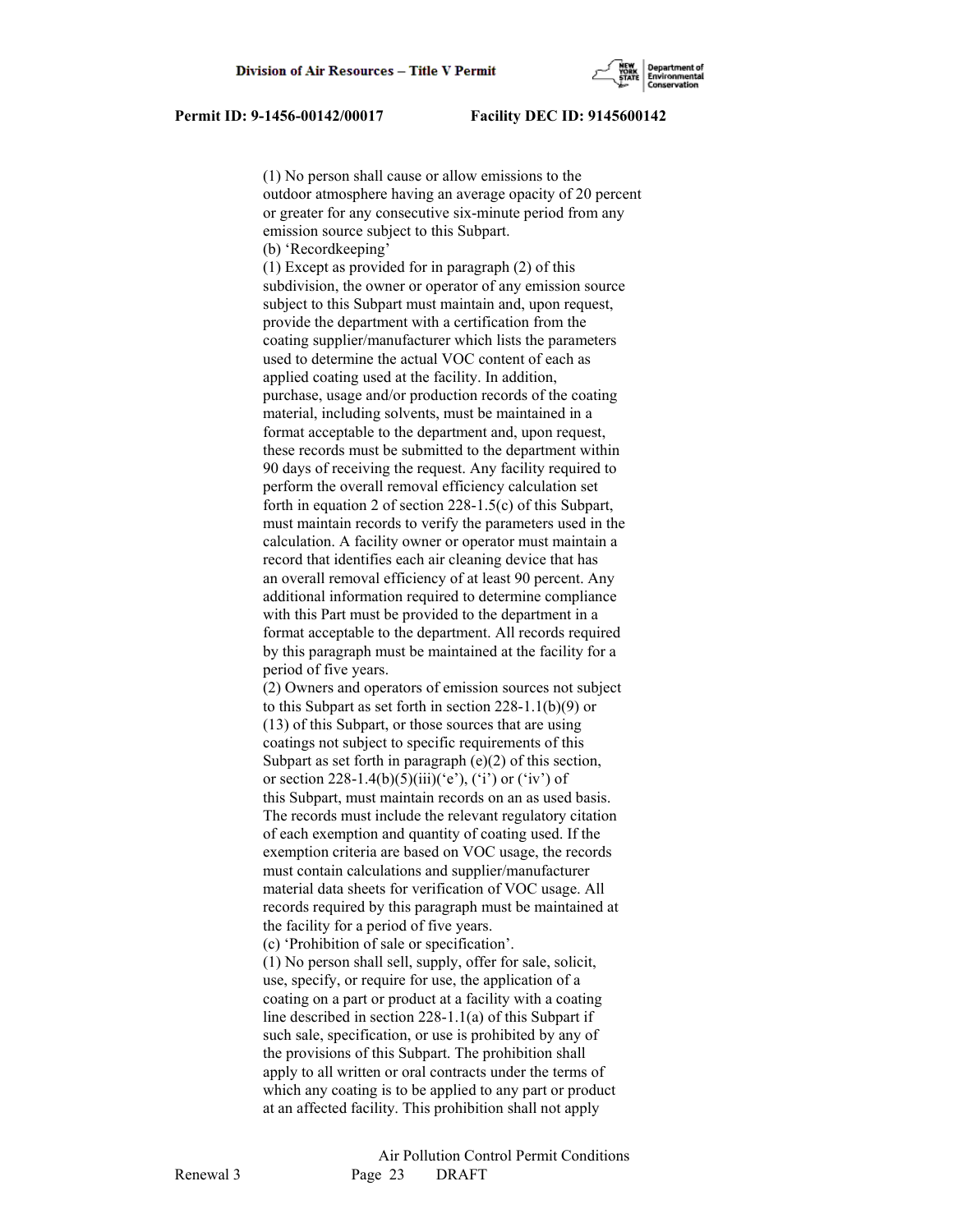

to the following:

 (i) coatings utilized at surface coating lines where control equipment has been installed to meet the maximum permitted VOC content limitations specified in the tables of section 228-1.4 of this Subpart; (ii) coatings utilized at surface coating lines where a coating system is used which meets the requirements specified in section 228-1.5(d) of this Subpart; and (iii) coatings utilized at surface coating lines that have been granted variances pursuant to section 228-1.5(e) of this Subpart. (2) Any person selling a coating for use in a coating line subject to this Part must, upon request, provide the user with certification of the VOC content of the coating supplied. (d) 'Handling, storage and disposal of volatile organic compounds'. Within the work area(s) associated with a coating line, the owner or operator of a facility subject to this Subpart must: (1) use closed, non-leaking containers to store or dispose of cloth or other absorbent applicators impregnated with VOC solvents that are used for surface preparation, cleanup or coating removal; (2) store in closed, non-leaking containers spent or fresh VOC solvents to be used for surface preparation, cleanup or coating removal; (3) not use VOC solvents to cleanup spray equipment unless equipment is used to collect the cleaning compounds and to minimize VOC evaporation; (4) not use open containers to store or dispense surface coatings and/or inks unless production, sampling, maintenance or inspection procedures require operational access. This provision does not apply to the actual device or equipment designed for the purpose of applying a coating material to a substrate. These devices may include, but are not limited to: spray guns, flow coaters, dip tanks, rollers, knife coaters, and extrusion coaters; (5) not use open containers to store or dispose of spent surface coatings, or spent VOC solvents; (6) minimize spills during the handling and transfer of coatings and VOC solvents; and (7) clean hand held spray guns by one of the following: (i) an enclosed spray gun cleaning system that is kept closed when not in use; (ii) non-atomized discharge of VOC solvent into a paint waste container that is kept closed when not in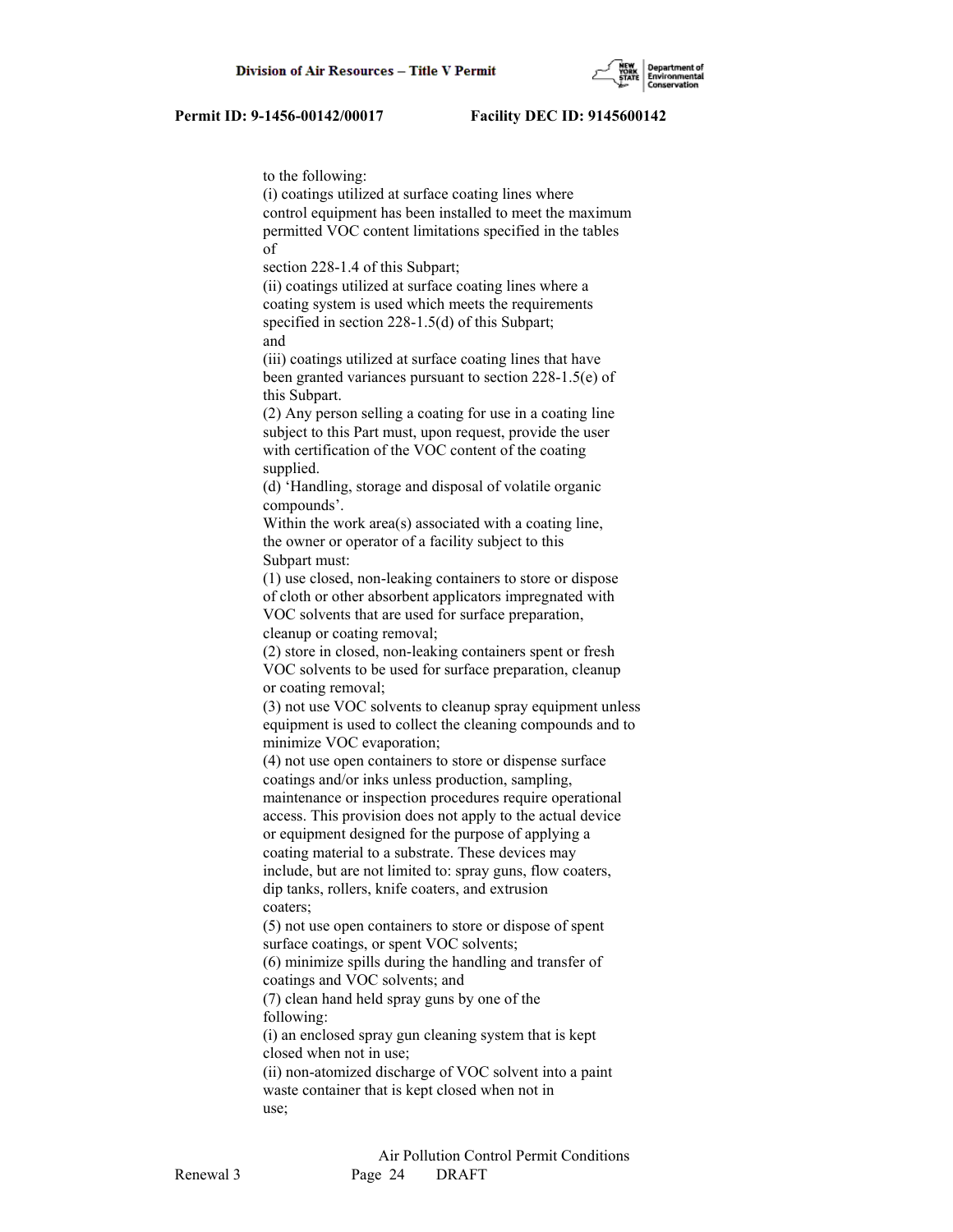

 (iii) disassembling and cleaning of the spray gun in a vat that is kept closed when not in use; or (iv) atomized spray into a paint waste container that is fitted with a device designed to capture atomized VOC solvent emissions. (e) 'General control requirements for the emission of VOCs'. (1) Only facilities subject to this Subpart in accordance with section  $228-1.1(a)(1)$  of this Subpart must comply with the compliant material requirements of section 228-1.4 of this Subpart. (2) A facility containing a coating line (other than a class A coating line) may use up to 55 gallons of coatings (facility wide) on a 12-month rolling total basis which does not comply with the VOC content limits set forth in section 228-1.4 of this Subpart; provided such use is recorded in accordance with the requirements of paragraph 228-1.3(b)(2) of this section. (3) Facilities operating a class A coating line or most class B coating lines, as specified in section 228-1.4 of this Subpart must use one or more of the following application techniques to apply the coating: (i) flow/curtain coating; (ii) dip coating; (iii) cotton-tipped swab application; (iv) electro-deposition coating; (v) high volume low pressure spraying; (vi) electrostatic spray; (vii) airless spray, (including air assisted); (viii) airbrush application methods for stenciling, lettering, and other identification markings; or (ix) other coating application methods approved by the department which can demonstrate transfer efficiencies equivalent to or greater than high volume low pressure spray.

### Monitoring Frequency: AS REQUIRED - SEE PERMIT MONITORING DESCRIPTION

Reporting Requirements: SEMI-ANNUALLY (CALENDAR) Reports due 30 days after the reporting period. Subsequent reports are due every 6 calendar month(s).

# **Condition 28: Compliance Certification Effective for entire length of Permit**

### **Applicable Federal Requirement:6 NYCRR 228-1.3 (a)**

# **Item 28.1:**

The Compliance Certification activity will be performed for the Facility.

 Regulated Contaminant(s): CAS No: 0NY075-00-0 PARTICULATES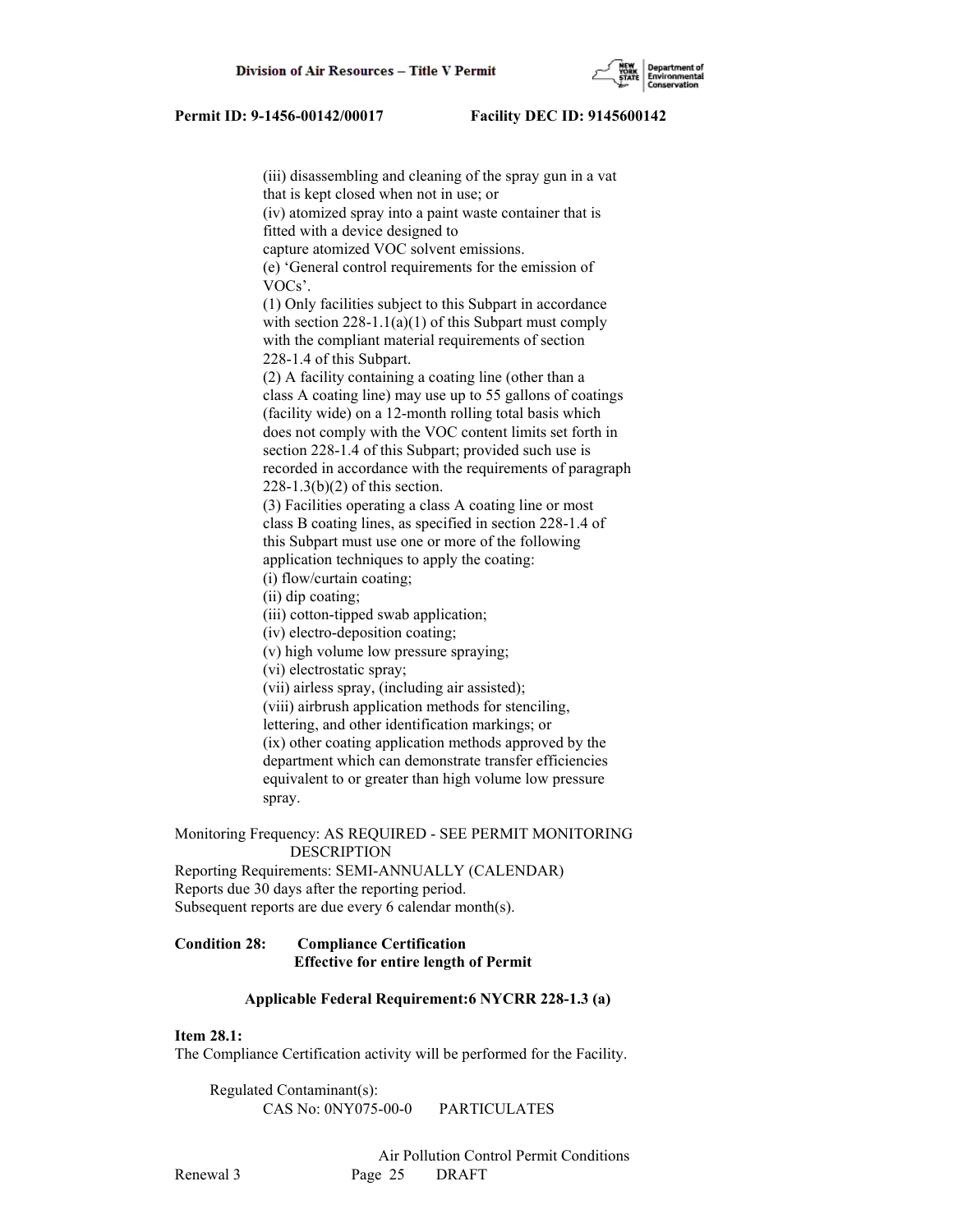

# **Item 28.2:**

Compliance Certification shall include the following monitoring:

# Monitoring Type: MONITORING OF PROCESS OR CONTROL DEVICE PARAMETERS AS SURROGATE

Monitoring Description:

 No person shall cause or allow emissions having an average opacity during any six consecutive minutes of 20 percent or greater from any process emission source, except only the emission of uncombined water. Compliance will be determined by conducting daily observations of visible emissions from the emission unit, process, etc. to which this condition applies. The observation(s) must be conducted during daylight hours except during adverse weather conditions (fog, rain, or snow). Observations must be recorded in a bound logbook or other format acceptable to the Department. The following data must be recorded for each stack:

- date and time of day
- observer's name
- identity of emission point
- weather condition
- was a plume observed?

 This logbook must be retained at the facility for five (5) years after the date of the last entry. If the operator observes any visible emissions (other than steam – see below) the permittee will immediately investigate any such occurrence and take corrective action, as necessary, to reduce or eliminate the emissions. If visible emissions persist after corrections are made, the permittee will immediately notify the department and may be required to conduct a Method 9 assessment within 24 hours to determine the degree of opacity.

 Records of these observations, investigations and corrective actions will be kept on-site in a format acceptable to the department and the semiannual progress report and annual compliance certifications required of all permittees subject to Title V must include a summary of these instances.

 \*\* NOTE \*\* Steam plumes generally form after leaving the top of the stack (this is known as a detached plume). The distance between the stack and the beginning of the detached plume may vary, however, there is (normally) a distinctive distance between the plume and stack. Steam plumes are white in color and have a billowy consistency. Steam plumes dissipate within a short distance of the stack (the colder the air the longer the steam plume will last) and leave no dispersion trail downwind of the stack.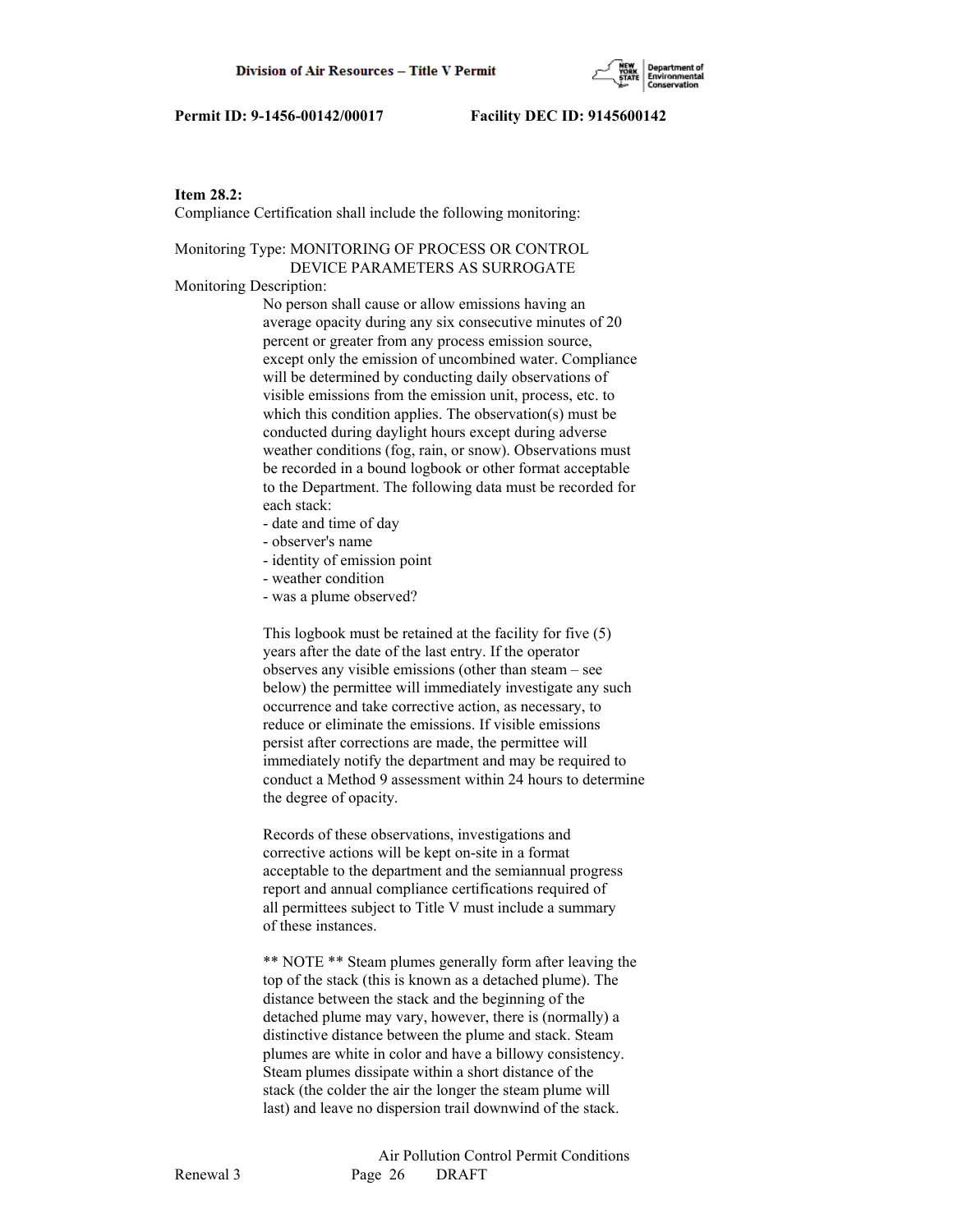

Parameter Monitored: OPACITY Upper Permit Limit: 20 percent Monitoring Frequency: AS REQUIRED - SEE PERMIT MONITORING DESCRIPTION Averaging Method: 6-MINUTE AVERAGE (METHOD 9) Reporting Requirements: AS REQUIRED - SEE MONITORING DESCRIPTION

# **Condition 29: Compliance Certification Effective for entire length of Permit**

# **Applicable Federal Requirement:6 NYCRR 228-1.4 (c)**

# **Item 29.1:**

The Compliance Certification activity will be performed for the Facility.

 Regulated Contaminant(s): CAS No: 0NY998-00-0 VOC

# **Item 29.2:**

Compliance Certification shall include the following monitoring:

Monitoring Type: RECORD KEEPING/MAINTENANCE PROCEDURES Monitoring Description:

> Wood finishing coatings must be applied using a high volume low pressure (HVLP) spray gun except in the following instances:

 - the coating being applied emits less than 1.0 kg(lb) VOC per kg (lb) of solids used;

- for the touch-up and repair;
- when the spray is automated;
- when add-on controls are employed; or
- if the cumulative application is less than 5.0 percent

of the total gallons of coating applied.

 Wood finishing coatings applied by facility must meet the following VOC content limits (as applied): Sealers - 1.9 lb VOC/lb solids Topcoats - 1.8 lb VOC/lb solids Acid-cured alkyd amino vinyl sealers - 2.3 lb VOC/lb solids Acid-cured alkyd amino conversion varnish sealers - 2.0 lb VOC/lb solids

 Certifications shall be obtained from coating suppliers/manufacturers showing VOC content of coatings. These records will be kept on-site to demonstrate compliance with applicable VOC content limits.

Monitoring Frequency: AS REQUIRED - SEE PERMIT MONITORING DESCRIPTION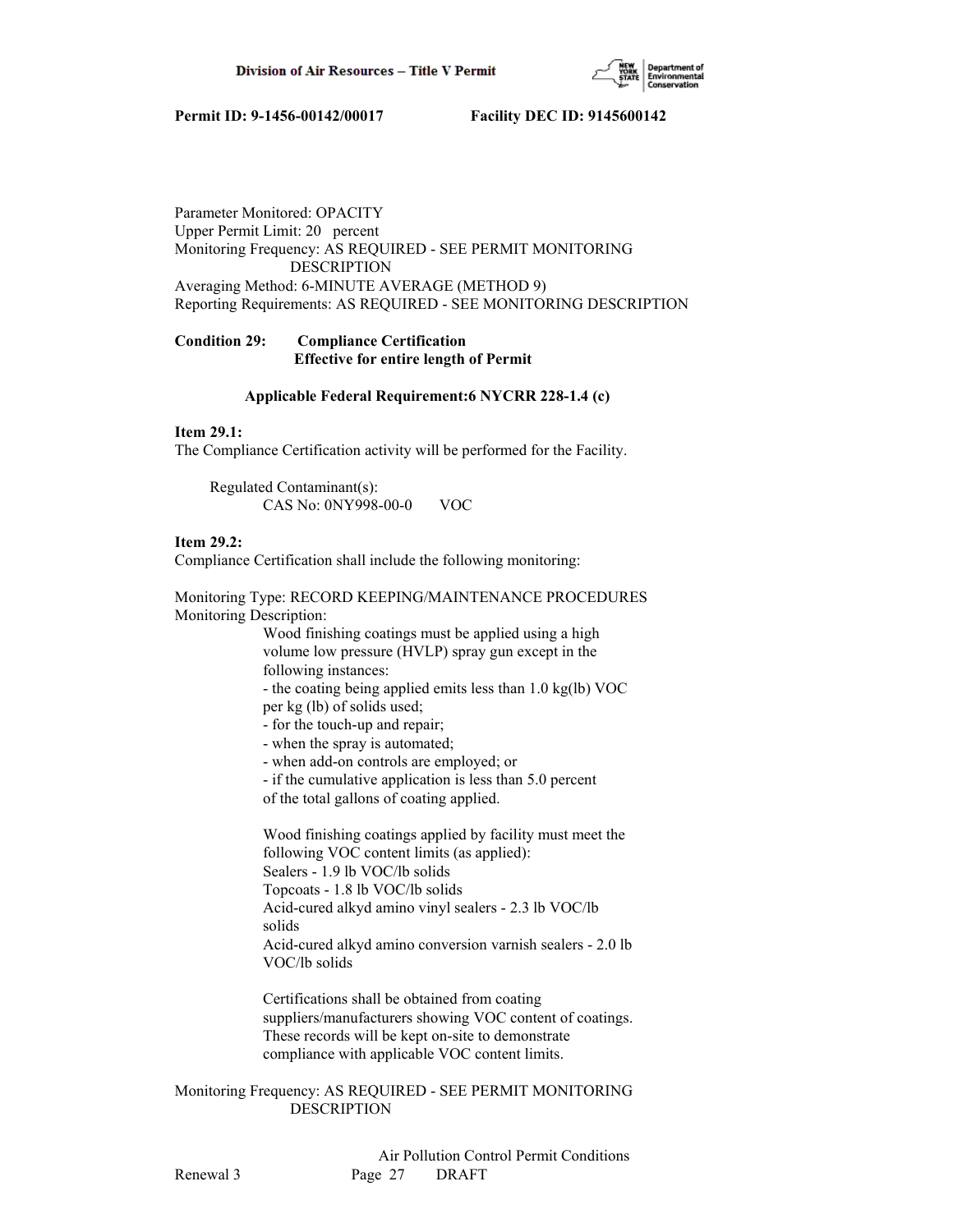

Reporting Requirements: SEMI-ANNUALLY (CALENDAR) Reports due 30 days after the reporting period. Subsequent reports are due every 6 calendar month(s).

# **Condition 30: Compliance Certification Effective for entire length of Permit**

# **Applicable Federal Requirement:40CFR 63, Subpart ZZZZ**

# **Item 30.1:**

The Compliance Certification activity will be performed for the Facility.

### **Item 30.2:**

Compliance Certification shall include the following monitoring:

Monitoring Type: RECORD KEEPING/MAINTENANCE PROCEDURES Monitoring Description:

> Facility shall perform the following for the emergency generator:

 1. Change oil and filter every 500 hours of operation, or annually, whichever comes first.

 2. Inspect spark plugs every 1,000 hours of operation or annually, whichever comes first.

 3. Inspect all hoses and belts every 500 hours of operation or annually, whichever comes first and replace as necessary.

 4. Minimize idle time and engine's startup to a period needed for appropriate and safe loading of the engine, not to exceed 30 minutes.

 5. Maintain generators according to manufacturer's instructions or a maintenance plan developed by the facility.

 6. Install a non-resettable hour meter on the engine, if not already equipped.

 7. Keep records of hours of operation and engine maintenance.

 8. Limit operation for maintenance checks and readiness testing to 100 hours per year.

Note: No limit on operating time for emergency use.

 9. Keep documentation regarding reason for emergency use operation.

 10. Limit non-emergency use, excluding maintenance checks and readiness testing to 50 hours per year. Note:

Non-emergency use cannot be for generating income,

 11. May operate for maximum of 15 hours per year as part of a demand response program if the regional transmission organization or equivalent balancing authority and transmission operator has determined there are emergency conditions that could lead to a potential electrical blackout.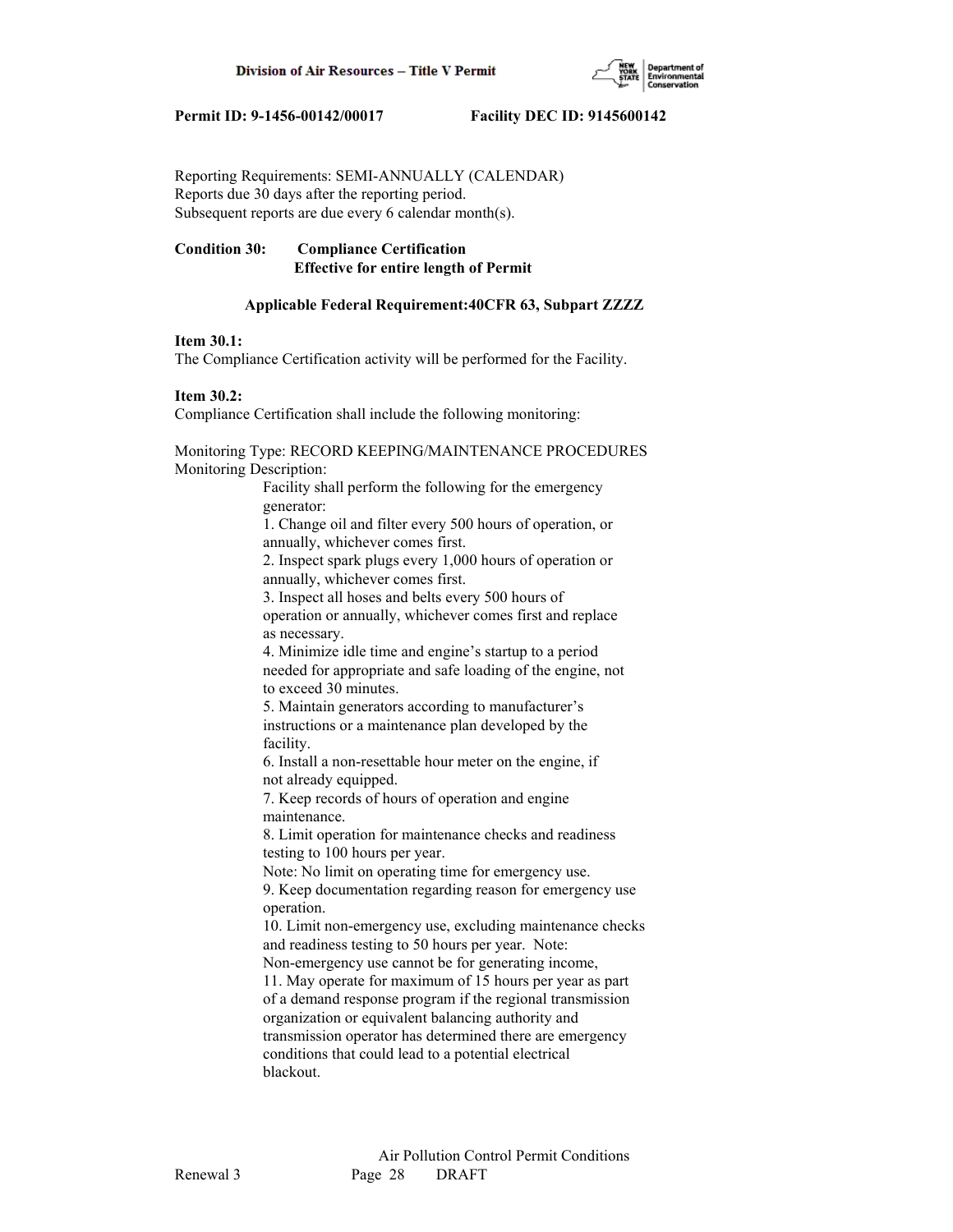

Monitoring Frequency: AS REQUIRED - SEE PERMIT MONITORING DESCRIPTION Reporting Requirements: ANNUALLY (CALENDAR) Reports due 30 days after the reporting period. Subsequent reports are due every 12 calendar month(s).

# **\*\*\*\* Emission Unit Level \*\*\*\***

# **Condition 31: Emission Point Definition By Emission Unit Effective for entire length of Permit**

#### **Applicable Federal Requirement:6 NYCRR Subpart 201-6**

#### **Item 31.1:**

The following emission points are included in this permit for the cited Emission Unit:

Emission Unit: U-00023

| Emission Point: 00012<br>Height $(ft.)$ : 24<br>NYTMN (km.): 4769.921 NYTME (km.): 214.779 | Diameter (in.): $15$ | Building: CEDAR |
|--------------------------------------------------------------------------------------------|----------------------|-----------------|
| Emission Point: 00017                                                                      |                      |                 |
| Height $(ft.)$ : 21                                                                        | Diameter (in.): $18$ |                 |
| NYTMN (km.): 4769.21                                                                       | NYTME (km.): 214.779 | Building: CEDAR |

#### **Item 31.2:**

The following emission points are included in this permit for the cited Emission Unit:

| Emission Unit:<br>$U - 00025$              |                      |                 |
|--------------------------------------------|----------------------|-----------------|
| <b>Emission Point:</b><br>00001            |                      |                 |
| Height $(ft.)$ : 24                        | Diameter (in.): $36$ |                 |
| NYTMN (km.): 4769.921 NYTME (km.): 214.819 |                      | Building: CEDAR |
| <b>Emission Point:</b><br>00007            |                      |                 |
| Height $(ft.)$ : 13                        | Diameter (in.): 36   |                 |
| NYTMN (km.): 4769.921 NYTME (km.): 214.819 |                      | Building: CEDAR |
| <b>Emission Point:</b><br>0008A            |                      |                 |
| Height $(ft.)$ : 17                        | Diameter (in.): $10$ |                 |
| NYTMN (km.): 4769.921 NYTME (km.): 214.779 |                      | Building: CEDAR |
| <b>Emission Point:</b><br>0008B            |                      |                 |
| Height $(ft.)$ : 17                        | Diameter (in.): 10   |                 |
| NYTMN (km.): 4769.921 NYTME (km.): 214.779 |                      | Building: CEDAR |
|                                            |                      |                 |

# **Item 31.3:**

The following emission points are included in this permit for the cited Emission Unit: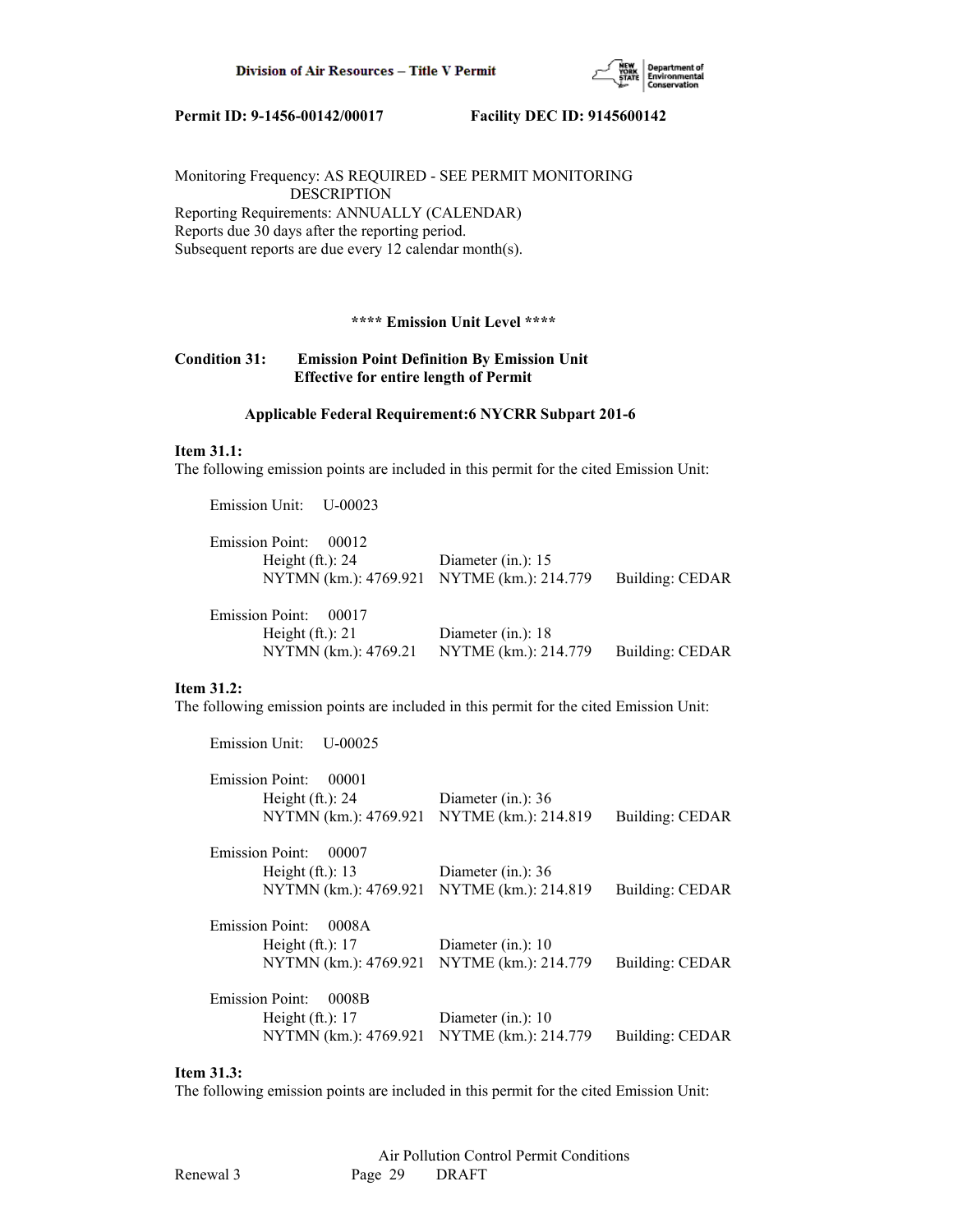

| Emission Unit:<br>U-00026                  |                       |                        |
|--------------------------------------------|-----------------------|------------------------|
| <b>Emission Point:</b><br>00013            |                       |                        |
| Height $(ft.)$ : 21                        | Length $(in.)$ : 144  | Width $(in.): 144$     |
| NYTMN (km.): 4769.921 NYTME (km.): 214.779 |                       | <b>Building: CEDAR</b> |
| <b>Emission Point:</b><br>00014            |                       |                        |
| Height (ft.): 9 Diameter (in.): 24         |                       |                        |
| NYTMN (km.): 4769.921 NYTME (km.): 214.779 |                       | Building: CEDAR        |
| <b>Emission Point:</b><br>00015            |                       |                        |
| Height $(ft.)$ : 27                        | Diameter $(in.)$ : 42 |                        |
| NYTMN (km.): 4769.921 NYTME (km.): 214.779 |                       | Building: CEDAR        |

### **Item 31.4:**

The following emission points are included in this permit for the cited Emission Unit:

 Emission Unit: U-00027 Emission Point: 00002 Height (ft.): 24 Diameter (in.): 36 NYTMN (km.): 4769.921 NYTME (km.): 214.779 Building: CEDAR

# **Item 31.5:**

The following emission points are included in this permit for the cited Emission Unit:

Emission Unit: U-00028

 Emission Point: 00018 Height (ft.): 1 Diameter (in.): 24 NYTMN (km.): 4769.921 NYTME (km.): 214.779 Building: CEDAR

# **Condition 32: Process Definition By Emission Unit Effective for entire length of Permit**

#### **Applicable Federal Requirement:6 NYCRR Subpart 201-6**

#### **Item 32.1:**

This permit authorizes the following regulated processes for the cited Emission Unit:

 Emission Unit: U-00023 Process: 231 Source Classification Code: 4-02-014-38 Process Description: This process consists of a coating system where parts are passed by conveyor through a dip tank where paint is electrostatically deposited on the parts. The conveyor then transfers the parts to a curing oven where the paint is dried.

Emission Source/Control: ES012 - Process

**Item 32.2:**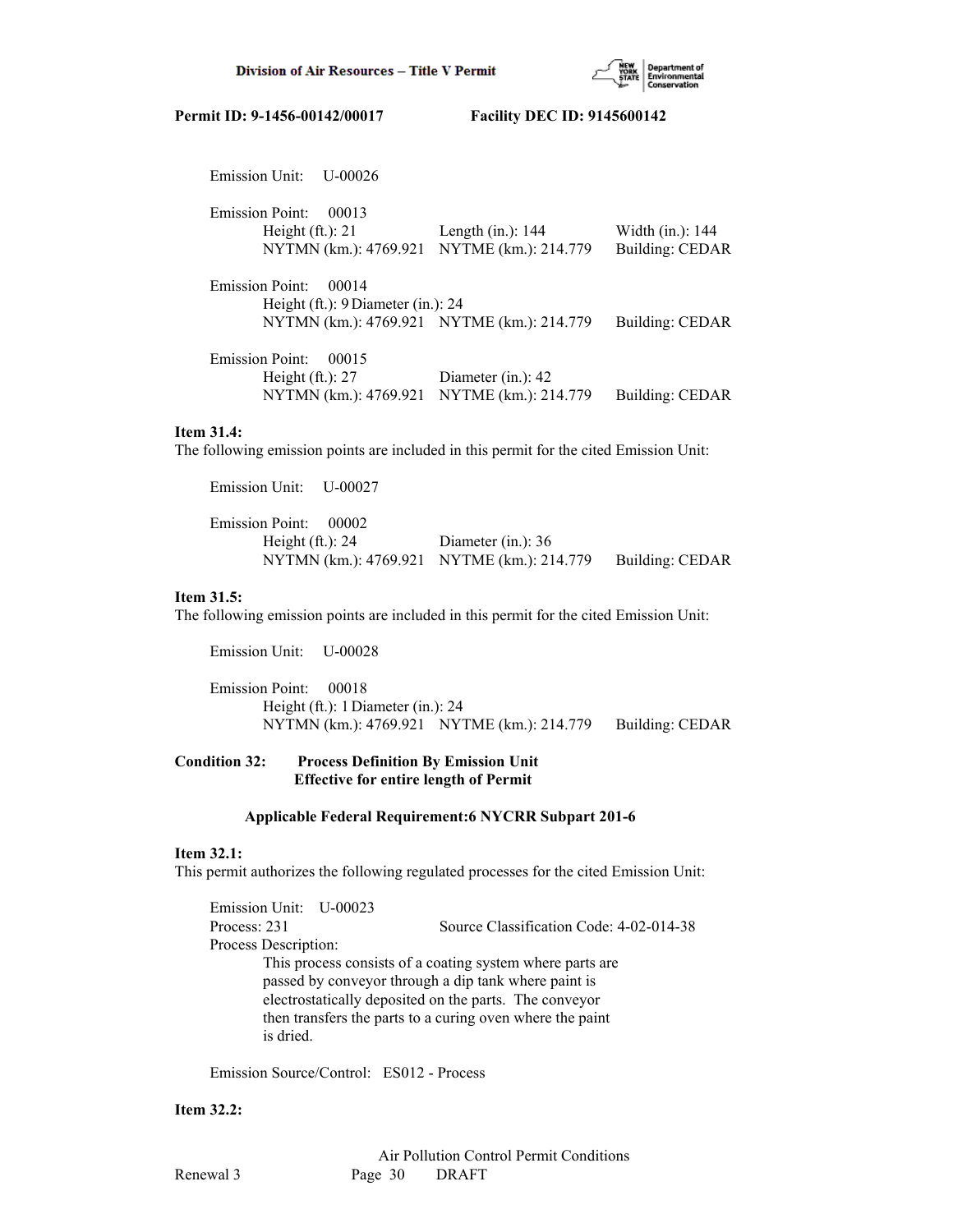

This permit authorizes the following regulated processes for the cited Emission Unit:

 Emission Unit: U-00023 Process: 234 Source Classification Code: 4-02-025-02 Process Description: Fluidized sand bed used for stripping paint from metal parts.

Emission Source/Control: ES017 - Process

# **Item 32.3:**

This permit authorizes the following regulated processes for the cited Emission Unit:

 Emission Unit: U-00025 Process: 251 Source Classification Code: 4-02-014-32 Process Description: This process is a primer application system consisting of a coating booth where primers are spray applied to wooden doors with metal hardware and dried in an infrared, catalytic heated air flow drying unit.

 Emission Source/Control: EC001 - Control Control Type: FABRIC FILTER

Emission Source/Control: ES001 - Process

Emission Source/Control: ES008 - Process

### **Item 32.4:**

This permit authorizes the following regulated processes for the cited Emission Unit:

 Emission Unit: U-00025 Process: 252 Source Classification Code: 4-02-014-01 Process Description: This process is a primer application system consisting of a coating booth where primers are spray applied to wooden doors with metal hardware.

 Emission Source/Control: EC007 - Control Control Type: FABRIC FILTER

Emission Source/Control: ES007 - Process

#### **Item 32.5:**

This permit authorizes the following regulated processes for the cited Emission Unit:

 Emission Unit: U-00026 Process: 261 Source Classification Code: 4-02-006-01 Process Description: This process is a primer application system consisting of a coating booth where primers are applied to wooden doors with metal hardware and dried in an infrared, catalytic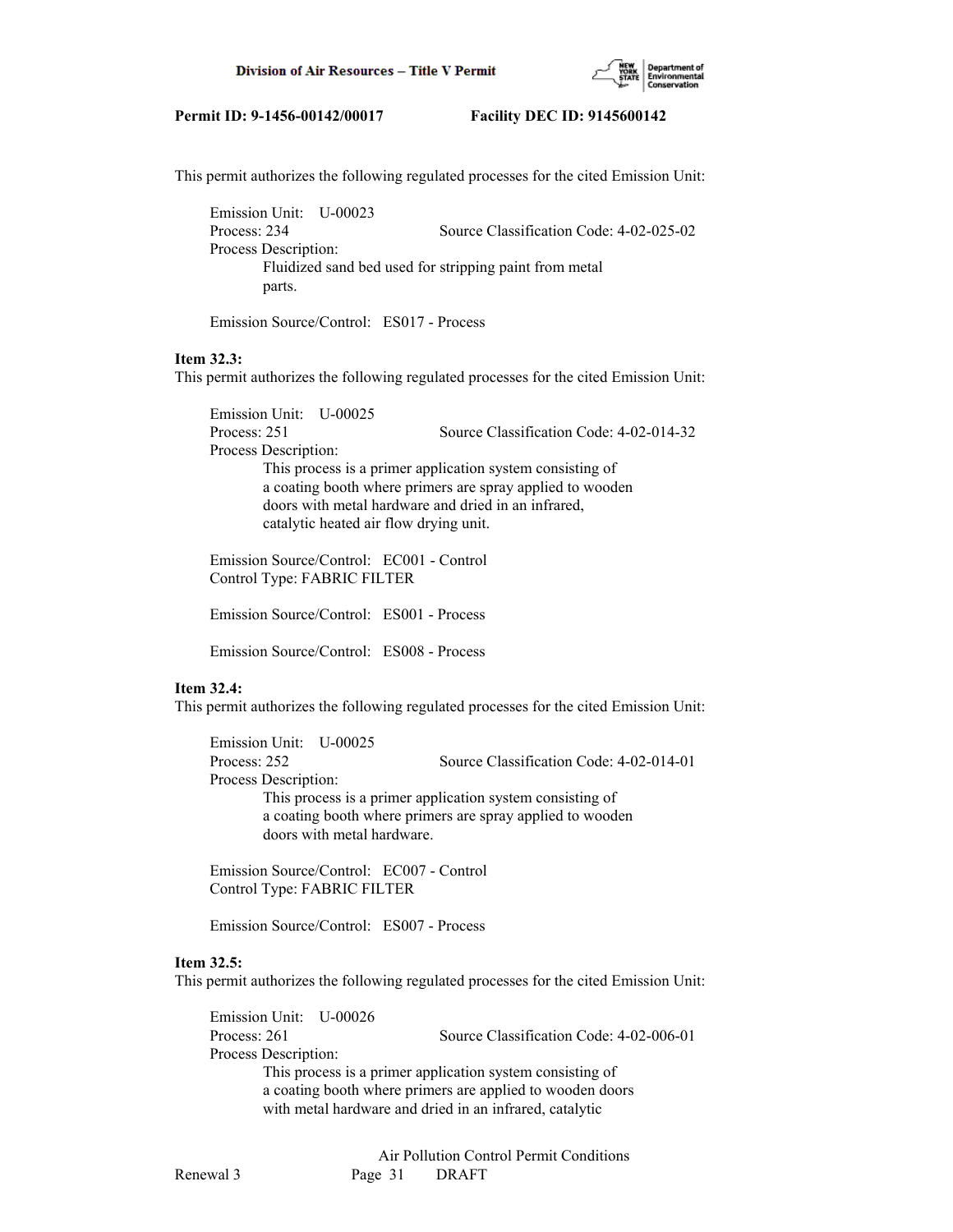

heated air flow drying unit.

 Emission Source/Control: EC013 - Control Control Type: FABRIC FILTER

Emission Source/Control: ES013 - Process

Emission Source/Control: ES014 - Process

# **Item 32.6:**

This permit authorizes the following regulated processes for the cited Emission Unit:

 Emission Unit: U-00026 Process: 262 Source Classification Code: 4-02-005-01 Process Description: This process is an enamel application system consisting of a coating booth where enamels/top coats are applied to wooden doors with metal hardware.

 Emission Source/Control: EC015 - Control Control Type: FABRIC FILTER

Emission Source/Control: ES015 - Process

#### **Item 32.7:**

This permit authorizes the following regulated processes for the cited Emission Unit:

 Emission Unit: U-00027 Process: 271 Source Classification Code: 4-02-005-10 Process Description: This unit consists of a coating booth at which enamel top-coats are spray applied to wooden doors with metal hardware.

 Emission Source/Control: EC002 - Control Control Type: FABRIC FILTER

Emission Source/Control: ES002 - Process

### **Item 32.8:**

This permit authorizes the following regulated processes for the cited Emission Unit:

 Emission Unit: U-00028 Process: 281 Source Classification Code: 3-07-008-05 Process Description: This process consists of a cyclone system that is used for managing dust and shavings from the trimming/shearing of polyethylene composite panels.

 Emission Source/Control: EC018 - Control Control Type: FABRIC FILTER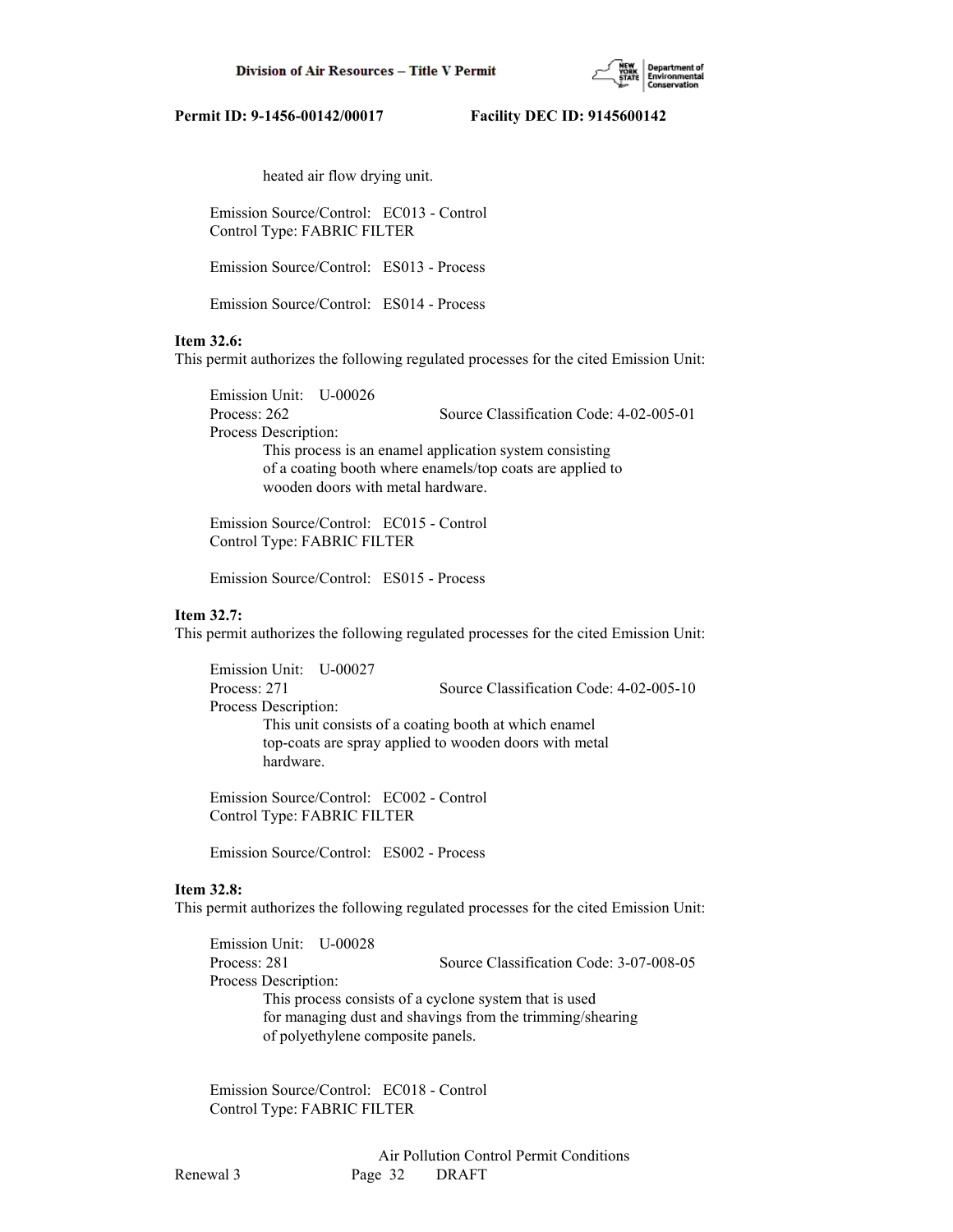

Emission Source/Control: ES018 - Process

# **Condition 33: Emission Unit Permissible Emissions Effective for entire length of Permit**

# **Applicable Federal Requirement:6 NYCRR 201-7.1**

# **Item 33.1:**

The sum of emissions from all regulated processes specified in this permit for the emission unit cited

shall not exceed the following Potential to Emit (PTE) rates for each regulated contaminant:

Emission Unit: U-00026

 CAS No: 0NY998-00-0 Name: VOC PTE(s): 8.9 pounds per hour

78,000 pounds per year

# **Condition 34: Compliance Certification Effective for entire length of Permit**

### **Applicable Federal Requirement:6 NYCRR 228-1.4 (b)**

### **Item 34.1:**

The Compliance Certification activity will be performed for:

Emission Unit: U-00023

 Regulated Contaminant(s): CAS No: 0NY998-00-0 VOC

### **Item 34.2:**

Compliance Certification shall include the following monitoring:

Monitoring Type: RECORD KEEPING/MAINTENANCE PROCEDURES Monitoring Description:

> Miscellaneous metal parts and product coating lines utilizing extreme performance coatings may contain a maximum of 3.0 pounds of volatile organic compounds (VOCs) per gallon of coating (minus water and excluded VOC) as applied if cured/baked in oven or 3.5 pounds VOC per gallon if air dried. Certifications shall be obtained from coating suppliers/manufacturers showing VOC content of coatings. These records will be kept on-site to demonstrate compliance with VOC content limits.

Monitoring Frequency: AS REQUIRED - SEE PERMIT MONITORING DESCRIPTION

Reporting Requirements: SEMI-ANNUALLY (CALENDAR) Reports due 30 days after the reporting period.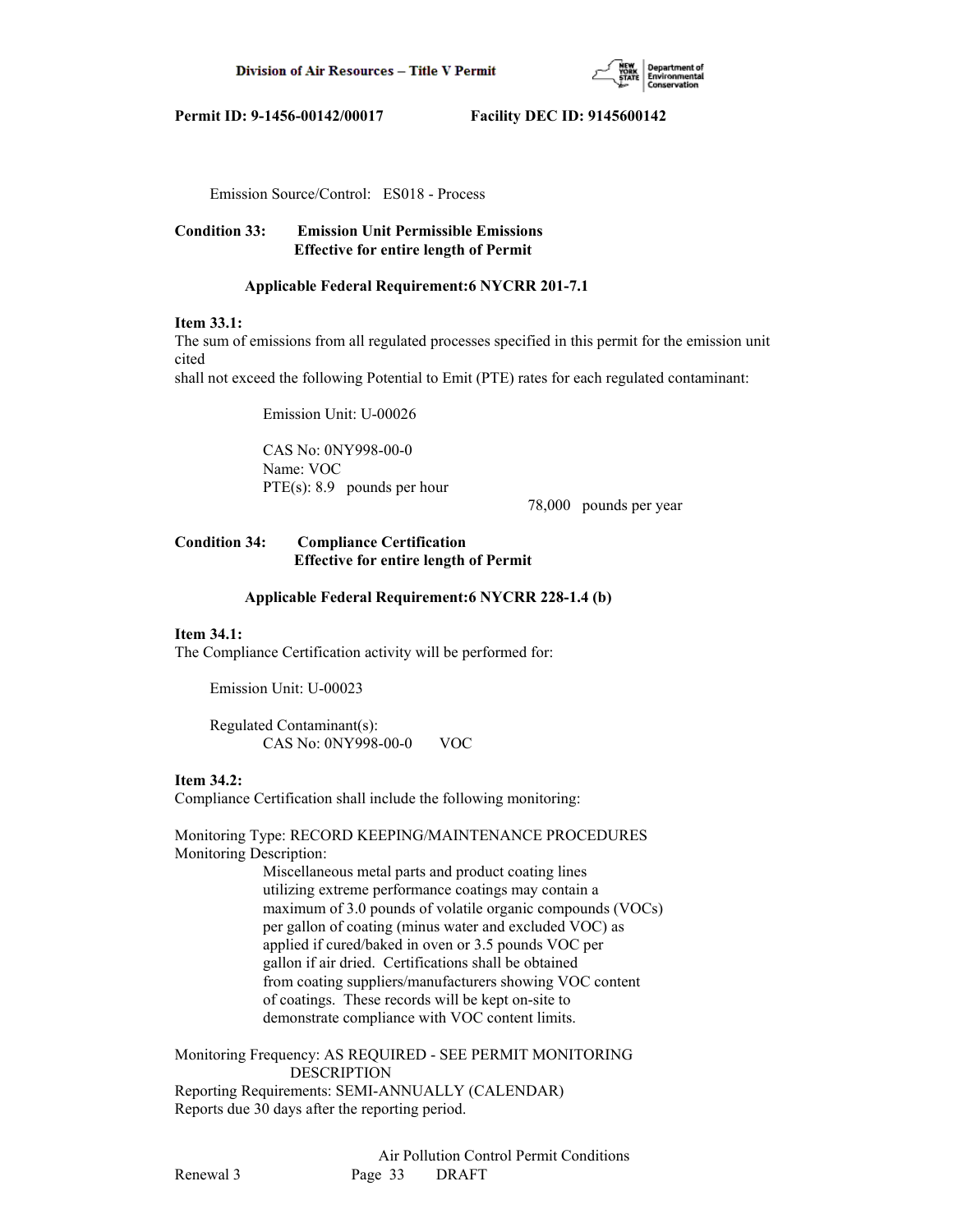

Subsequent reports are due every 6 calendar month(s).

**Condition 35: Capping Monitoring Condition Effective for entire length of Permit**

### **Applicable Federal Requirement:6 NYCRR 201-7.1**

## **Item 35.1:**

Under the authority of 6 NYCRR Part 201-7, this condition contains an emission cap for the purpose of limiting emissions from the facility, emission unit or process to avoid being subject to the following applicable requirement(s) that the facility, emission unit or process would otherwise be subject to:

6 NYCRR Subpart 231-2

### **Item 35.2:**

Operation of this facility shall take place in accordance with the approved criteria, emission limits, terms, conditions and standards in this permit.

### **Item 35.3:**

The owner or operator of the permitted facility must maintain all required records on-site for a period of five years and make them available to representatives of the Department upon request. Department representatives must be granted access to any facility regulated by this Subpart, during normal operating hours, for the purpose of determining compliance with this and any other state and federal air pollution control requirements, regulations or law.

### **Item 35.4:**

On an annual basis, unless otherwise specified below, beginning one year after the granting of an emissions cap, the responsible official shall provide a certification to the Department that the facility has operated all emission units within the limits imposed by the emission cap. This certification shall include a brief summary of the emissions subject to the cap for that time period and a comparison to the threshold levels that would require compliance with an applicable requirement.

### **Item 35.5:**

The emission of pollutants that exceed the applicability thresholds for an applicable requirement, for which the facility has obtained an emissions cap, constitutes a violation of Part 201 and of the Act.

### **Item 35.6:**

The Compliance Certification activity will be performed for:

Emission Unit: U-00026

 Regulated Contaminant(s): CAS No: 0NY998-00-0 VOC

# **Item 35.7:**

Compliance Certification shall include the following monitoring:

 Capping: Yes Monitoring Type: WORK PRACTICE INVOLVING SPECIFIC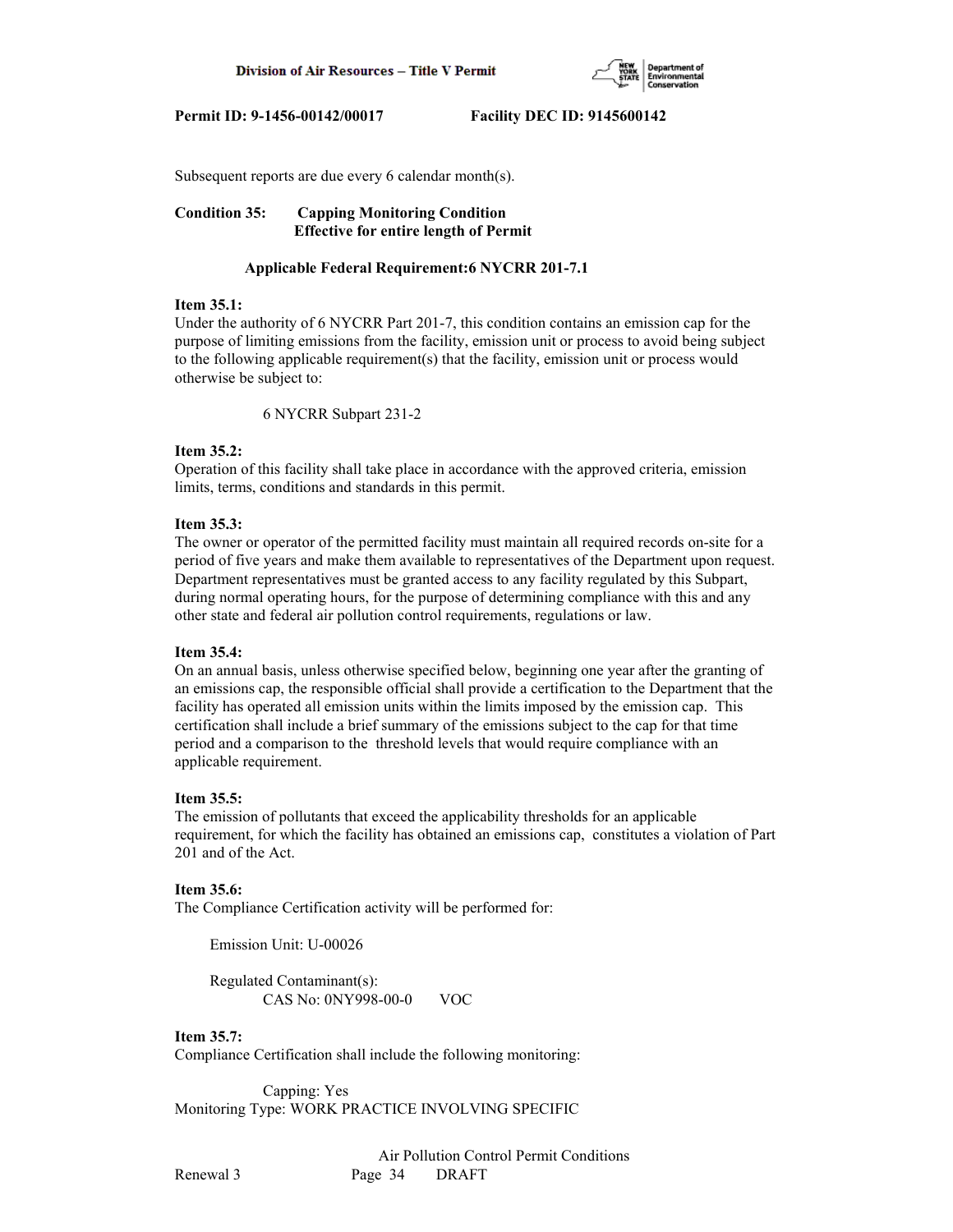

#### OPERATIONS

Monitoring Description:

 The volatile organic compound (VOC) emissions from this emission unit shall not exceed 39 tons during any consecutive 12 month period. At the beginning of each month, the facility shall calculate total VOC emissions from this emission unit and total VOC emissions for the previous consecutive 12 month period. Monthly VOC emissions shall be determined by summing the total amount of VOC contained in any solvent containing material used in the emission unit, including but not limited to coatings, reducing solvents, surface preparation materials and clean up solvents.

 The facility shall maintain records showing the quantity of VOC containing materials consumed on a monthly basis. Records shall be based on verifiable data such as purchase orders, invoices, or other supporting documents. All records and corresponding emission calculations shall be kept on site for a minimum of five (5) years. This information shall be made available to the Department upon request.

 The facility shall submit to the Department, within their annual compliance certification, an annual emission inventory listing monthly VOC emissions and 12-month rolling total VOC emissions for the previous year, due by the 30th of January.

Work Practice Type: PROCESS MATERIAL THRUPUT Process Material: COATING Upper Permit Limit: 39 tons per year Monitoring Frequency: MONTHLY Averaging Method: ANNUAL MAXIMUM ROLLED MONTHLY Reporting Requirements: SEMI-ANNUALLY (CALENDAR) Reports due 30 days after the reporting period. Subsequent reports are due every 6 calendar month(s).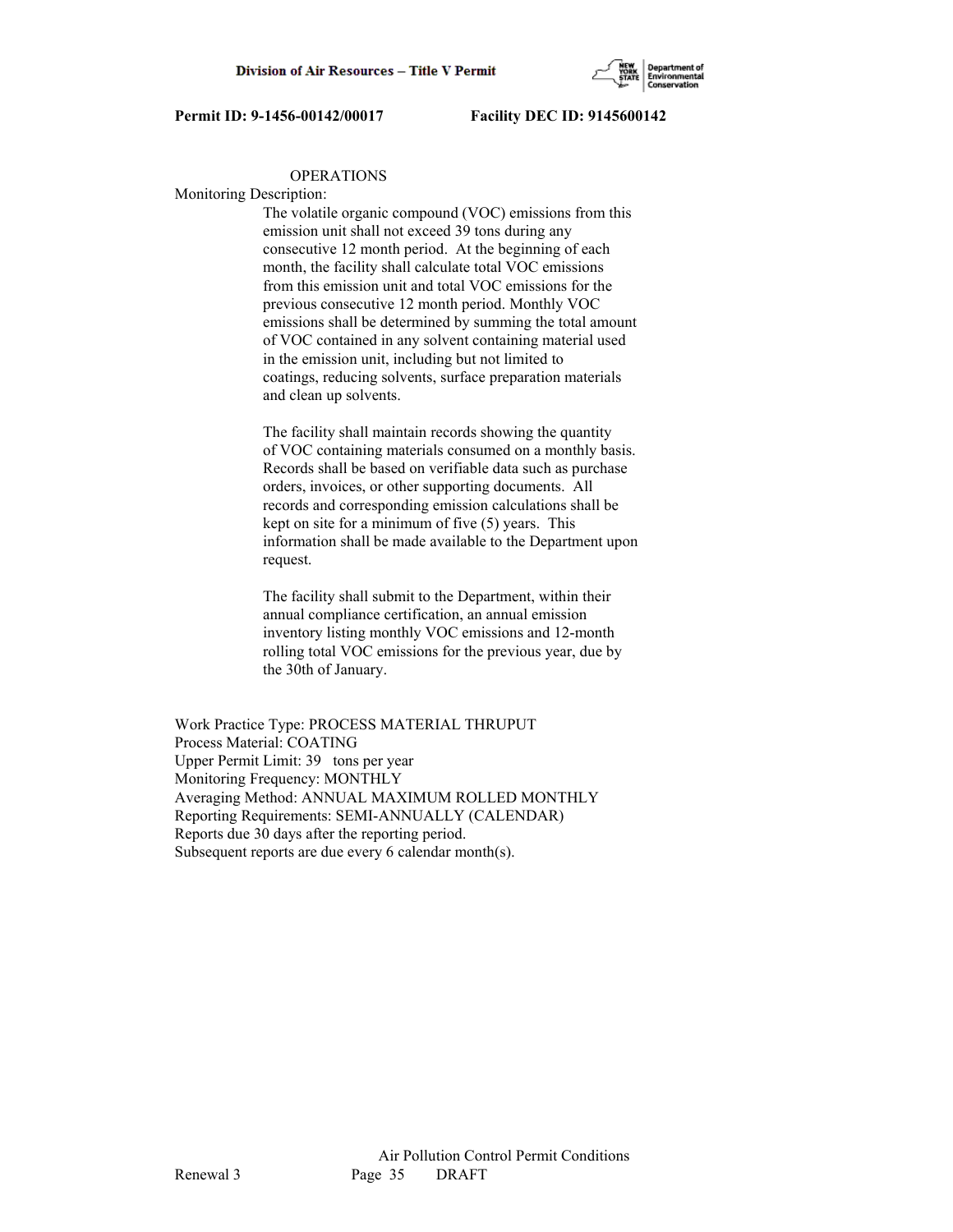

# **STATE ONLY ENFORCEABLE CONDITIONS \*\*\*\* Facility Level \*\*\*\***

 **NOTIFICATION OF GENERAL PERMITTEE OBLIGATIONS This section contains terms and conditions which are not federally enforceable. Permittees may also have other obligations under regulations of general applicability**

## **Item A: Emergency Defense - 6 NYCRR 201-1.5**

 An emergency, as defined in 6 NYCRR subpart 201-2, constitutes an affirmative defense to penalties sought in an enforcement action brought by the department for noncompliance with emissions limitations or permit conditions for all facilities in New York State.

 (a) The affirmative defense of emergency shall demonstrate, through properly signed, contemporaneous operating logs, or other relevant evidence that:

 (1) an emergency occurred and that the facility owner or operator can identify the cause(s) of the emergency;

 (2) the equipment at the facility was being properly operated and maintained;

 (3) during the period of the emergency the facility owner or operator took all reasonable steps to minimize the levels of emissions that exceeded the emission standards, or other requirements in the permit; and

 (4) the facility owner or operator notified the department within two working days after the event occurred. This notice must contain a description of the emergency, any steps taken to mitigate emissions, and any corrective actions taken.

 (b) In any enforcement proceeding, the facility owner or operator seeking to establish the occurrence of an emergency has the burden of proof.

 (c) This provision is in addition to any emergency or malfunction provision contained in any applicable requirement.

Item B: **General Provisions for State Enforceable Permit Terms and Condition - 6 NYCRR Part 201-5** Any person who owns and/or operates stationary sources shall operate and maintain all emission units and any required emission control devices in compliance with all

 applicable Parts of this Chapter and existing laws, and shall operate the facility in accordance with all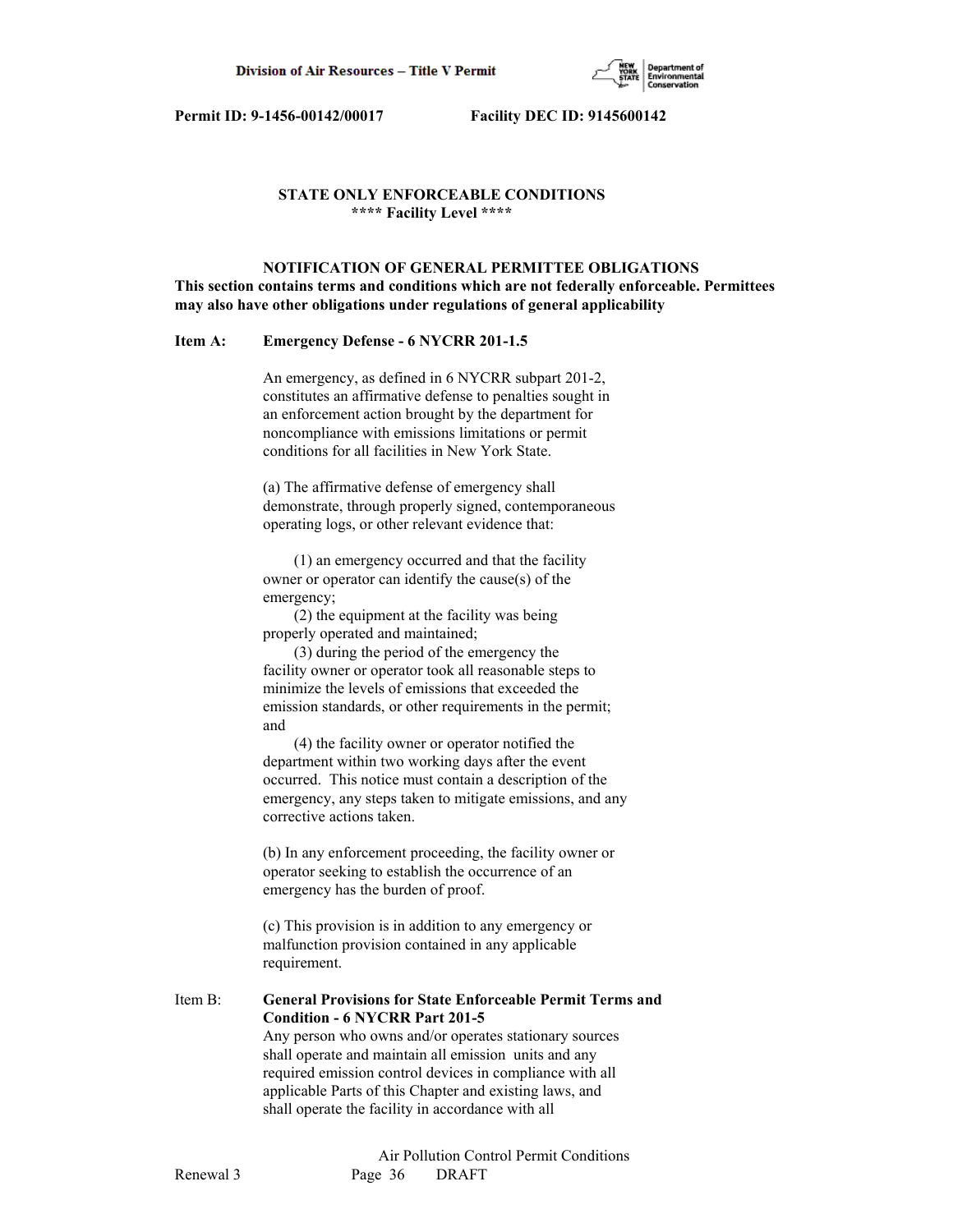

 criteria, emission limits, terms, conditions, and standards in this permit. Failure of such person to properly operate and maintain the effectiveness of such emission units and emission control devices may be sufficient reason for the Department to revoke or deny a permit.

 The owner or operator of the permitted facility must maintain all required records on-site for a period of five years and make them available to representatives of the Department upon request. Department representatives must be granted access to any facility regulated by this Subpart, during normal operating hours, for the purpose of determining compliance with this and any other state and federal air pollution control requirements, regulations or law.

# **STATE ONLY APPLICABLE REQUIREMENTS**

# **The following conditions are state applicable requirements and are not subject to compliance certification requirements unless otherwise noted or required under 6 NYCRR Part 201.**

**Condition 36: Contaminant List Effective for entire length of Permit**

#### **Applicable State Requirement:ECL 19-0301**

#### **Item 36.1:**

Emissions of the following contaminants are subject to contaminant specific requirements in this permit(emission limits, control requirements or compliance monitoring conditions).

> CAS No: 0NY075-00-0 Name: PARTICULATES

 CAS No: 0NY998-00-0 Name: VOC

# **Condition 37: Malfunctions and Start-up/Shutdown Activities Effective for entire length of Permit**

#### **Applicable State Requirement:6 NYCRR 201-1.4**

# **Item 37.1:**

(a) The facility owner or operator shall take all necessary and appropriate actions to prevent the emission of air pollutants that result in contravention of any applicable emission standard during periods of start-up, shutdown, or malfunction.

(b) The facility owner or operator shall compile and maintain records of all equipment maintenance and start-up/shutdown activities when they are expected to result in an exceedance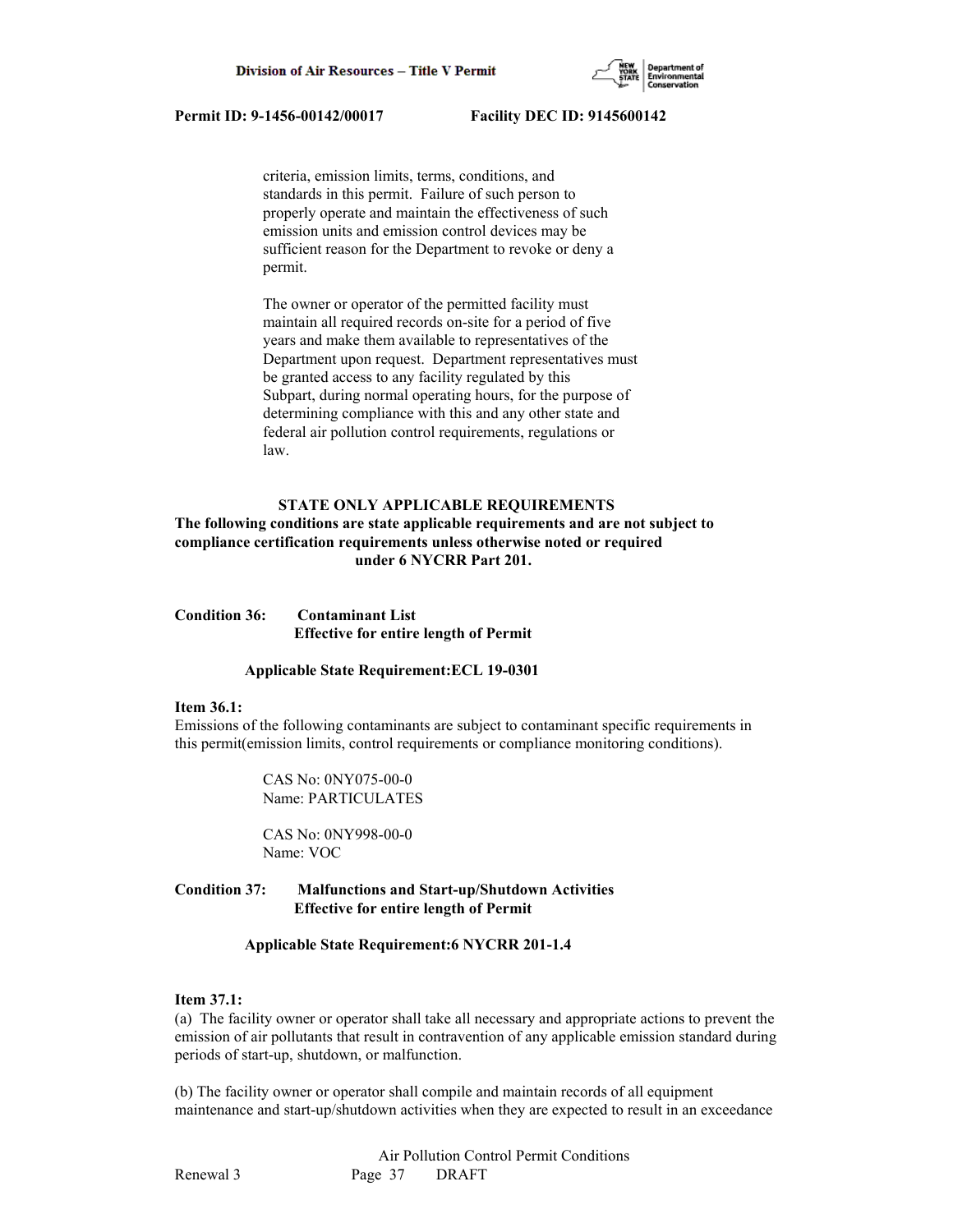

of any applicable emission standard, and shall submit a report of such activities to the department when required by a permit condition or upon request by the department. Such reports shall state whether an exceedance occurred and if it was unavoidable, include the time, frequency and duration of the exceedance, and an estimate of the emission rates of any air contaminants released. Such records shall be maintained for a period of at least five years and made available for review to department representatives upon request. Facility owners or operators subject to continuous monitoring and quarterly reporting requirements need not submit additional reports of exceedances to the department.

(c) In the event that air contaminant emissions exceed any applicable emission standard due to a malfunction, the facility owner or operator shall notify the department as soon as possible during normal working hours, but not later than two working days after becoming aware that the malfunction occurred. In addition, the facility owner or operator shall compile and maintain a record of all malfunctions. Such records shall be maintained at the facility for a period of at least five years and must be made available to the department upon request. When requested by the department, the facility owner or operator shall submit a written report to the department describing the malfunction, the corrective action taken, the air contaminants emitted, and the resulting emission rates and/or opacity.

(d) The department may also require the facility owner or operator to include, in reports described under Subdivisions (b) and (c) of this Section, an estimate of the maximum ground level concentration of each air contaminant emitted and the effect of such emissions.

(e) A violation of any applicable emission standard resulting from start-up, shutdown, or malfunction conditions at a permitted or registered facility may not be subject to an enforcement action by the department and/or penalty if the department determines, in its sole discretion, that such a violation was unavoidable. The actions and recordkeeping and reporting requirements listed above must be adhered to in such circumstances.

# **Condition 38: CLCPA Applicability Effective for entire length of Permit**

### **Applicable State Requirement:6 NYCRR 201-6.5 (a)**

# **Item 38.1:**

Pursuant to The New York State Climate Leadership and Community Protection Act (CLCPA) and Article 75 of the Environmental Conservation Law, emission sources shall comply with regulations to be promulgated by the Department to ensure that by 2030 statewide greenhouse gas emissions are reduced by 40% of 1990 levels, and by 2050 statewide greenhouse gas emissions are reduced by 85% of 1990 levels.

# **Condition 39: Air pollution prohibited Effective for entire length of Permit**

### **Applicable State Requirement:6 NYCRR 211.1**

**Item 39.1:**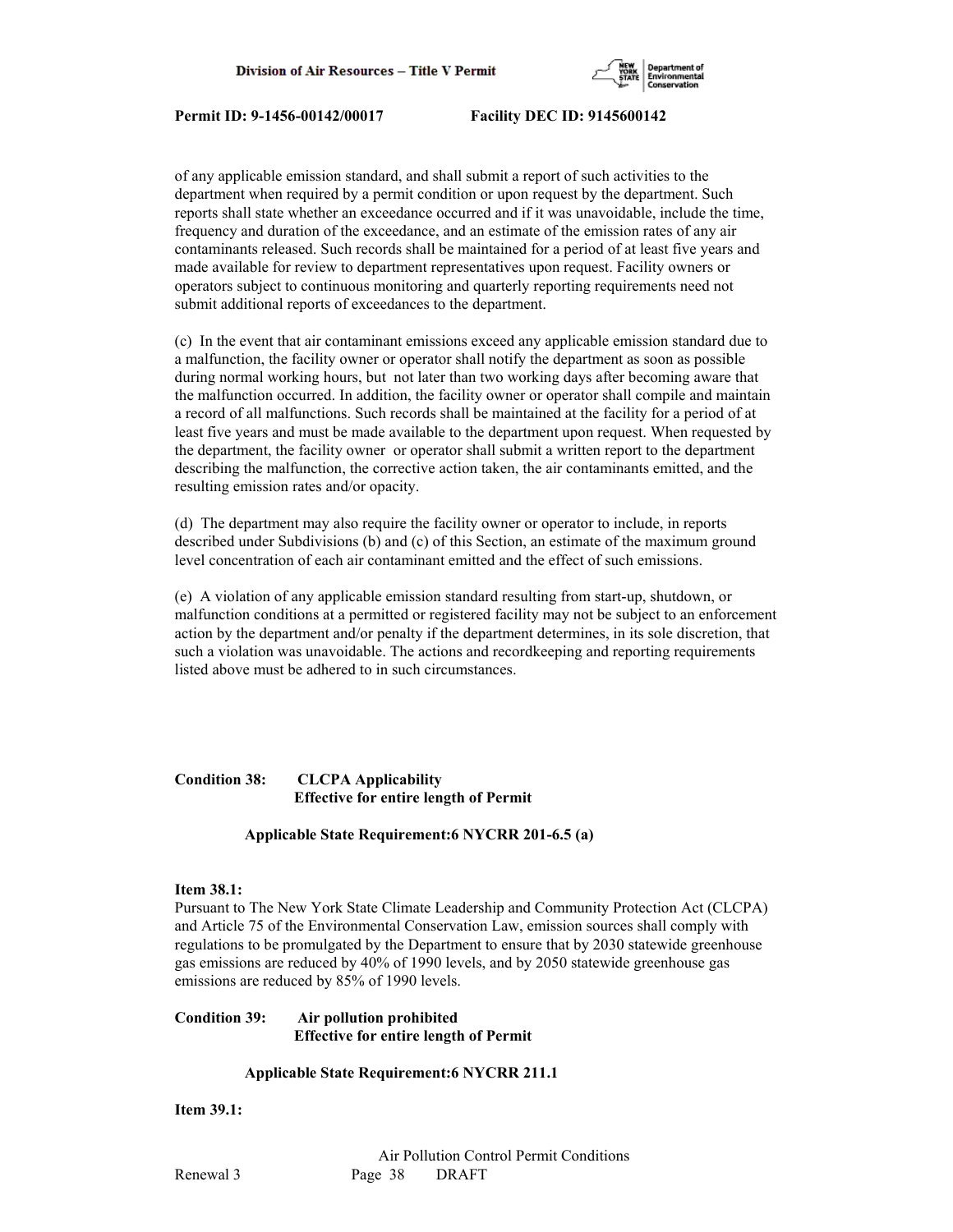

No person shall cause or allow emissions of air contaminants to the outdoor atmosphere of such quantity, characteristic or duration which are injurious to human, plant or animal life or to property, or which unreasonably interfere with the comfortable enjoyment of life or property. Notwithstanding the existence of specific air quality standards or emission limits, this prohibition applies, but is not limited to, any particulate, fume, gas, mist, odor, smoke, vapor, pollen, toxic or deleterious emission, either alone or in combination with others.

# **Condition 40: Idling of Diesel Trucks Limited Effective for entire length of Permit**

#### **Applicable State Requirement:6 NYCRR 217-3.2**

#### **Item 40.1:**

No person who owns, operates or leases a bus or truck, the motive power for which is provided by a diesel engine or who owns, leases or occupies land and has the actual or apparent dominion or control over the operation of a bus or truck present on such land, the motive power for which said bus or truck is provided by a diesel engine, shall allow or permit the diesel engine of such bus or truck to idle for more than five consecutive minutes when the bus or truck is not in motion, except as otherwise permitted by 6 NYCRR Subpart 217-3.3.

# **Condition 41: Exceptions Effective for entire length of Permit**

#### **Applicable State Requirement:6 NYCRR 217-3.3**

#### **Item 41.1:**

The prohibitions of section 217-3.2 shall not apply when:

 (a) A bus or truck is forced to remain motionless because of the traffic conditions over which the operator thereof has no control.

 (b) Regulations adopted by Federal, State or local agencies having jurisdiction require the maintenance of a specific temperature for passenger comfort. The idling time specified in section 217-3.2 may be increased, but only to the extent necessary to comply with such regulations.

 (c) A diesel engine is being used to provide power for an auxiliary purpose, such as loading, discharging, mixing or processing cargo; controlling cargo temperature; construction; lumbering; oil or gas well servicing; farming; or when operation of the engine is required for the purpose of maintenance.

(d) Fire, police and public utility trucks or other vehicles are performing emergency services.

 (e) Trucks owned or operated by persons engaged in mining and quarrying are used within the confines of such person's property.

 (f) A truck is to remain motionless for a period exceeding two hours, and during which period the ambient temperature is continuously below 25oF.

(g) A heavy duty diesel vehicle, as defined in subdivision 217-5.1(o), that is queued for or is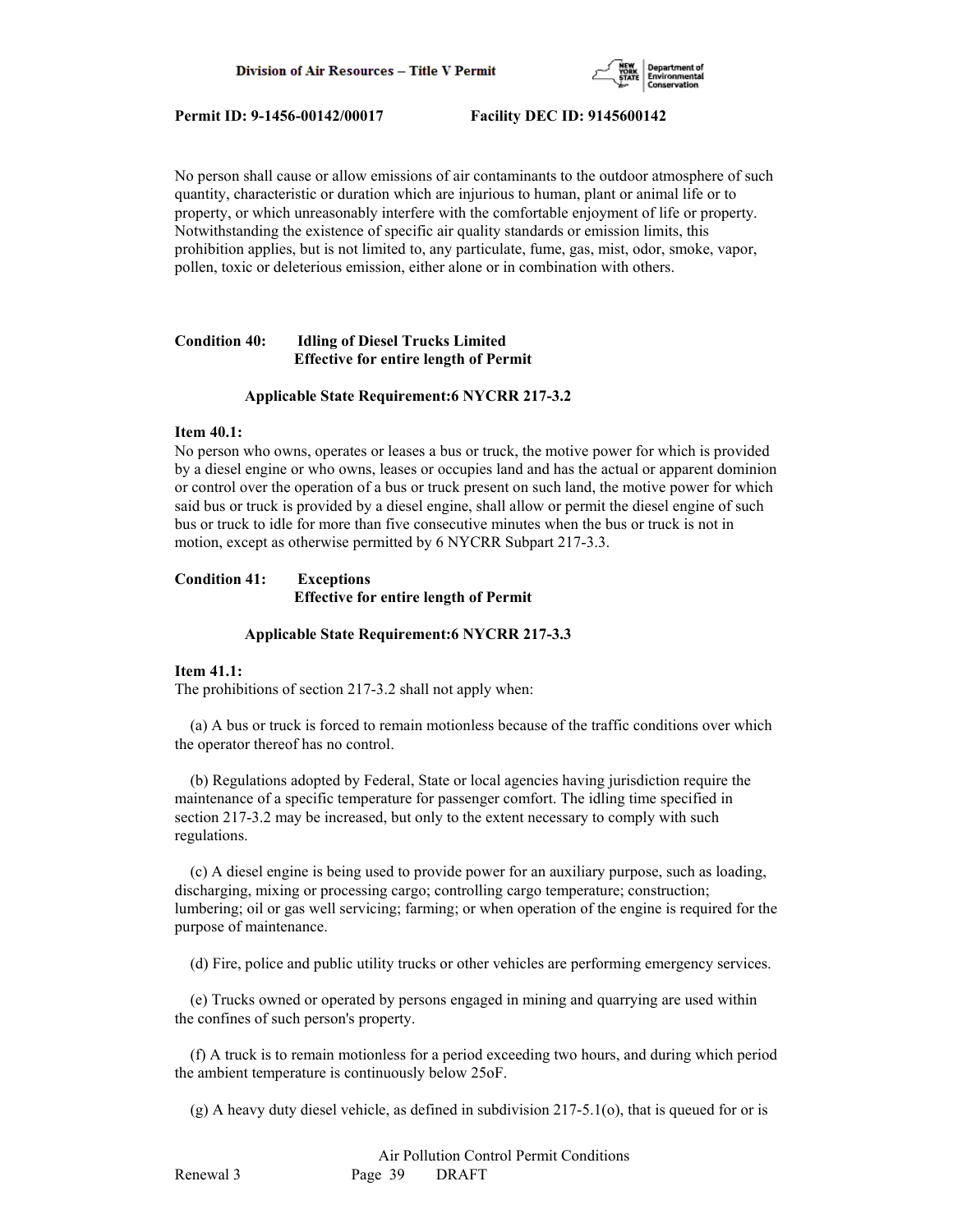

undergoing a state authorized periodic or roadside diesel emissions inspection pursuant to Subpart 217-5.

 (h) A hybrid electric vehicle, as defined in subdivision 217-5.1(r), idling for the purpose of providing energy for battery or other form of energy storage recharging.